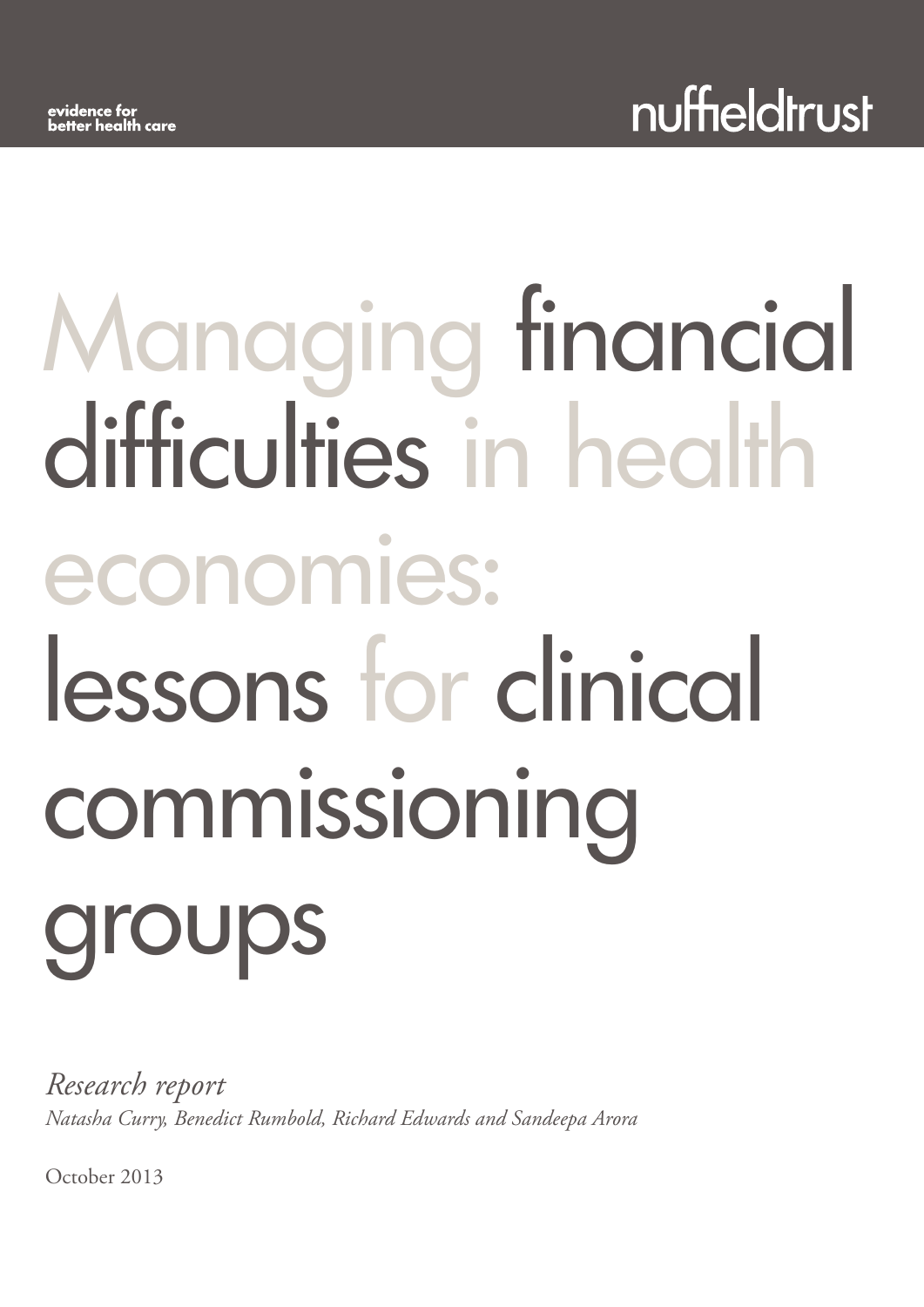### About this work programme

In the face of severe spending constraints and an ageing population, the need for the NHS to find efficiencies has never been more urgent. Our work programmes on efficiency and productivity, and on commissioning, are assessing the scale of the financial challenge facing the NHS and how this can be met, and looking at new and more effective ways of commissioning health and care services.

The analysis in this report is the first output from a project on the financial performance of local health economies. This will be of interest to all NHS organisations, but particularly to clinical commissioning groups (CCGs), who arguably face the greatest challenge in managing their finances while establishing themselves and addressing local health and care needs. The second part of the project uses financial modelling to determine the main factors linked to the level of financial performance: the findings from this phase will be published in spring 2014.

Beyond this, the Nuffield Trust aims to monitor the financial performance of CCGs, in order to help them navigate their own financial challenges in a climate of austerity.

Find out more at: **www.nuffieldtrust.org.uk/our-work/efficiency-productivity**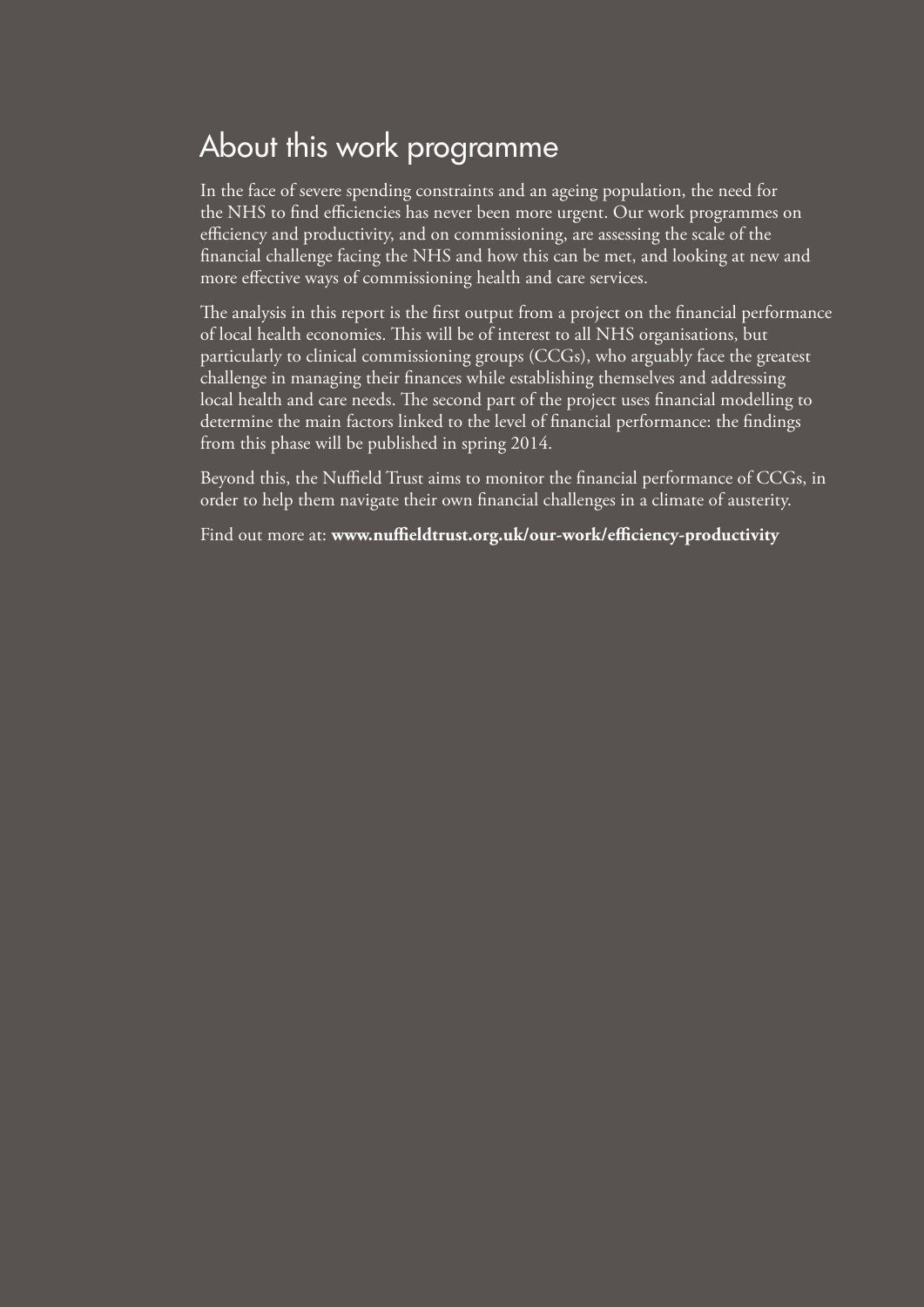### **Contents**

| Executive summary                                       | $\overline{4}$ |
|---------------------------------------------------------|----------------|
| 1. Introduction                                         | $\overline{7}$ |
| 2. Context                                              | 8              |
| 3. Methods                                              | 13             |
| 4. Case study sites                                     | 17             |
| 5. Identifying the causes of deficits                   | 20             |
| 6. Responding to the deficit: what helped and hindered? | 28             |
| 7. Discussion: implications for CCGs beyond 2013        | 35             |
| 8. Conclusion                                           | 40             |
| <b>References</b>                                       | 41             |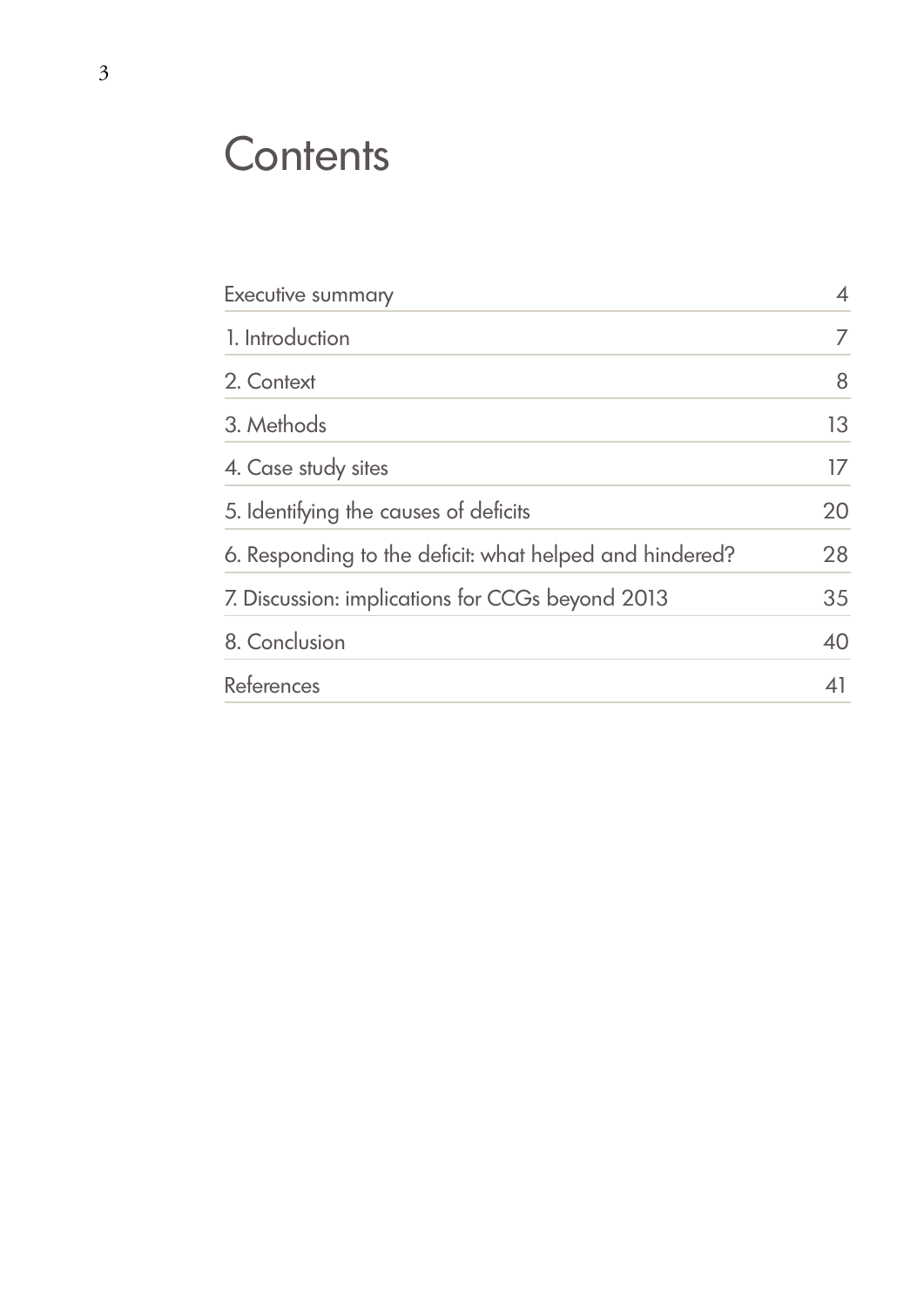### Executive summary

With rising costs and demand for services, alongside a budget that is set to flat-line in real terms until at least 2014/15, the NHS is set for a difficult decade. The £20 billion productivity challenge that was identified in 2009 looks likely to be extended into the second half of the decade as the economic and fiscal outlook remains challenging. At the same time that the NHS faces unprecedented budgetary constraints, the system is undergoing an extensive reorganisation, with the bedding down of a new commissioning structure, in the form of clinical commissioning groups (CCGs) and NHS England, and a new regulatory framework and regime. The bodies involved, particularly CCGs, need to rise to the challenge of performing as new organisations, while dealing with ever-tightening budgets.

Although the scale of the current financial challenge is unprecedented, this is not the first time that the NHS has struggled with financial constraint. Even in periods of high financial growth, the NHS has had difficulty balancing the books. In 2006, during a time of significant real-terms increases in spending, 104 NHS organisations were put into the Department of Health's 'turnaround' programme, which was set up to help them address financial difficulties. In the years following 2006, some health economies continued to struggle to balance their books, while others consistently made surpluses.

A Nuffield Trust project, developed in partnership with the Audit Commission and NHS Confederation, set out to gather learning from the experience of those in turnaround and to explore why some health economies were more successful than others in balancing their finances in subsequent years. Although much of the learning will be applicable to all NHS organisations, we have focused on the lessons for CCGs, who arguably face the greatest challenge in managing their finances while establishing themselves and addressing local health and care needs.

We undertook interviews with managers who were in post in organisations experiencing turnaround in 2006, exploring their perceptions of factors that contributed to the initial deficit, what helped and hindered their attempts to reach financial balance, and the learning they would pass on to emerging CCGs and others in the health system.

The interviews revealed a range of reasons identified as contributing to the deficits. The most common included:

- policy-driven pressures such as the introduction of Payment by Results and foundation trusts
- primary care trusts (PCTs) being too small (pre-2006) to influence providers or build the capacity and capability to execute their duties effectively
- historic financial commitments, such as private finance initiative contracts
- inadequate allocations which meant some areas were underfunded
- weak or inadequate governance and performance management processes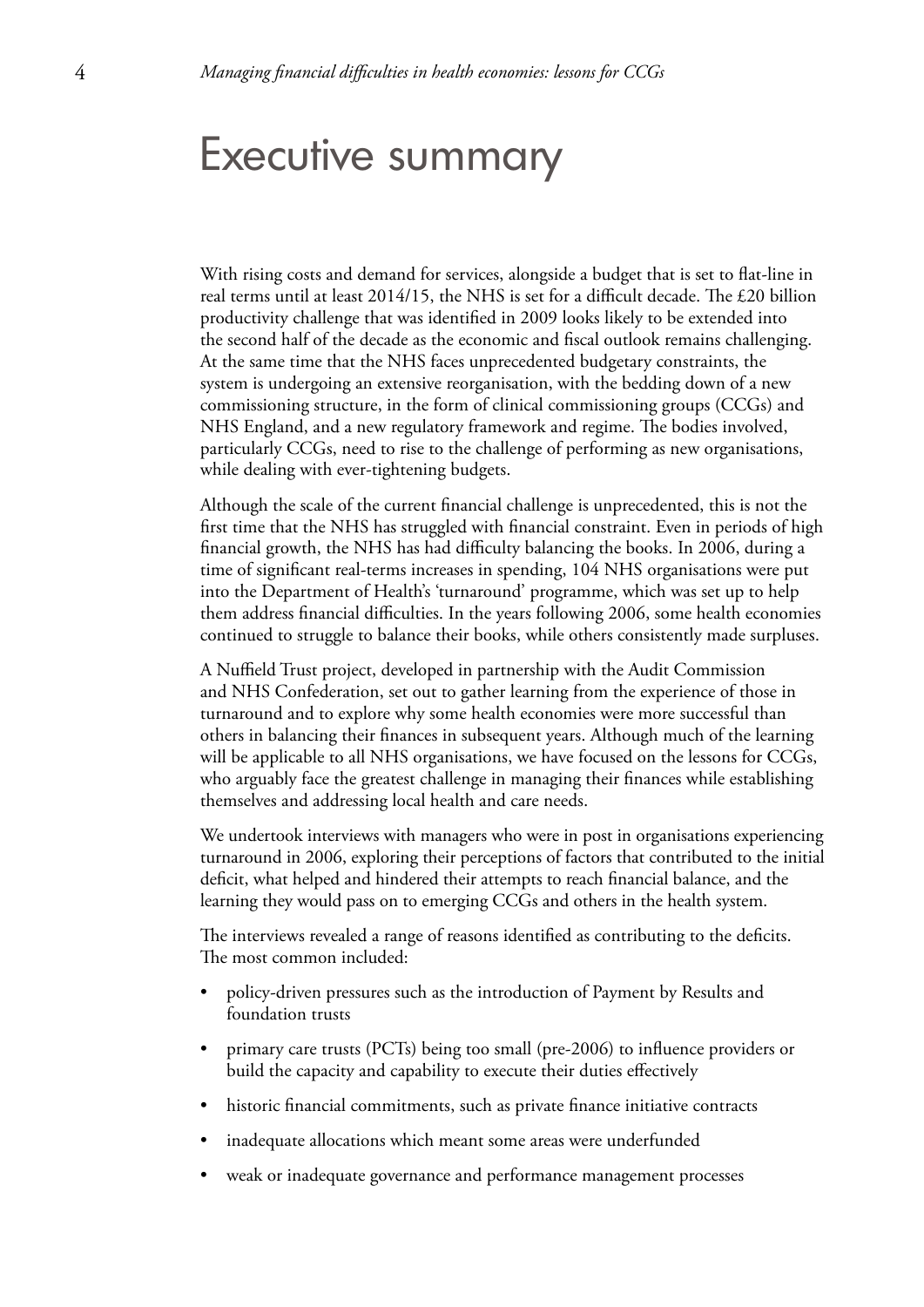- unproductive or antagonistic relationships with stakeholders across the health economy and a culture of blame within troubled organisations
- instability of leadership and management caused by frequent changes in senior personnel (particularly in PCTs).

Approaches to tackling deficits did not differ significantly between case study sites and it seems that *what* was done to resolve the issues was less important than *how* the health economy went about addressing the problem. The economies that turned around most quickly appeared to be more skilled at balancing a series of tensions. Our analysis suggests ten key lessons primarily for CCGs as they grapple with difficult financial futures:

- 1. Identify and assess the reasons for financial problems as they arise and avoid attributing difficulties solely to external pressures (for example, resource allocation, over which there is little control.
- 2. Strive for strong and stable leadership to ensure consistency and aid development of relationships – although some level of change, if well timed and well managed, can bring fresh ideas and momentum.
- 3. Foster constructive relationships between providers and commissioners, while being mindful of the dual roles of competition and cooperation.
- 4. Work together with other CCGs to ensure financial risks are managed effectively this may involve developing a complex matrix of commissioning arrangements.
- 5. Invest in management capacity and capability, whether provided in-house or bought in from commissioning support units or elsewhere, to ensure internal governance and financial processes are efficient and effective.
- 6. Ensure that where support and input are purchased from external suppliers that CCG members are involved in the process and feel they own the resulting plans and strategies.
- 7. Invest considerable effort in engaging with members of constituent practices to ensure GPs fully understand the role they play in the financial health of their CCG, and feel that they have ownership and influence.
- 8. Engage with the public (this will be critical when difficult decisions need to be made, particularly about service closures) and take other health and social care organisations along with any major change to ensure they are managed effectively.
- 9. Organisational development, although important, should be balanced with an outward-facing, strategic, whole-economy perspective.
- 10. Develop a long-term financial strategy as well as dealing with immediate pressures. The financial health of CCGs will depend, in some cases, on significant service change, which requires strategic thinking.

As CCGs and the wider NHS architecture take shape, it will be crucial that learning from the previous era is heeded. The challenges faced by CCGs should not be underestimated as they will be facing a greater financial challenge than their predecessor PCTs.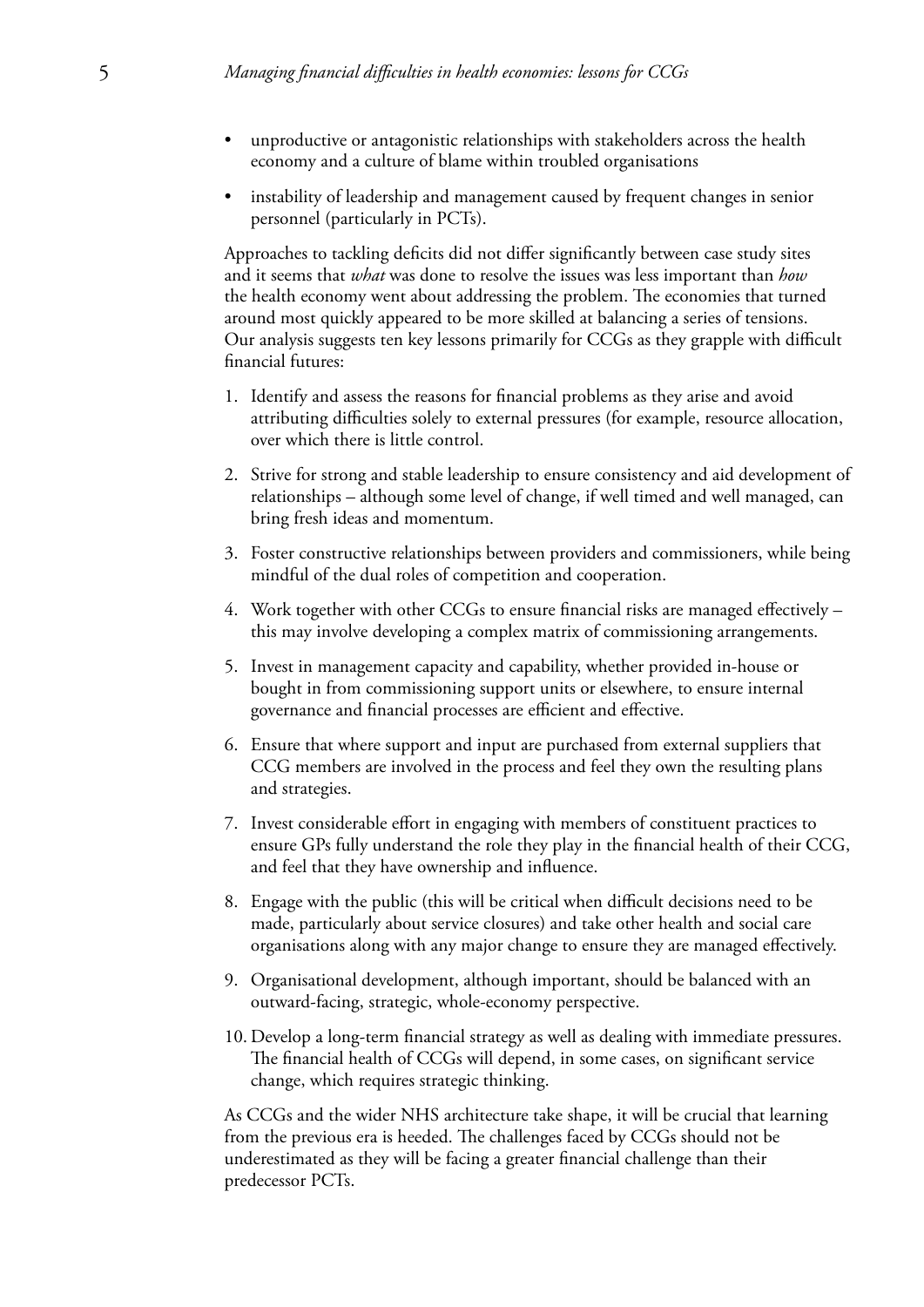What this study suggests is that effectively managing finances is a careful balancing act between short-termism and strategic planning; between challenge and collaboration; and between an internal and economy-wide focus. It will also be important for policymakers and NHS England to ensure that CCGs are given the support and tools to implement the learning identified.

This research report precedes a further study that is examining the trends in deficits and surplus in the NHS using quantitative data. The aim of the analysis set out here is to identify what factors are considered by NHS managers to be associated with financial performance.

effectively managing finances is a careful balancing act between short-termism and strategic planning; between challenge and collaboration; and between an internal and economy-wide focus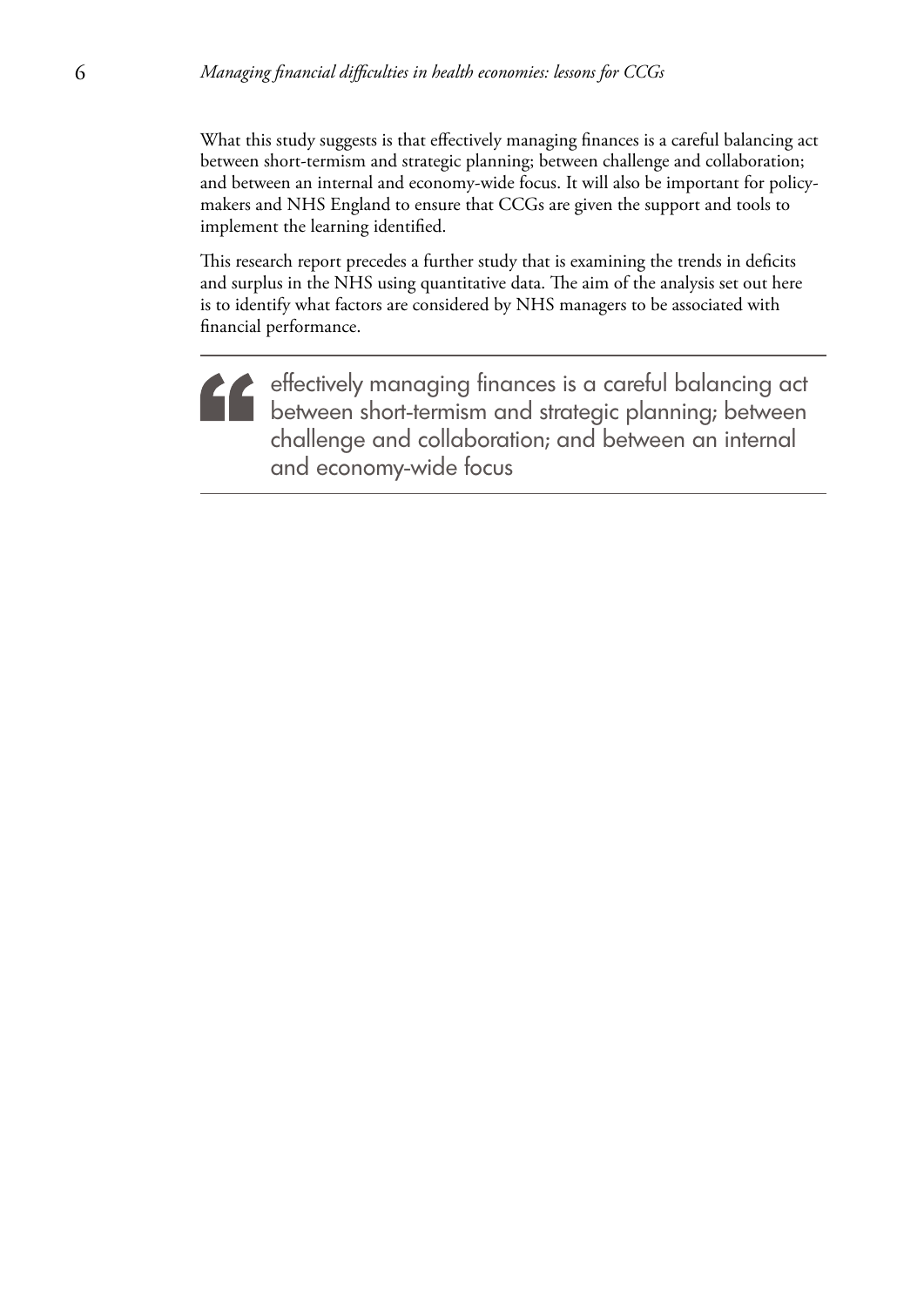### 1. Introduction

The NHS is currently facing an unprecedented financial situation. The 'Nicholson Challenge', first set out in 2009, identified the need to make £15-20 billion in efficiency savings by 2015. Ever since, the health service has been under pressure to close this productivity gap, which is driven by a combination of rising demand and rising costs. Recent analysis has found that the financial challenge may continue for much longer than previously anticipated and suggests that the NHS is actually facing a decade of austerity (Roberts and others, 2012).

Although unprecedented in scale, this is not the first time the NHS has faced a difficult financial situation. In 2004/05, despite year-on-year real-terms increases in funding, a number of NHS organisations overspent. By 2006, 104 organisations were formally put into the Department of Health's 'turnaround' programme (National Audit Office, 2007). In an early analysis of the reasons for such financial failure, the Audit Commission found a high degree of consistency between those organisations experiencing difficulties. The Audit Commission, writing in the midst of the crisis, also suggested that, if lessons could be learnt from such failures and acted upon, the risk of future occurrence could be reduced (Audit Commission, 2006). The situation facing the NHS currently looks set to be considerably more challenging than in 2006 as nogrowth budgets will mean that there are unlikely to be any surpluses to shift to areas of deficit. Nor can a rising tide of resources be used to overcome them.

Although unprecedented in scale, this is not the first time the NHS has faced a difficult financial situation

It was with such thinking in mind that we undertook this project. Returning to the period 2006 to 2010, we set out to explore both why health economies began to fail in 2004 to 2006, and how they responded to their respective financial challenges. Crucially, we wanted to explore why some struggling health economies continued to experience financial difficulties while others managed to turn themselves around relatively quickly and maintain financial balance. This analysis has taken two forms. First, we have explored the experiences of health service leaders who were in organisations in turnaround in 2006, how they responded in the immediate period after 2006 and how they sought to reach or maintain financial balance in the subsequent four years. The aim of this work was to gather pertinent learning for emerging clinical commissioning groups (CCGs). Second, we are currently undertaking financial modelling to determine whether there is any significant association between certain contextual factors and financial performance.

In this research report we detail the findings of the first element – the experience of managers – and seek to identify useful learning to assist those in the NHS grappling with tightening budgets. Findings from the second element will be published in the spring of 2014.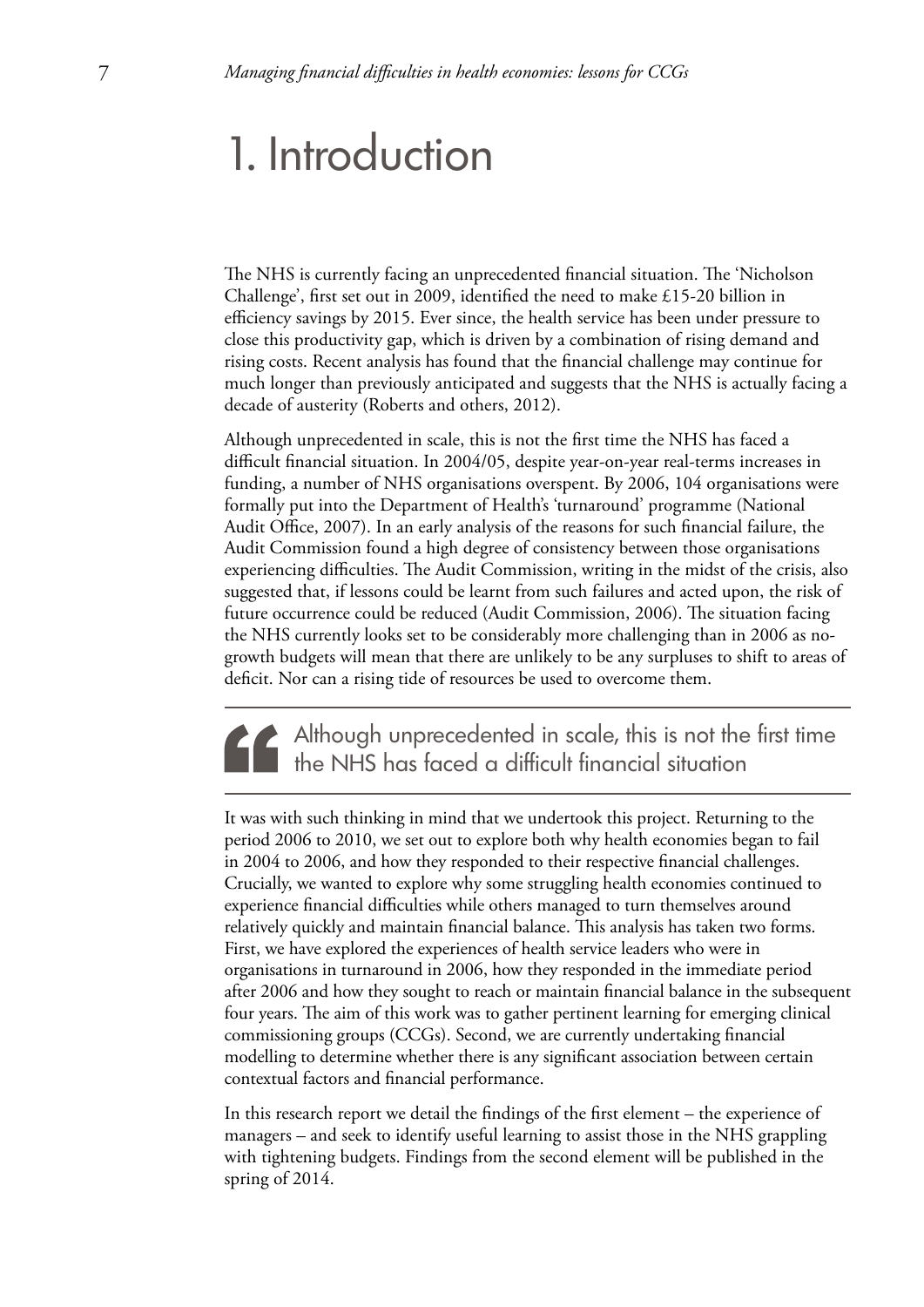### 2. Context

All NHS organisations, with the exception of foundation trusts, have a statutory responsibility not to overspend and, as such, are required to manage their budgets within tight financial constraints and complex accounting and funding rules. However, not all are able to contain their spending within available funds and, as such, each year some report a one-off overspend and others a recurrent one. The current financial challenge in the NHS (as well as the rest of the public sector) is prominent in policy discourse and organisational plans. However, it is important to note that this is not the first time that the NHS has faced a difficult financial situation in recent years. Indeed, in 2006, numerous NHS organisations were carrying significant deficits.

### 2.1 2006: the turnaround process

In 2005/06, the NHS as a whole overspent by around one per cent of its budget (£547 million in nominal prices), with a number of organisations falling into significant deficit (House of Commons Health Select Committee, 2007). This was the first time the NHS had overspent since 1999/2000 (Department of Health, 2006). Table 1 illustrates the gradual rise in the extent of deficits and in the proportion of NHS organisations carrying a deficit.

| Table 1. NHS deficit 2001/02 to 2005/06 |                                                                                     |                                                          |  |  |
|-----------------------------------------|-------------------------------------------------------------------------------------|----------------------------------------------------------|--|--|
| <b>Financial year</b>                   | Surplus/(deficit) reported<br>in audited accounts<br>$(\text{Em – nominal prices})$ | Per cent of NHS organisations<br>with an overall deficit |  |  |
| 2001/02                                 | 71                                                                                  | 8                                                        |  |  |
| 2002/03                                 | 96                                                                                  | 12                                                       |  |  |
| 2003/04                                 | 73                                                                                  | 18                                                       |  |  |
| 2004/05                                 | (251)                                                                               | 28                                                       |  |  |
| 2005/06                                 | 1547                                                                                | 31                                                       |  |  |

Source: House of Commons Health Select Committee, 2007; adapted from National Audit Office data

The deficits, although a relatively small percentage of the overall NHS budget, were of concern because they occurred at a time of sustained financial growth and were unevenly distributed across the country, with some organisations generating a surplus that partially off-set the deficits. The Department of Health's own analysis also highlighted a concern that 'sound financial management was seen as less important than delivery in other performance areas by both NHS bodies and the Department of Health' (Department of Health, 2006). A House of Commons Health Committee report into the NHS deficits concluded that the deficits were not new but were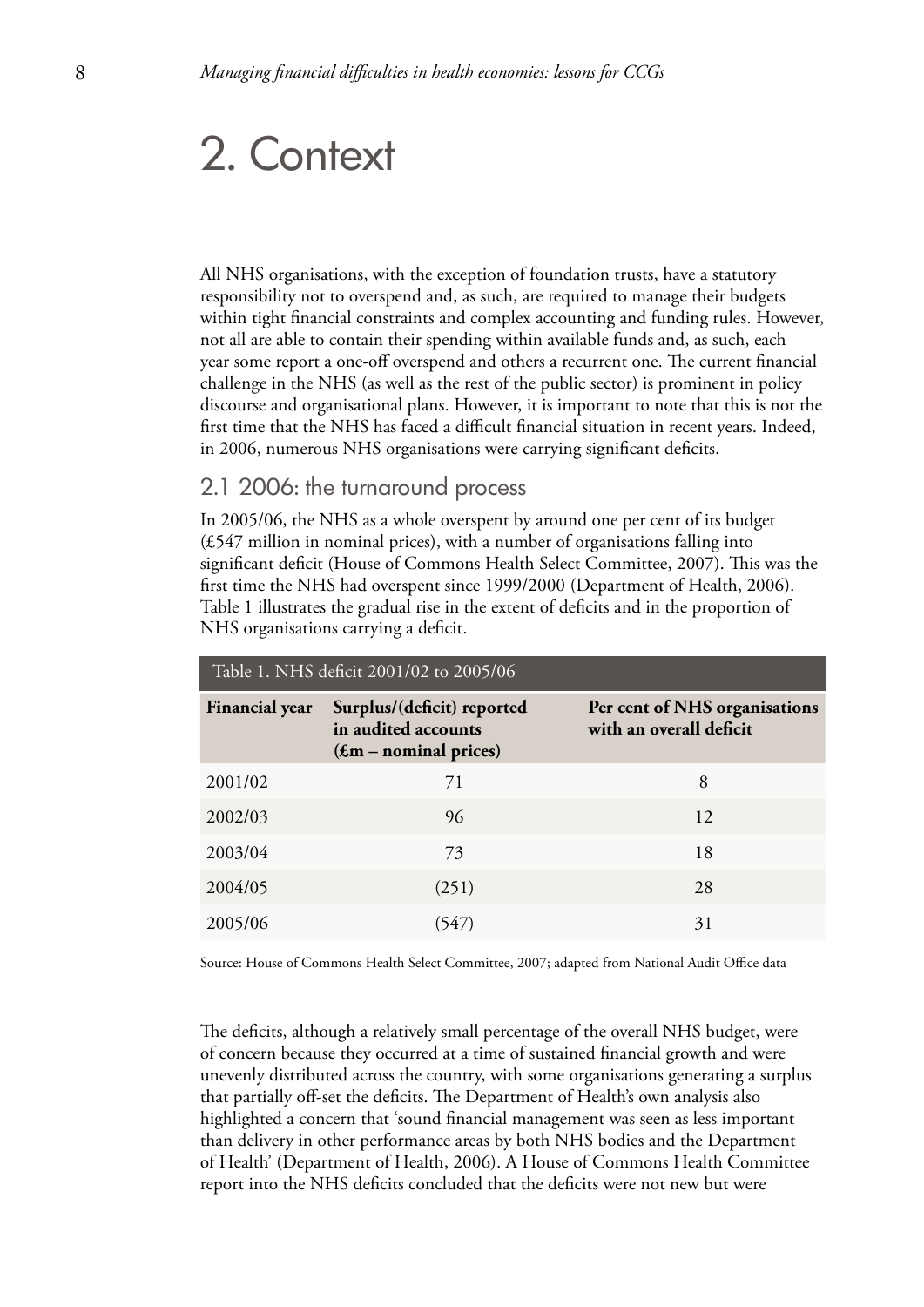brought to the fore by a change to the financial rules which no longer allowed an underspend on capital expenditure to be used to subsidise current spending (House of Commons Health Committee, 2006). The same report also concluded that the size of deficits had been growing steadily due to a combination of the funding formula, poor central management and poor local management.

The then Secretary of State pledged to bring the NHS back into financial balance by the end of 2006/07. To facilitate this process the Department of Health set up a 'turnaround' programme. Established in February 2006, the aim was to help 104 PCTs and NHS trusts address their financial difficulties (Department of Health, 2006).

The National Audit Office's report on the summarised NHS accounts for 2006/07 reported that the NHS had been successful in its attempts to reach financial balance. At the end of the financial year 2006/07, the NHS had achieved a net surplus of £515 million (National Audit Office, 2007). However, further analysis has revealed that organisations were financially supported, with the result being that nearly all broke even on paper at least. This redistribution of funds masks the underlying position of organisations.

PCTs had a statutory duty not to allow their spending to exceed their annual allocation – known as the revenue resource limit (RRL) – and so sometimes received non-recurrent in-year adjustments to their revenue resource allocations. This had the effect of allowing PCTs to meet their financial duties. The intention was to help the NHS to cope with local difficulties by 'plugging' overspends at the year-end with short-term fixes through revenue transfers from under-spending PCTs, usually in the same strategic health authority (SHA) area. This shifting of funds made the system less transparent and added a layer of uncertainty about the underlying financial position of organisations. It also distorted the impact of the funding allocation formula. This non-recurrent funding took different forms and titles, such as 'service level agreement' or 'planned support', and didn't need to be repaid in future years. Other types of non-recurrent funding took the form of cash 'loans' from one trust to another trust to enable providers to pay bills and staff in order to keep the service running.

### 2.2 Looking forward

The NHS experienced a period of significant financial growth for the ten years following 2000. That came to an end with the worldwide financial downturn and the Coalition Government's subsequent commitment to reduce the fiscal deficit. As a result, all public sector budgets have, and continue to be, squeezed. Health has been relatively protected from the cuts so far, with the government promising no real-terms cut to the health budget. However, the near-zero per cent real-terms increase in the health budget for the foreseeable future may well feel like a cut on the 'front-line' when faced with rising demands, particularly after a decade of sustained increase. In 2009, the Chief Executive of the NHS, David Nicholson, projected a gap between funding and cost pressures of around £15-20 billion by 2015 that would need to be met through productivity gains. In order to meet this gap in funding by 2015, all organisations were required to set Quality, Innovation, Productivity, Prevention targets. However, the UK economic and fiscal situation looks likely to remain challenging for some time and the period of austerity is set to continue beyond 2015.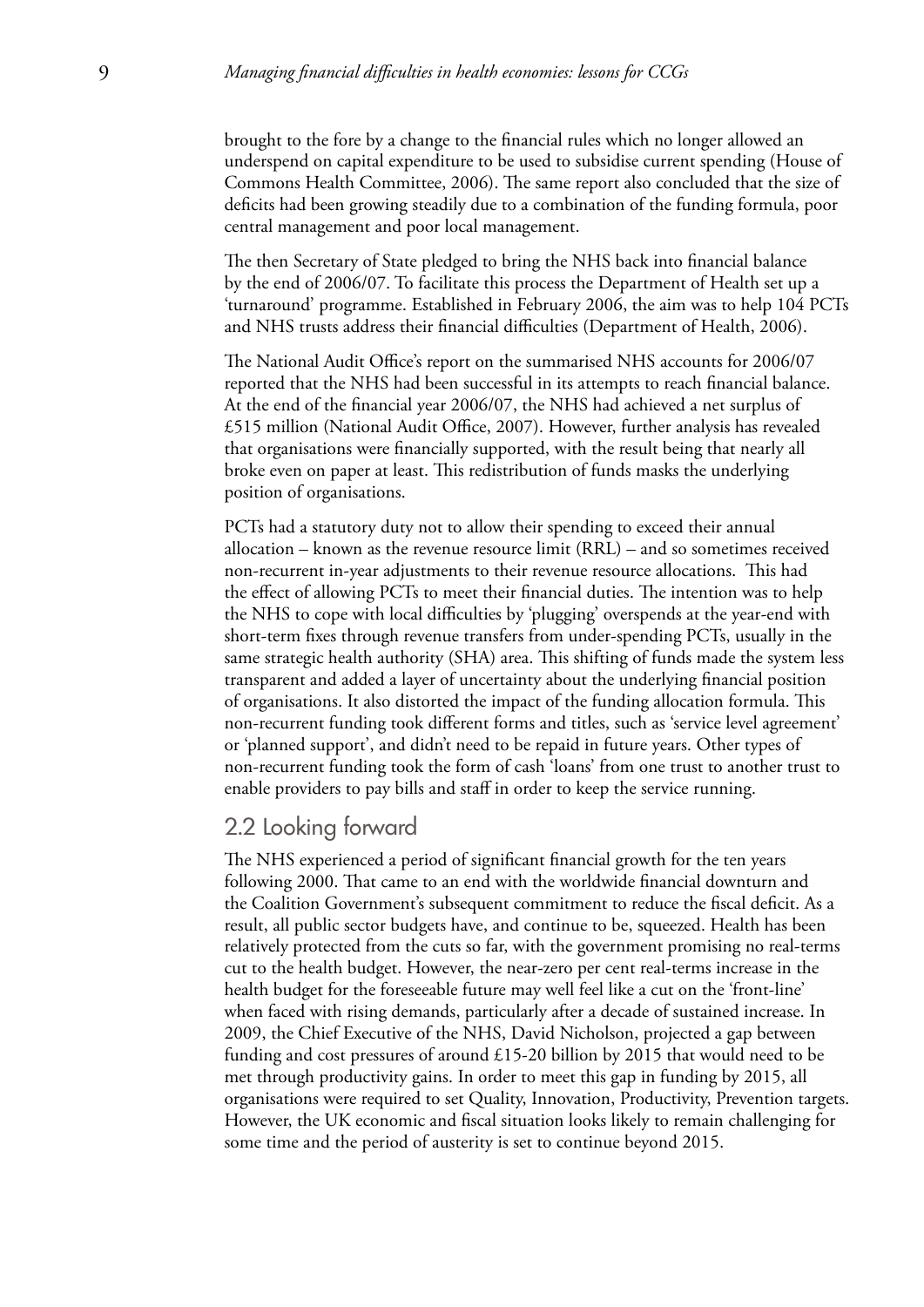Even if the current productivity challenge is met by 2014/15, modelling suggests that the English NHS could face a further funding gap of up to £28 billion by 2021/22 if spending is frozen in real terms (Roberts and others, 2012). In order to close the gap, funding would need to grow in line with the historic average for the NHS (four per cent a year) – this scenario is highly unlikely given announcements to continue with total public sector spending cuts to 2016/17 (Roberts and others, 2012).



Note: The funding gap for PCT-commissioned NHS services in England is displayed together with the estimate for the departmental expenditure limit, in brackets.

Source: Roberts and others, 2012

The likely prolonged period of financial uncertainty will pose challenges for providers and commissioners alike. The newly established CCGs face particular challenges – they are developing their new organisations and taking on extended responsibilities, at the same time as managing increasingly tight budgets. Trusts, similarly, continue to face an uncertain future as they struggle to generate sufficient income and savings to cover costs. It is important, therefore, that all NHS organisations learn from what has gone before. This report explores how senior NHS management responded to financial difficulty in the period following 2006, in order to identify pertinent learning for CCGs.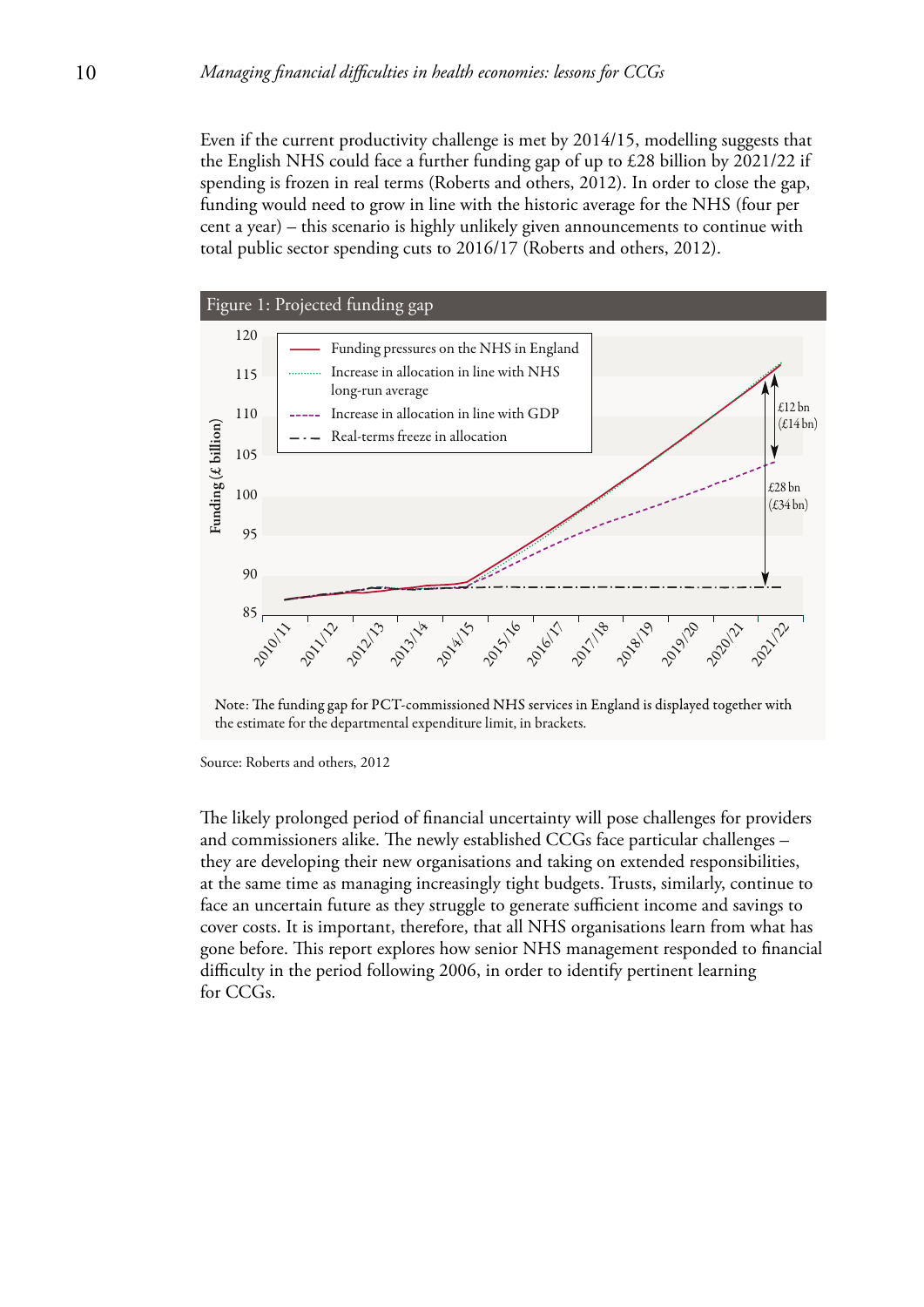### 2.3 Financial performance of NHS organisations: what does the literature tell us?

The existing literature on factors influencing the financial status of PCTs and other NHS organisations in England is rather limited.

In one of the more in-depth pieces of work on this issue, the Audit Commission identified the main reason for financial failure in those organisations with the most significant deficits as 'the absence of adequate financial leadership and the failure of good financial governance' (Audit Commission, 2006). The research highlighted three major problems with board leadership: inadequate calibre; a lack of cohesion often compounded by high turnover; and the distraction of other business (such as a merger or a large capital project). Importantly, the report states that financial failure is too often seen as separate from organisational failure and that financial issues can, in fact, be indicative of other problems in an organisation. Further causes of financial problems were found to stem from inadequate information and a belief that the organisation was not in control of its own destiny; instead citing external factors, including their resource allocation. This failure to grasp their own financial situation, asserts the Audit Commission, led to many organisations in significant difficulty relying on shortterm fixes, such as asset disposal, borrowing and the use of non-recurrent funding. Such short-term solutions disguised underlying financial circumstances and enabled organisations to continue to operate without addressing the root causes (Audit Commission, 2006).

A later paper by Hellowell and Pollock (2007) suggests that the cause of deficits in NHS organisations lies not just with local management and governance, but also with national policies such as Payment by Results and the private finance initiative (PFI). The study concludes that the cost of PFI contracts for most trusts is greater than the capital they are provided with through the NHS payment system, and that this has led to the emergence of financial deficits. While Payment by Results tariffs for acute hospitals include an element for capital, the percentage tends to be lower than the capital costs actually incurred by organisations with PFI schemes (8.3 per cent of trust income, compared with the 5.8 per cent embedded within Payment by Results).

However, Asthana and Gibson (2005) argue that financial deficits are better explained by inadequacies in the resource allocation formula. They demonstrate that the resource allocation model discriminates against particular communities. According to them, 'NHS funding provides insufficient resources for rural areas, for comparatively affluent areas, and most particularly, for areas that are both rural and affluent'. Badrinath and others (2006) add weight to this analysis. Their study involved a descriptive comparative study using data from 58 PCTs; 29 in greatest financial surplus and 29 in greatest deficit in the English NHS based on Department of Health figures from 2004/05. Their findings suggest that the PCTs in financial deficit appeared to be different in population from the PCTs in surplus: the population density of PCTs in deficit was almost seven times lower than that of PCTs in surplus. Like Asthana and Gibson, they concluded that PCTs in deficit tended to serve relatively affluent and rural areas. Moreover, their study also found that PCTs in deficit received on average £205 less per resident population, and £123 less per registered population, than PCTs in surplus.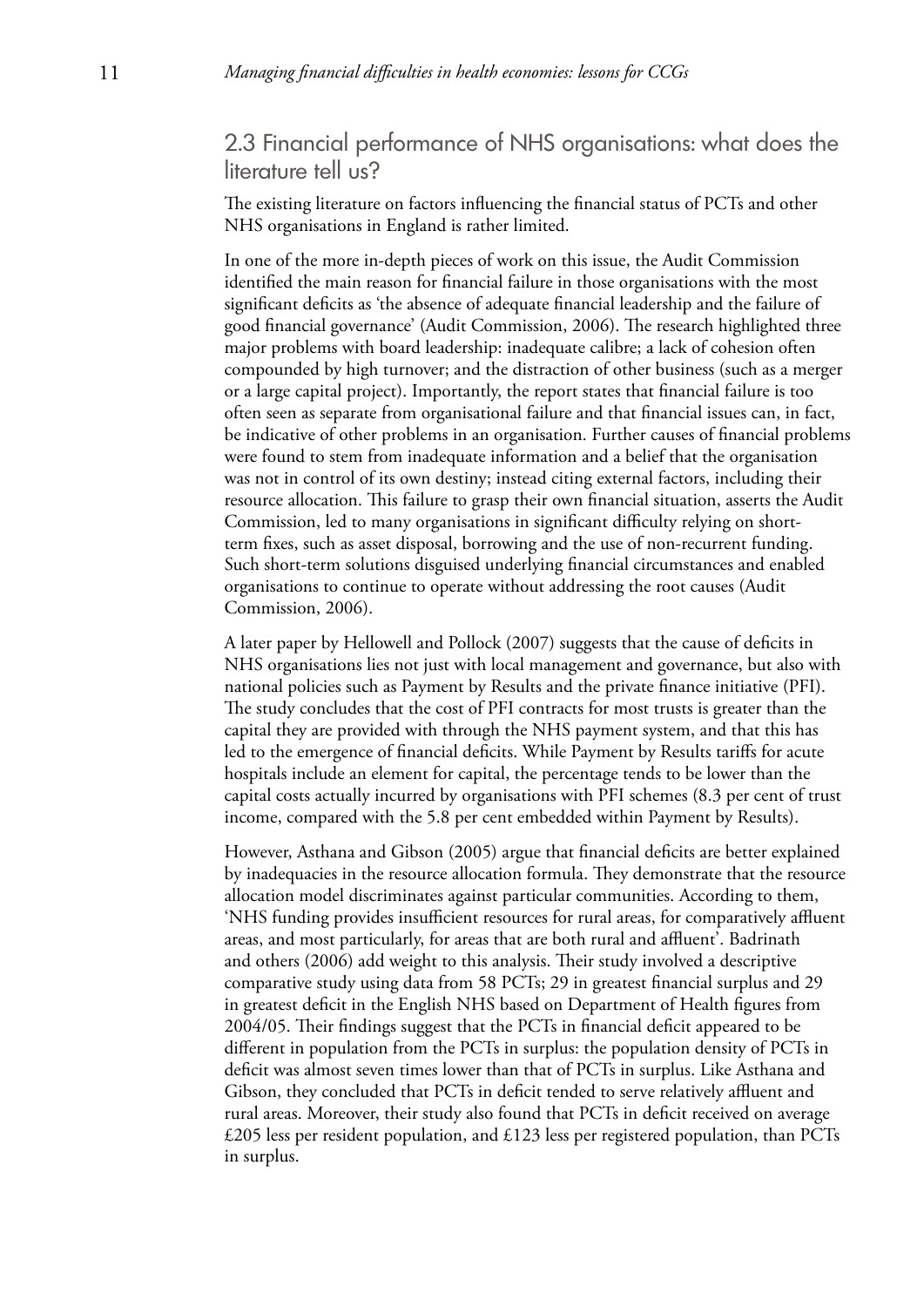A report by the Department of Health's chief economist in 2007 looking at the causes of deficits suggested that there was a clear pattern to financial performance, with the most significant deficits in 2004/05 being contained within a 'cone-shaped area above a line from Bristol to Southampton and below a line from Bristol to the Wash' (Department of Health, 2007). This report suggests that changes in accounting procedures which disallowed the transfer of resources from areas of surplus to those of deficit explain why deficits emerged during this period. The analysis suggested that three factors had contributed to the deficits: first, in certain areas staffing levels increased to above those consistent with national targets; second, targets such as the four-hour A&E wait revealed weaker than anticipated performance in secondary care and led to cost pressures; and third, the management in these poorly performing areas was put under particular pressure and weaknesses in that management (as highlighted by the Audit Commission, and discussed above) meant that the situation was not addressed satisfactorily (Department of Health, 2007).

This brief overview of the literature suggests there is no single narrative about why NHS organisations experience financial difficulties. Our research aims to build on, and add to, the existing evidence and to explore more recent reflections from senior managers.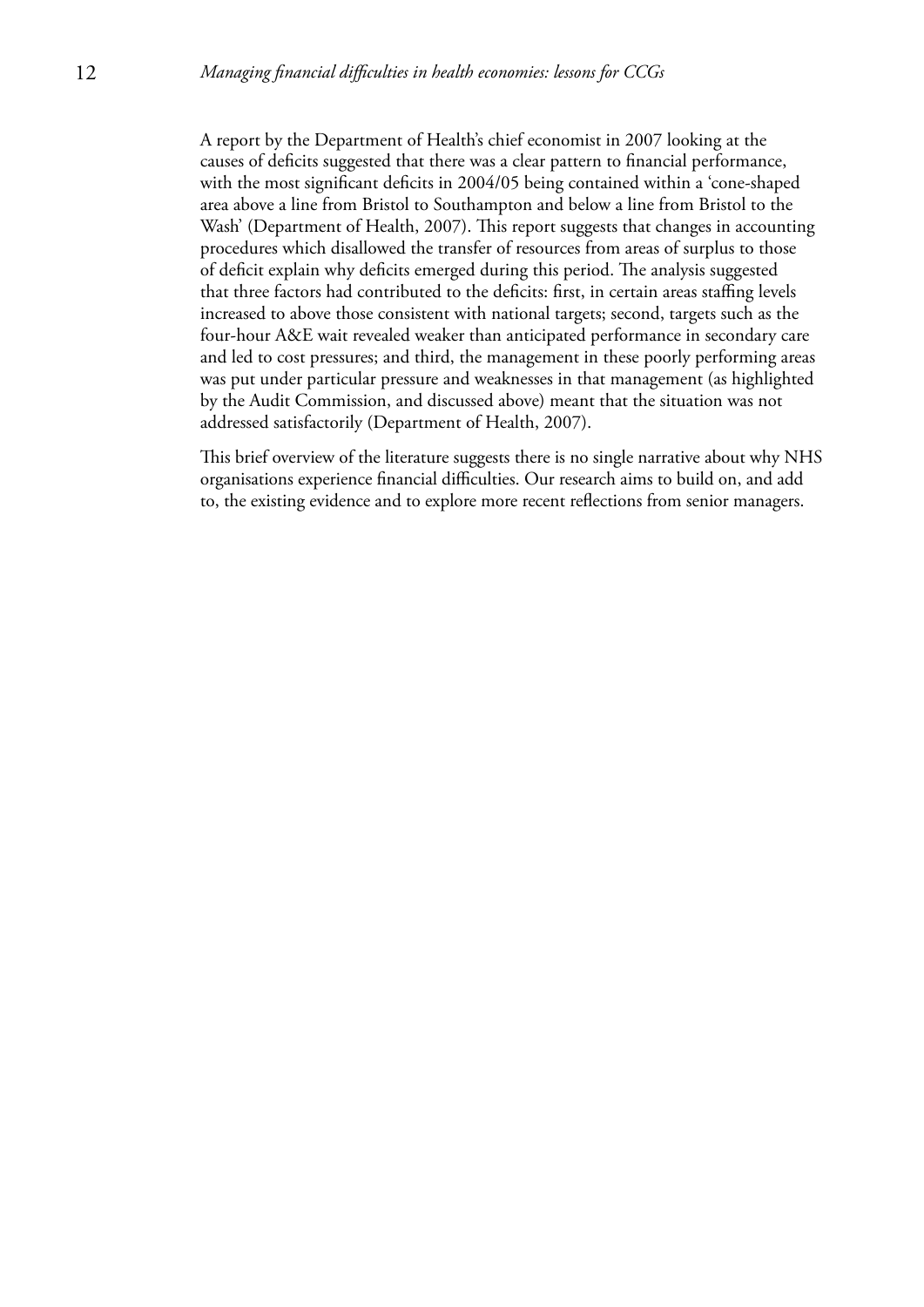### 3. Methods

For this element of the work, primarily qualitative methods were used to explore the experience of senior NHS managers. The research team selected six health economies as case study sites. All sites had at least one organisation in turnaround in 2006. Half the sites recovered financially and half remained in a difficult financial situation.

The project involved three distinct steps:

- i. Site selection
- ii. Data collection
- iii. Analysis and validation.

#### i. Site selection

'Health economies' were the core unit of analysis for this work. The method for defining a health economy attempted to calculate the totality of NHS spending on health care for the population living within a PCT boundary (as PCTs were organised before their abolition in April 2013). We decided that, because financial problems can manifest in providers and commissioners, a focus on one or the other might distort the true position. We constructed health economies around PCT base units by first listing the top acute providers according to how much a PCT spent on them. We then looked at the providers to check which PCTs accounted for the majority of their income. In most cases, the providers that the PCT had considered to be its main providers had also considered that particular PCT as its main source of income. In cases where a PCT commissioned a significant proportion of care from more than one acute provider, the expenditure on all those providers was included in the health economy 'unit'.

Financial performance of a health economy is defined as the aggregate surplus or deficit of the PCT commissioner, PCT provider arm, and NHS trust or foundation trust (apportioned to PCTs on the basis of commissioning spend as described above) less non-recurrent financial support. The valuation of the surplus or deficit takes account of funds transferred between PCTs by the SHA and funds allocated to foundation and NHS trusts. The financial data were obtained via Freedom of Information requests to the Department of Health. This allowed us to arrive at the underlying financial position by taking the reported annual over- or under-spend and adjusting it for any non-recurrent funding or top-slices. The cumulative financial position between 2006/07 and 2009/10 was the basis of this analysis. The cumulative position was considered most appropriate in order to mitigate the effects of individual good or bad years skewing the overall performance.

Using our constructed health economies as the base unit, we identified a long list of sites where at least one organisation had been included in the Department of Health's turnaround programme following financial difficulties in 2005/06. The progress of each health economy was tracked to 2009/10 in terms of the combined cumulative financial out-turn of the PCT and its designated acute providers.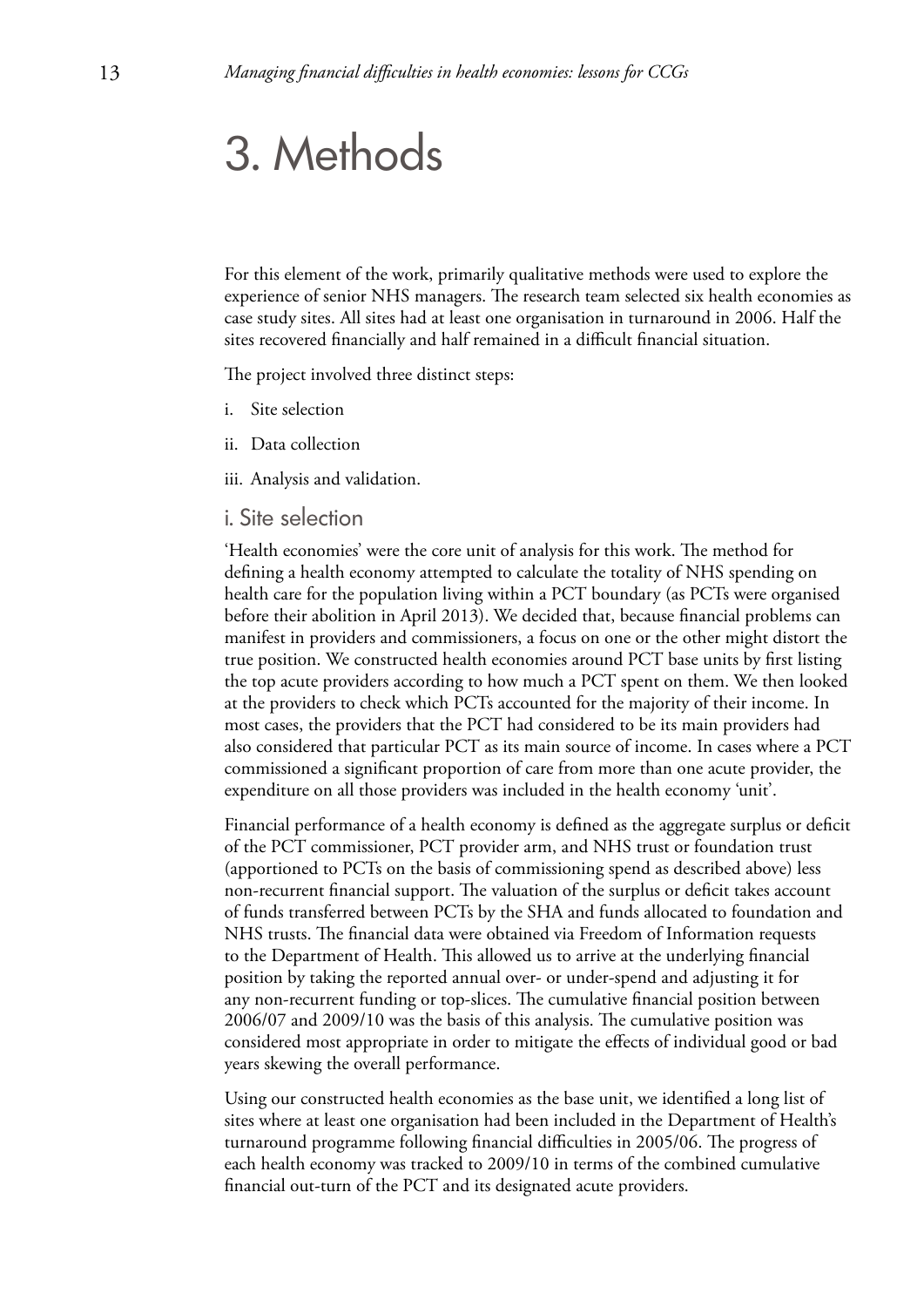From this initial long list of health economies, we were able to divide sites into two categories: those that had reached cumulative financial balance and those which were still (in 2011), in cumulative terms, carrying a deficit. Based on the literature, we hypothesised that contextual features such as age or deprivation of population, location or rurality, might be perceived by interviewees as factors in explaining deficits. Within those categories, we split sites into broad geographic categories: north England, south England and London. In order to reach a short-list of six from this longer list, we tried to ensure a spread across a number of contextual features. Efforts were made not to choose health economies with particularly unusual or extreme features (for example, extremely rural) in order to maximise the learning potential for a wider audience.

| Table 2. Site selection criteria |                                                                                                                                                                  |  |  |
|----------------------------------|------------------------------------------------------------------------------------------------------------------------------------------------------------------|--|--|
| Factor                           | Criteria                                                                                                                                                         |  |  |
| Financial<br>performance         | At least one organisation in the health economy started in<br>turnaround in 2006/07 and whose cumulative position by 2010/11<br>was deficit                      |  |  |
|                                  | $O_r$                                                                                                                                                            |  |  |
|                                  | At least one organisation in the health economy started in<br>turnaround but improved and achieved financial balance/surplus<br>(in cumulative terms) by 2010/11 |  |  |
| Geography                        | London                                                                                                                                                           |  |  |
|                                  | North England                                                                                                                                                    |  |  |
|                                  | South England                                                                                                                                                    |  |  |
| Socio-<br>demographic            | Deprived/affluent                                                                                                                                                |  |  |
|                                  | High/low proportion of older people                                                                                                                              |  |  |
| Supply market                    | Monopoly provider                                                                                                                                                |  |  |
|                                  | Competitive secondary provider market                                                                                                                            |  |  |
| Wider context                    | PCT reconfigured/not reconfigured in 2006                                                                                                                        |  |  |

### ii. Data collection

In order to understand the context and to identify particular issues in each of the health economies, a rapid review of key documents was undertaken. The document review was used to build up a portrait of each case study site, to identify key staff, and to understand any significant reconfigurations/mergers. Key documents included annual reports, Audit Commission reports, Care Quality Commission/Healthcare Commission annual reports and Department of Health quarterly reports. The document review enabled the research team to focus and tailor each set of interviews to ensure that we explored relevant issues.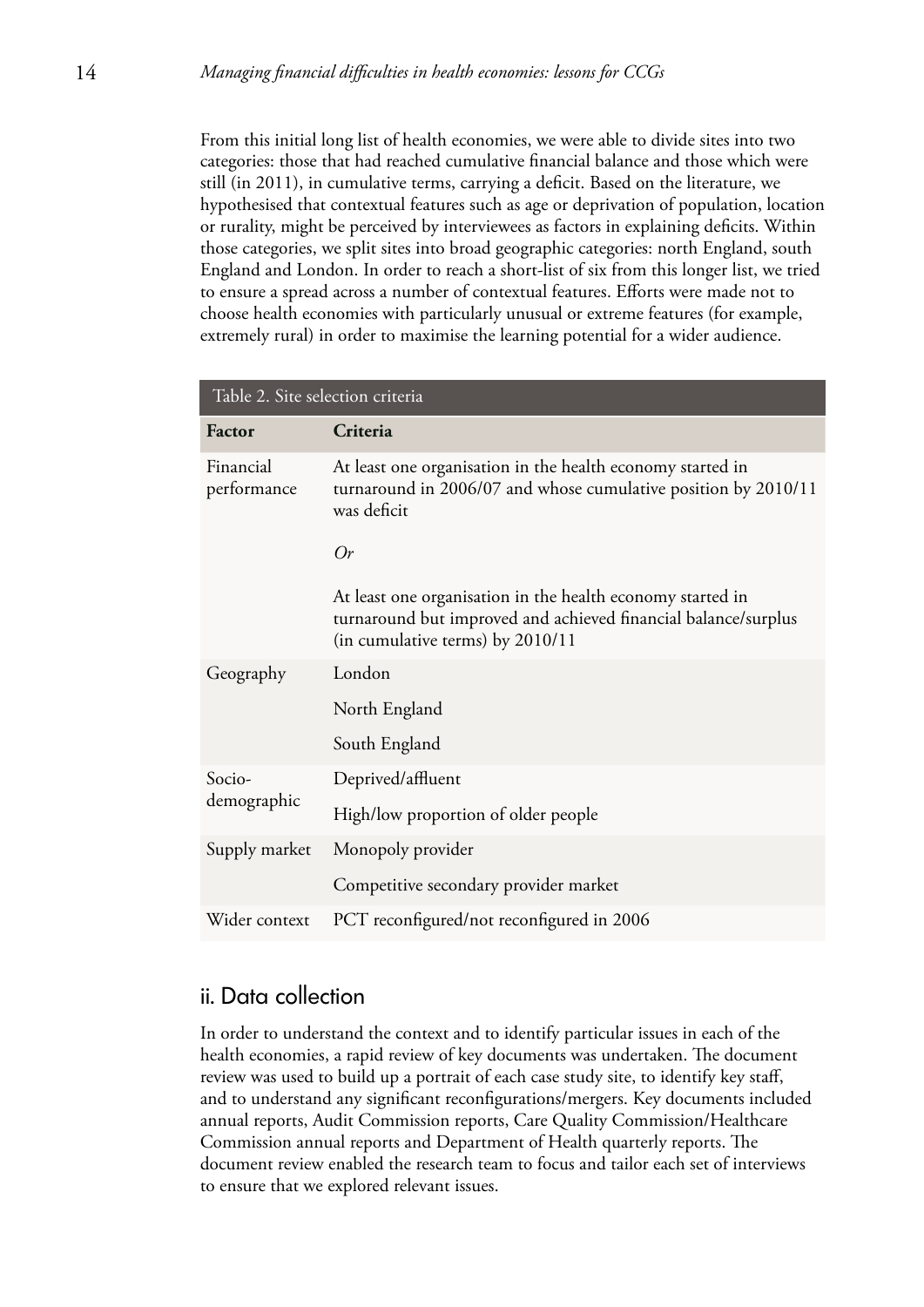In each of the six case study sites, semi-structured telephone interviews were carried out in early 2012 with health service leaders in both the PCT and the main acute provider(s) (as defined in the site selection section described above). Where staff had changed, the current staff member in the appropriate position was contacted in the first instance and then, where possible, their predecessors were approached. In each health economy, members of the senior management team (such as chief executives, finance directors, chairs and commissioning managers) who were in post at the PCT between 2006 and March 2012 were contacted, where they could be traced. Similarly, those occupying senior management positions (for example, chief executives, finance director, director of performance) at the PCT's main acute provider(s) between 2006 and March 2012 were contacted.

The exact profile of staff interviewed in each site depended upon the particular structure of the organisations and the ability of the research team to trace former staff – in some cases, six or seven people had occupied one post over the period of interest. Every effort was made to contact all of them but, at times, this proved impossible.

| Table 3. Number and role of interviewees                                     |                        |  |  |
|------------------------------------------------------------------------------|------------------------|--|--|
| Role of interviewee                                                          | Number of interviewees |  |  |
| Chief executive                                                              | 15                     |  |  |
| Finance director                                                             | 6                      |  |  |
| Director of commissioning/strategy/performance                               | 4                      |  |  |
| Professional executive committee chair/<br>practice-based commissioning lead | 4                      |  |  |
| Non-executives (chairs and chairs of audit<br>committees)                    | 3                      |  |  |
| Total                                                                        | 32                     |  |  |

### iii. Analysis and validation

Interviews were recorded and detailed notes made according to a pre-agreed template. All interview notes were analysed according to a coding framework and key themes identified.

In order to validate the findings of the interviews, we ran a break-out session at the NHS Confederation conference in June 2012. This offered an opportunity for managers and clinicians to reflect on their own experiences and to help us validate the key findings and identify the main lessons for CCGs and NHS England. The discussions that took place at this session are not reported directly in this report, but the structure and content of the write-up has been influenced by this seminar.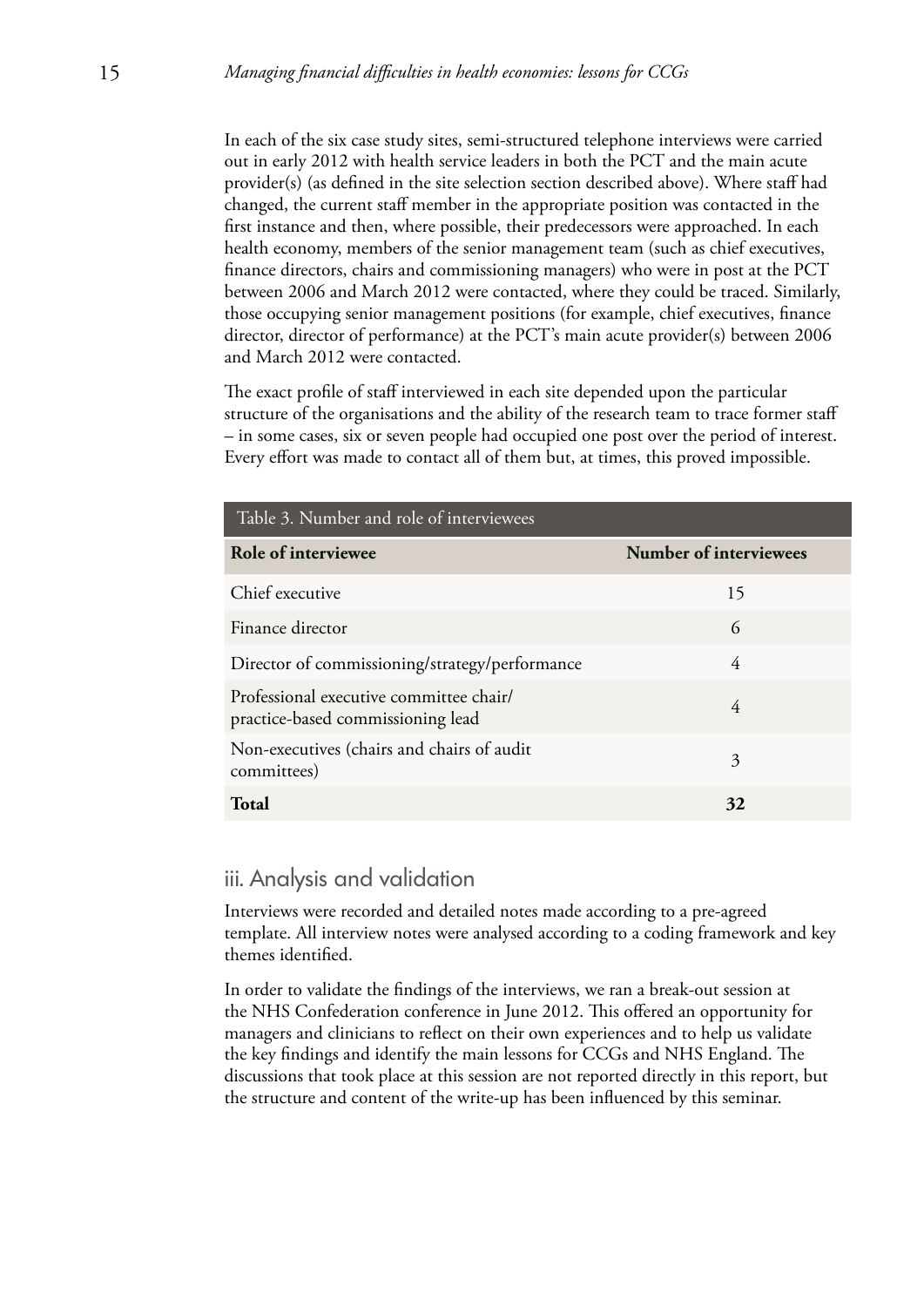### 3.1 Limitations of the research

As with any research of this type, this project was subject to a number of limitations and it is important to acknowledge these. First, the research team was limited by time and resource which had an impact on the number of interviews that could be undertaken. Second, we were able to interview only those people who a) we could trace and b) were willing to speak to us. Therefore, there may have been an element of self-selection within the sample of interviewees. We were undertaking this research at a time of considerable change in the NHS and many organisations were merging and being dissolved. As such, many people in relevant posts had left their organisation or had been made redundant. Third, we were asking people to talk about events that took place more than six years ago. We sought to mitigate the impact of these limitations by talking to a number of people from the same organisation and by referring back to the key documents for certain facts – this provided some level of triangulation. In addition, as described above, early findings from the interviews were presented to, and discussed by, a range of health service managers at a session at the NHS Confederation conference.

To preserve anonymity, certain details have been left out of the site descriptions. In attributing quotes, we have indicated which site the respondent came from and if they represented the PCT or a provider. The PCT category includes GPs and Professional Executive Committee chairs.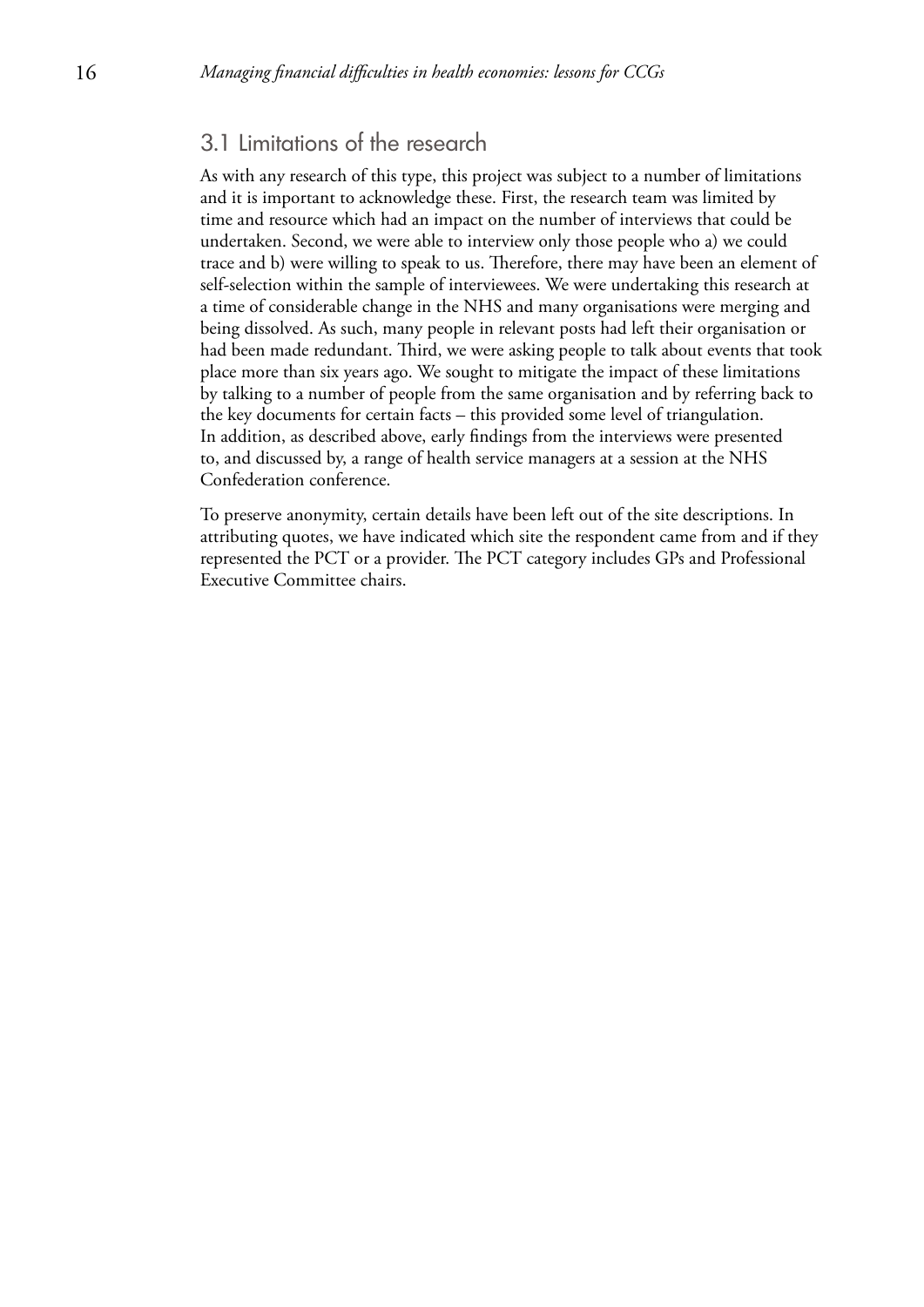# 4. Case study sites

Six sites were chosen as case studies. All sites had at least one organisation in turnaround in 2006. Sites A, B and C turned around their financial situations in the period after 2006. Sites D, E and F remained in financial difficulty to 2010/11 (according to our analysis, as described in the methods section).

| Case study<br>site | Geographical profile |                        |                  |                                                                                              |
|--------------------|----------------------|------------------------|------------------|----------------------------------------------------------------------------------------------|
|                    | Location             | Population<br>(approx) | <b>Rurality</b>  | Socio-economic status                                                                        |
| A                  | South<br>England     | 600,000                | Largely<br>rural | Mix of very affluent and relatively<br>deprived                                              |
| B                  | London               | 300,000                | Mostly<br>urban  | Very mixed in terms of affluence;<br>multicultural; large inequalities in life<br>expectancy |
| $\mathcal{C}$      | North<br>England     | 500,000                | Urban            | Ranks centrally in terms of deprivation                                                      |
| D                  | London               | 200,000                | Urban            | Mixed                                                                                        |
| E                  | North<br>England     | 300,000                | Largely<br>urban | High levels of deprivation                                                                   |
| $\overline{F}$     | South<br>England     | $750,000+$             | Largely<br>rural | Relatively affluent                                                                          |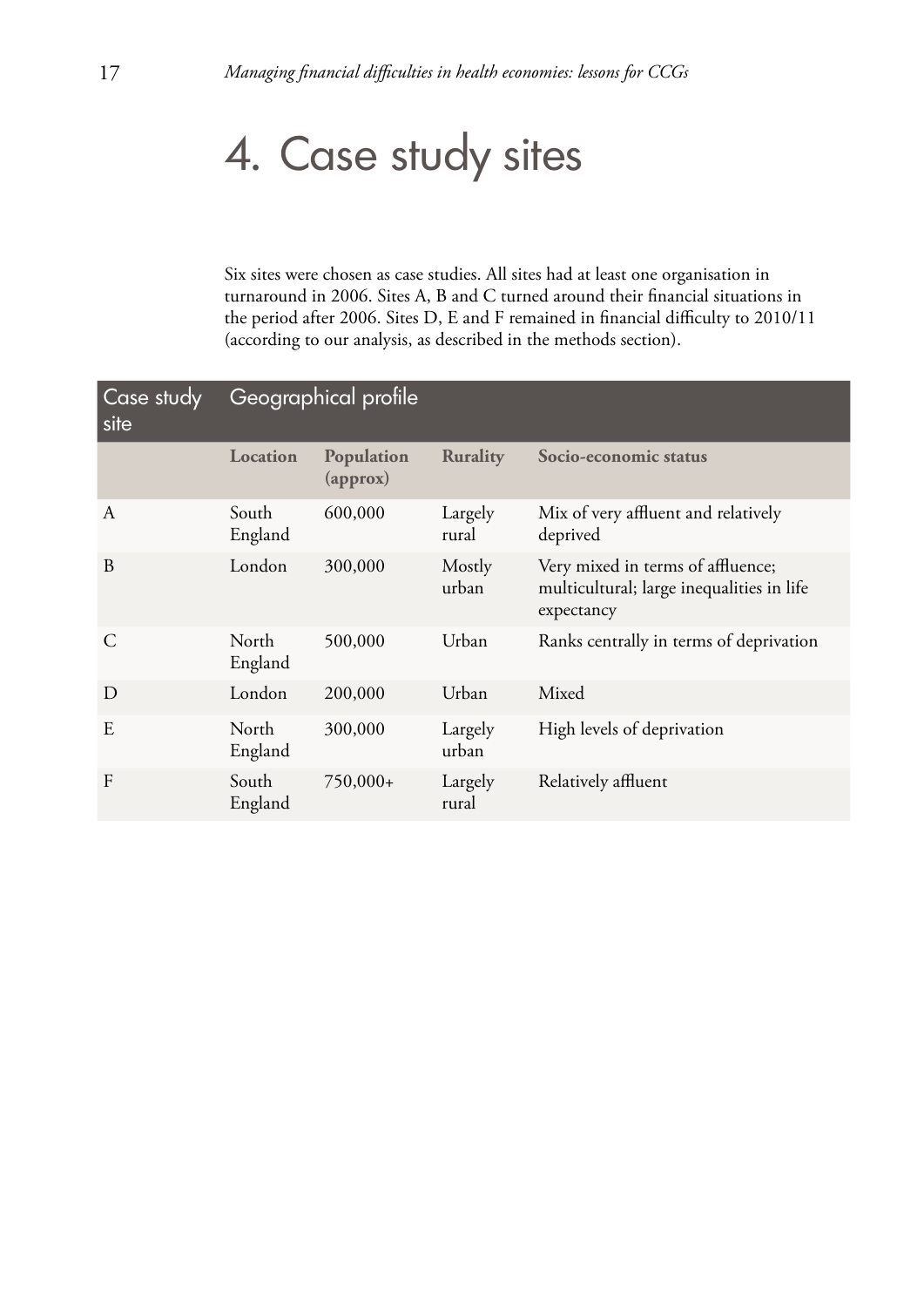| Case study<br>site | Organisational profile                                                  |                                                                                                                                                           |                                           |                                                                                                    |
|--------------------|-------------------------------------------------------------------------|-----------------------------------------------------------------------------------------------------------------------------------------------------------|-------------------------------------------|----------------------------------------------------------------------------------------------------|
|                    | Reconfigured in<br>2006?                                                | <b>Acute providers?</b>                                                                                                                                   | <b>Divested</b><br>community<br>services? | Socio-economic<br>status                                                                           |
| A                  | Yes: formed of a<br>number of smaller<br><b>PCTs</b>                    | One dominant early<br>wave foundation trust<br>(FT)                                                                                                       | Not by the<br>end of 2011                 | Mix of very affluent<br>and relatively deprived                                                    |
| B                  | No                                                                      | One main provider<br>that achieved FT status<br>in 2011                                                                                                   | 2010                                      | Very mixed in<br>terms of affluence;<br>multicultural; large<br>inequalities in life<br>expectancy |
| $\mathsf{C}$       | Yes: formed of a<br>number of smaller<br><b>PCTs</b>                    | One large early wave<br>FT which also serves a<br>number of other PCTs                                                                                    | 2011                                      | Ranks centrally in<br>terms of deprivation                                                         |
| D                  | No                                                                      | Host to one main<br>provider but<br>commissions 35 per<br>cent of activity from<br>provider outside its<br>boundaries (neither<br>have FT status)         | 2010                                      | Mixed                                                                                              |
| E                  | No                                                                      | One main large<br>provider (not FT) that<br>also serves a number of<br>other PCTs                                                                         | 2011                                      | High levels of<br>deprivation                                                                      |
| $\Gamma$           | Yes: formed of a<br>number of smaller from several acute<br><b>PCTs</b> | PCT commissions<br>trusts within its borders<br>and outside. Three of<br>its providers are FTs<br>(its largest provider<br>achieved FT status in<br>2011) | 2009                                      | Relatively affluent                                                                                |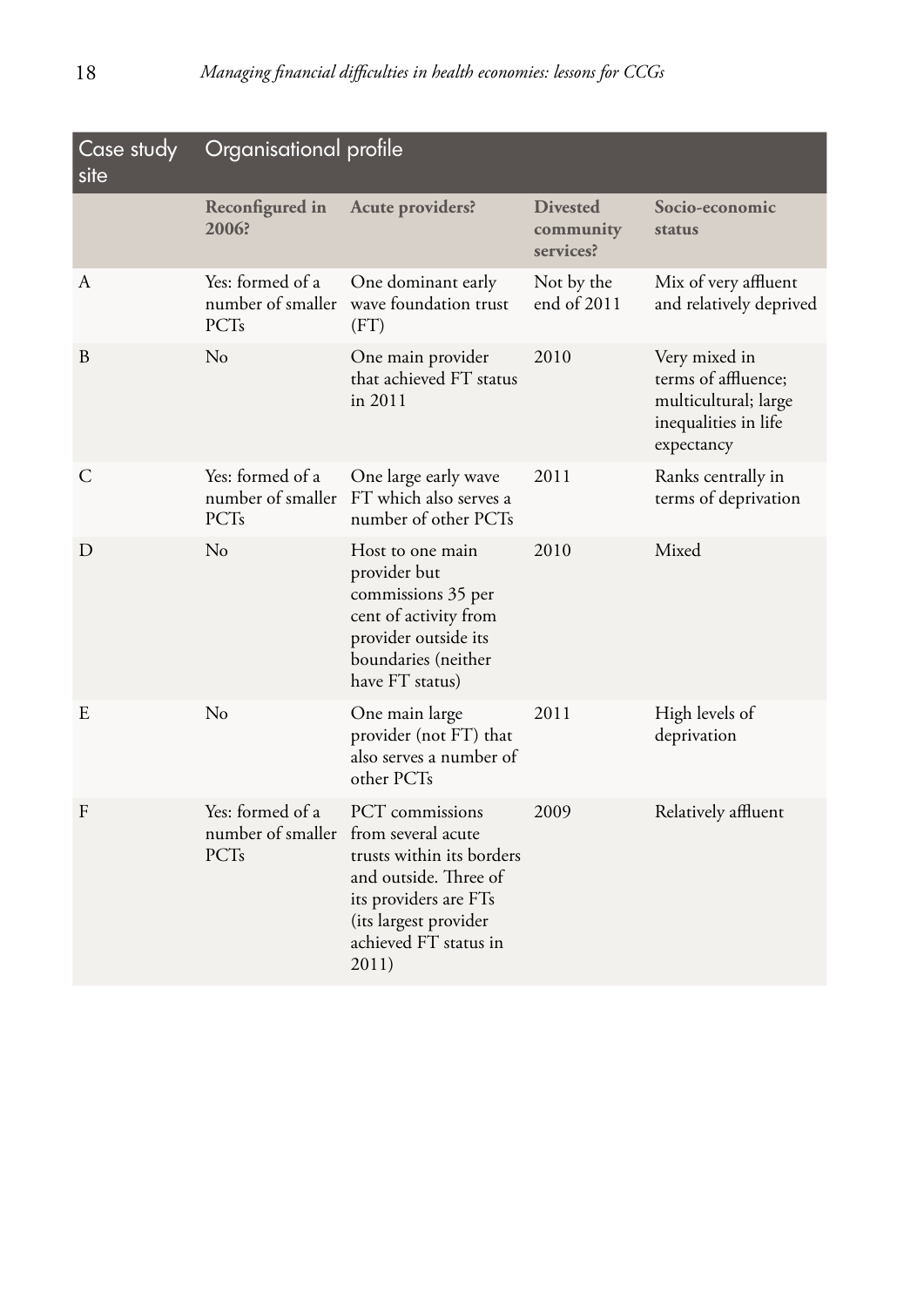| Case study<br>site | Financial profile                                                                                                                                         |                                                                                                                                  |                                                                                                                                                |                                                                                                                           |
|--------------------|-----------------------------------------------------------------------------------------------------------------------------------------------------------|----------------------------------------------------------------------------------------------------------------------------------|------------------------------------------------------------------------------------------------------------------------------------------------|---------------------------------------------------------------------------------------------------------------------------|
|                    | Purchaser                                                                                                                                                 | Provider(s)                                                                                                                      | Purchaser                                                                                                                                      | Provider(s)                                                                                                               |
| A                  | PCT in<br>turnaround<br>2005/06; in<br>balance by end of<br>2006/07                                                                                       | Provider financially<br>healthy throughout                                                                                       | PCT in<br>turnaround<br>2005/06; in<br>balance by end of<br>2006/07                                                                            | Provider<br>financially healthy<br>throughout                                                                             |
| $\mathbf{B}$       | PCT in<br>turnaround in<br>2005/06; achieved<br>balance by<br>2007/08 although<br>with historic<br>debt which was<br>eventually written<br>$\mathrm{off}$ | Provider financially<br>healthy throughout                                                                                       | PCT in<br>turnaround in<br>2005/06; achieved<br>balance by<br>2007/08 although<br>with historic<br>debt which was<br>eventually written<br>off | Provider<br>financially healthy<br>throughout                                                                             |
| $\mathsf{C}$       | PCT in<br>turnaround<br>in 2005/06;<br>recovered by 2007                                                                                                  | Provider financially<br>healthy throughout.                                                                                      | PCT in<br>turnaround<br>in 2005/06;<br>recovered by 2007                                                                                       | Provider<br>financially healthy<br>throughout.                                                                            |
| D                  | PCT in<br>turnaround in<br>2005/06; PCT<br>improved but<br>remained finely<br>balanced                                                                    | Main provider<br>in turnaround in<br>2005/06; provider<br>remained in deficit                                                    | PCT in<br>turnaround in<br>2005/06; PCT<br>improved but<br>remained finely<br>balanced                                                         | Main provider<br>in turnaround in<br>2005/06; provider<br>remained in deficit                                             |
| E                  | The PCT was<br>throughout                                                                                                                                 | The main provider<br>financially healthy was in turnaround in<br>2005/06. Its position<br>improved but it<br>remained in deficit | The PCT was<br>financially healthy was in turnaround<br>throughout                                                                             | The main provider<br>in 2005/06. Its<br>position improved<br>but it remained in<br>deficit                                |
| $\mathbf{F}$       | The PCT was<br>in financial<br>turnaround in<br>2005/06. The<br>PCT remained in<br>financial difficulty                                                   | Several main acute<br>providers were in<br>financial difficulty<br>in 2005/06. Two<br>remained in financial<br>difficulty        | The PCT was<br>in financial<br>turnaround in<br>2005/06. The<br>PCT remained in<br>financial difficulty                                        | Several main acute<br>providers were in<br>financial difficulty<br>in 2005/06.<br>Two remained in<br>financial difficulty |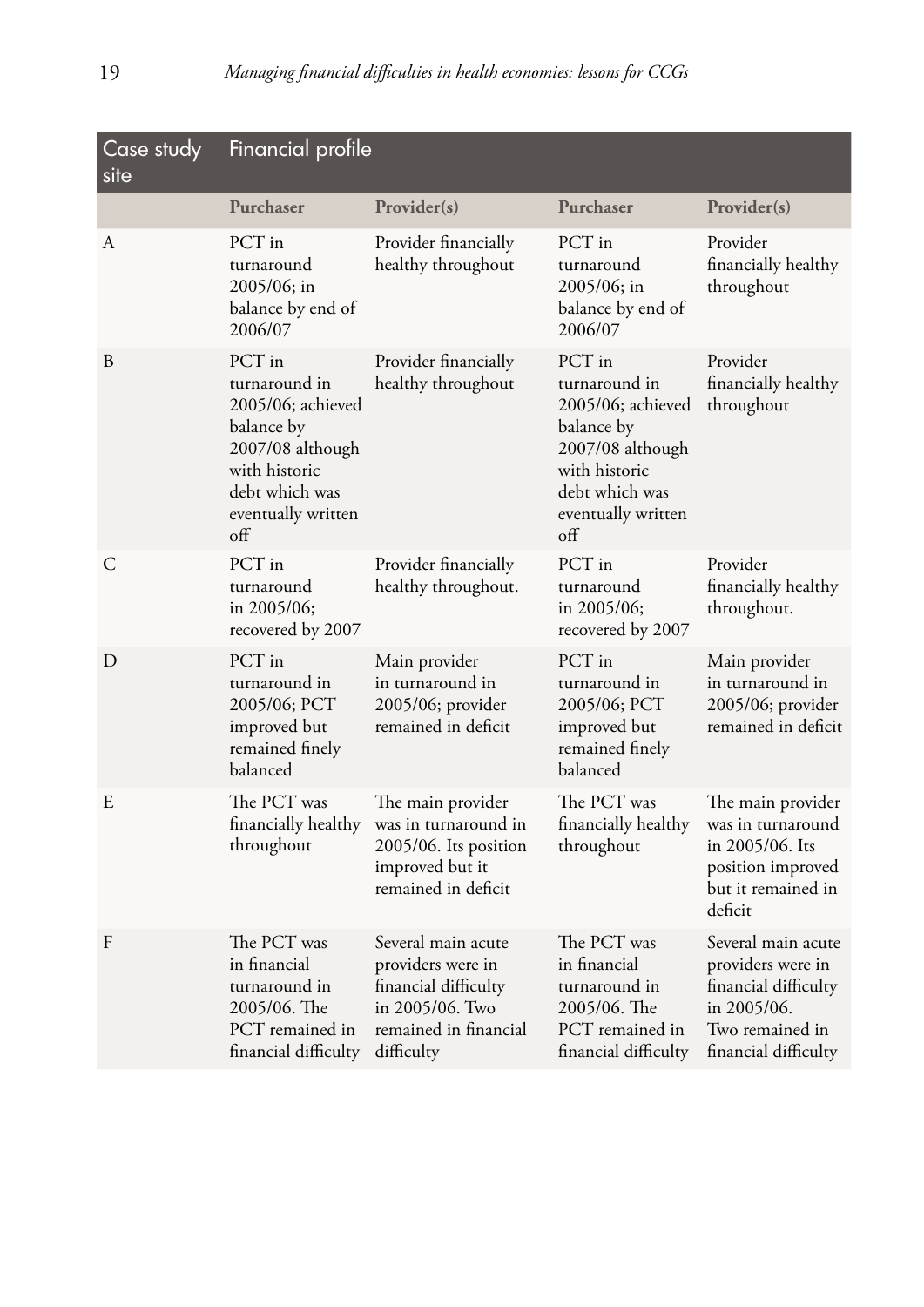# 5. Identifying the causes of deficits

In this section we explore the reflections of past and present managers on the causes of the financial difficulties in their local health economy. During each interview, participants were asked why they thought their case study site had fallen into deficit. Almost all interviewees' diagnosis of why their local health economy had experienced financial difficulties was unique. This suggests that health economies had not reached a common understanding of the causes of the problem. Responses often differed from site to site, and also between interviewees from the same site. Most notably, there was often a significant divergence between accounts offered by commissioners, and those offered by providers in the same site, suggesting that a whole-economy diagnosis of the causes of the problem had not been undertaken.

Almost all interviewees' diagnosis of why their local health economy had experienced financial difficulties was unique. This suggests that health economies had not reached a common understanding of the causes of the problem.

However, there were also issues that were raised by more than one respondent. For example, individual interviewees from the same organisation and who were employed concurrently would often offer similar analyses of how financial problems in their area had developed, even if this view was not shared by those from other organisations, or those employed by the same organisation at a different time. This would suggest that individual organisations often built up a shared narrative of why their health economy was experiencing difficulties, but that such a narrative did not always cross organisational boundaries or endure over time.

Thematic analysis of the interview data reveals seven broad perceived reasons for the initial financial difficulty (see Box 1 overleaf):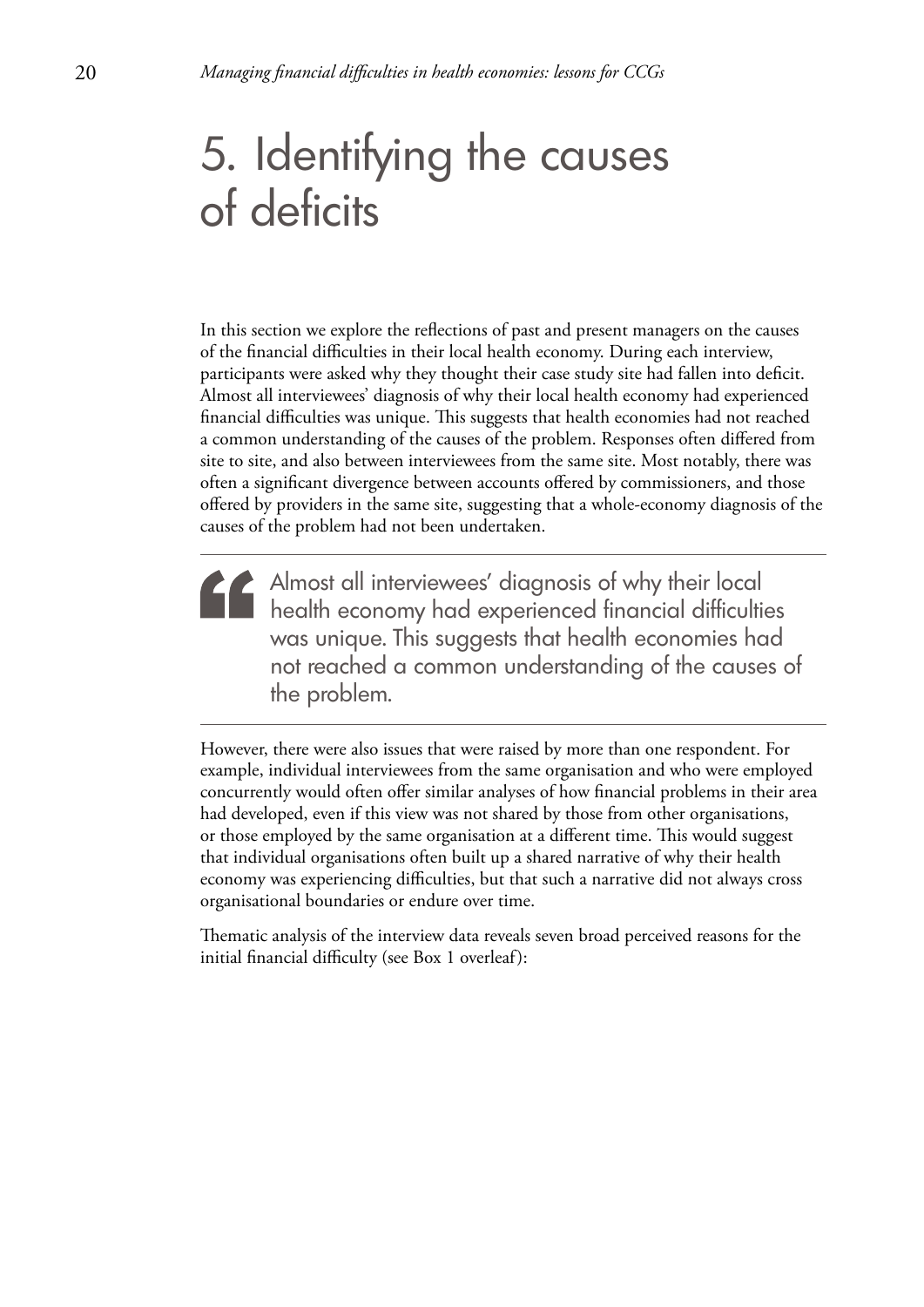#### Box 1. Main causes of financial difficulties, according to the interviewees

- 1. **Policy driven:** relates to factors associated with national policy, such as Payment by Results and the purchaser/provider split.
- 2. **Commissioning structures:** issues associated with the commissioning function of PCTs (for example, being too small to exercise power over providers and lacking the right skills to execute their duties effectively).
- 3. **Historic financial commitments:** those sites with large PFI contracts cited their financial obligations as being central to their difficulties.
- 4. **Inadequate allocation:** the fact or perception that a health economy's allocation was inadequate.
- 5. **Governance and performance management:** weaknesses within organisations in terms of processes and accountability, which meant that the right data was not always being scrutinised by the right people at the right time.
- 6. **Relationships and culture:** difficult or antagonistic relationships between stakeholders (usually between the commissioner and main acute providers, but also with local authorities) leading to an inability to generate constructive dialogue across the health economy. A culture of blame also featured, whereby staff would consistently blame an external factor or another organisation for the issues faced by their own organisation.
- 7. **Leadership and management:** instability of leadership and management with frequent changes in senior personnel.

### 5.1 Policy-driven factors

Interviewees in all of the sites pointed to systemic issues as having triggered the original slide into deficit. By systemic issues, we mean those factors inherent to the system over which health economies had no control such as the introduction of Payment by Results and foundation trusts.

The introduction of Payment by Results<sup>1</sup> was cited by both PCT and provider respondents from three sites (A, E and C) as contributing to financial difficulties within their health economies. Provider respondents from site E felt that Payment by Results put them at a disadvantage because, in more recent years, they had not been fully reimbursed for excess emergency activity,<sup>2</sup> thereby – in their view – unfairly

<sup>1.</sup> Payment by Results in context: 'Payment by Results began in a small way in 2003/2004, was extended in 2004/2005, and, for the majority of trusts, included only elective care in 2005/2006. In 2006/2007 the scope of Payment by Results was extended to include non-elective, accident & emergency, outpatient and emergency admissions for all trusts. 2007/2008 marked a year of consolidation with no significant changes to the tariff. The financial impact of Payment by Results has also been introduced gradually, with a four-year transition path which came to an end in 2008/2009. In 2009/2010, the national tariff for admitted patient care and outpatient activity was for the first time underpinned by the Healthcare Resource Group version 4 (HRG4) currency, which was specifically designed for payment purposes.' (Department of Health, 2010).

<sup>2.</sup> In 2010/11, a marginal rate of 30 per cent of tariff was introduced for emergency admissions above a baseline. In addition, from 2011, providers have not been not paid for further treatment where patients are readmitted for the same condition within 30 days of discharge (see Health Finance Managers Association, 2011, for explanation of marginal tariffs).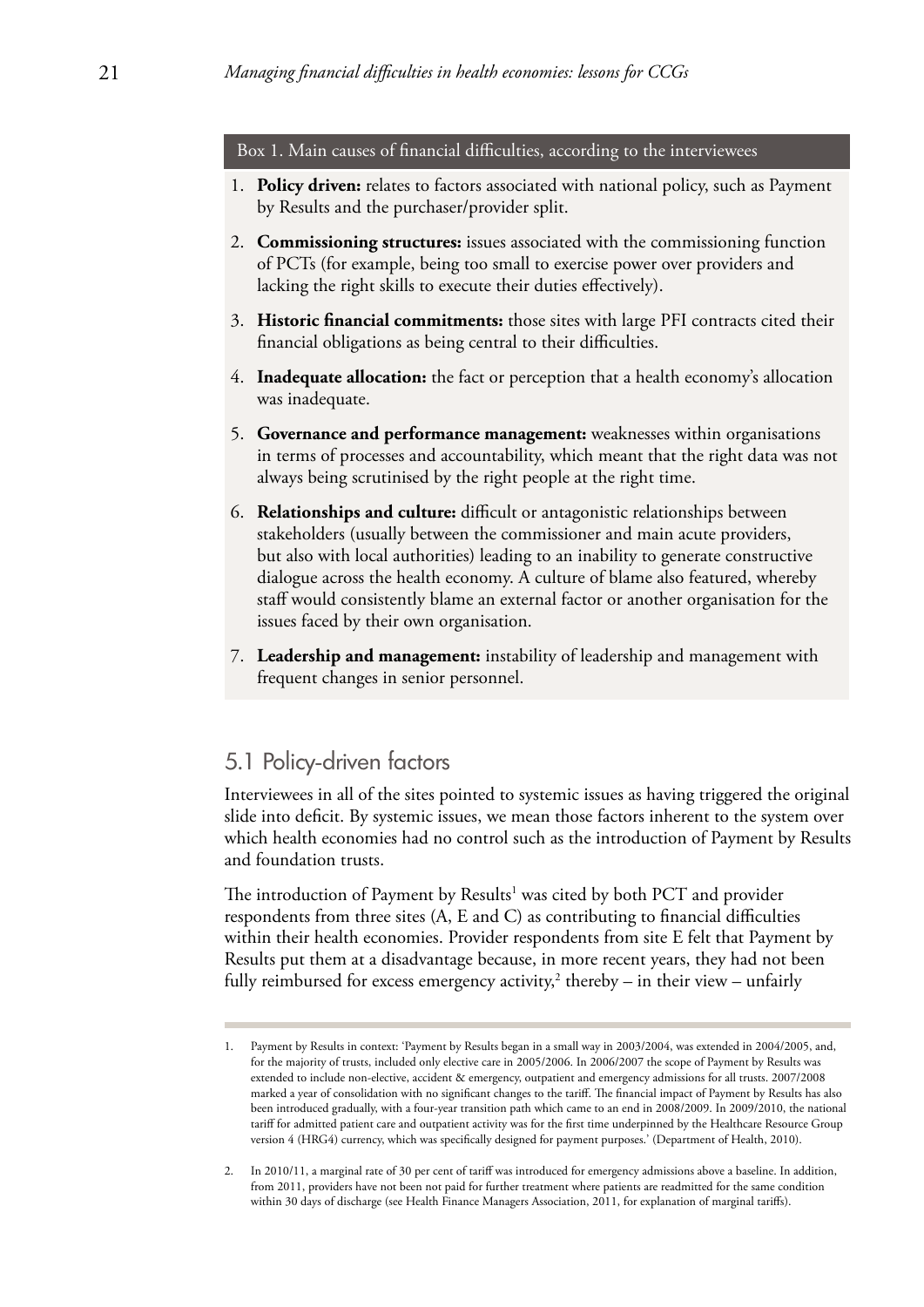penalising them for what they perceived as poor demand management by primary care. Conversely, PCT respondents from sites A and C felt that the new payment mechanism was unfairly weighted to the benefit of providers, especially early-wave foundation trusts. As one respondent put it:

*As a result of that early adoption of foundation status, the PCT agreed to tariff arrangements that weren't, I think, financially sensible. And as a result, it led to the PCT taking on significant financial debts.* (Site C, PCT)

In site C, respondents felt that the establishment of an early-wave foundation trust was at the heart of the PCT's problems. This came "with a sizable dollop of financial support" from the local PCTs and a political imperative for the trust to be seen to succeed.

One respondent from site F suggested that, because they were dealing with two early wave foundation trusts, they were "exposed to full Payment by Results" before other health economies. For some time, site F "abandoned" Payment by Results in favour of block contracts that they perceived as easier to manage. One provider in site F recognised the pressure that Payment by Results put on PCTs:

*It* [Payment by Results] *makes relationships more difficult. It drives you [the hospital] to deliver more, count more, code more... sometimes at* [the] *expense of the financial position that the commissioner finds themselves in. In a cash limited service… if one organisation gets more… it means that another will get less.*  (Site F, provider)

It is not clear why our case study sites felt they were adversely affected by these factors that were common across the system, where other health economies managed to remain in balance during these changes. It also does not explain why four of our case study sites, which included no foundation trusts at the time, fell into deficit nor why two of our three sites that had early wave foundation trusts (A and C) managed to regain financial balance quickly and maintain it.

#### 5.2 Commissioning structures

Interviewees from five out of six of our case study sites saw the size, number and maturity of the commissioner organisations as among the main reasons for their health economy's financial difficulties. For example, interviewees from sites A, C and F argued that prior to their reorganisation in 2006, the PCTs in their respective health economies were too small and too numerous. This structure, it was argued, created various problems. First, the small size of the PCTs gave commissioners little overview of the health economy as a whole and, correspondingly, little ownership over the inherent problems. This meant that growing financial problems were not identified until relatively late and often by the SHA; for example, "not until around 2005" (Site C, PCT).

Respondents also argued that the size of the PCTs significantly limited their analytic capacity and purchasing power, seriously impeding them in the commissioning of services. This was compounded, it was argued, by the sheer number of PCTs. As one respondent from site C put it: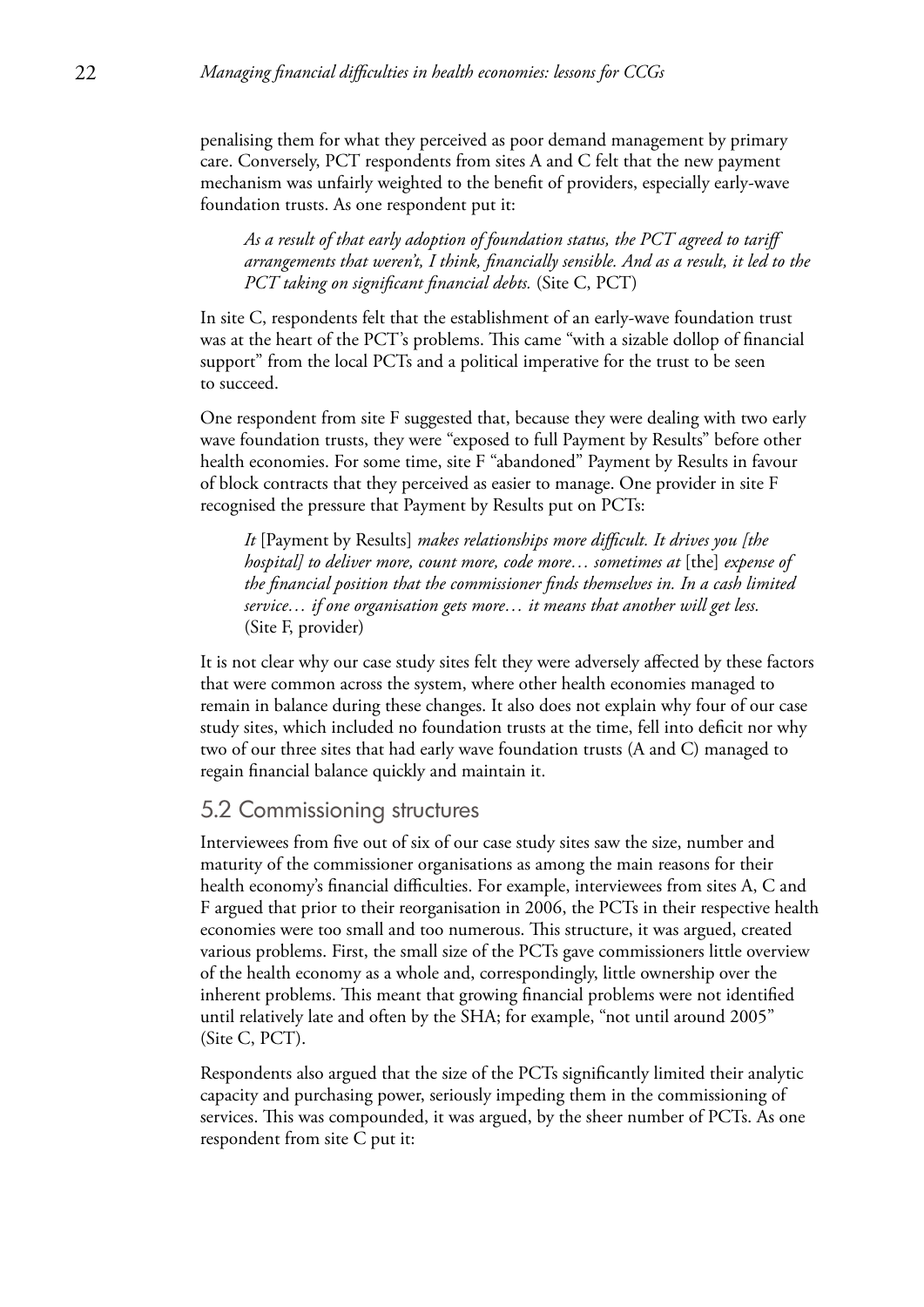*the PCTs began to develop in slightly different ways and develop slightly different debts and began to see less and less ability to control the power [of the providers]...* [Each was] *going in a different strategic direction and demanding different things.*  (Site C, PCT)

Interviews with PCT managers revealed a strong perception of a cohesive and powerful provider landscape. The vocabulary used by these interviewees in this respect included phrases such as "all-powerful" acute and foundation trusts, and the local health economy being "dominated by providers".

For some respondents, a contributory factor in this power dynamic was the institutional age of the commissioner, with the PCT being an "immature organisation" (Site D, PCT) when compared to the local acute trust. This rhetoric was disputed by interviewees from provider organisations, who argued that the commissioners actually hold the power in a health economy as "the people with the money always have the upper hand" (Site D, provider).

Commissioners and providers alike pointed to insufficient provision of community and social care in the local health economy as a cause. For example, respondents from sites B, C and F all argued that a lack of community and social care meant patients stayed too long in hospitals, that "too little step down care led to bed blocking" and there was a "reliance on hospital care to meet social care needs", leading to a large continuing care bill. Although recognising the need for greater provision, commissioners struggled to address the issue. As one respondent from site B put it:

*At board-to-board meetings, the PCT used to repeatedly say that the only things they could do to change and improve things was to change primary and community care and the only way they could do that was by taking activity away from the hospital.*  (Site B, provider)

As with the policy-driven factors above, the commissioning structures were not unique to our sites and many other small PCTs across the country managed to remain in balance despite the same challenges. This suggests that some of our sites were blaming external factors beyond their control rather than managing the challenges they faced effectively.

### 5.3 Historic financial commitments

A health economy's historic financial obligations – that is, their financial commitments dating back to before 2006 – were often perceived as contributing to a slide into deficit. Two of our sites had PFI buildings and both pointed to their repayment plans as being a direct cause of financial difficulty. Respondents from site F, for example, cited a "large PFI" arrangement, held by an acute trust in the health economy as putting pressure on the PCT as the hospital attempted to "grow its way out of trouble" (Site F, PCT).

Similarly, respondents from the main provider in site D also argued that the need to service PFI payments contributed substantially to their financial insecurity, arguing that they were otherwise both "very efficient" and "high performing". Data reveal that site D's expenditure on PFI was over five per cent of its income in 2006/07 and site F's expenditure was around 1.5 per cent of its income in 2006/07 – both figures were above the national median of expenditure on PFI in that year (0.9 per cent). While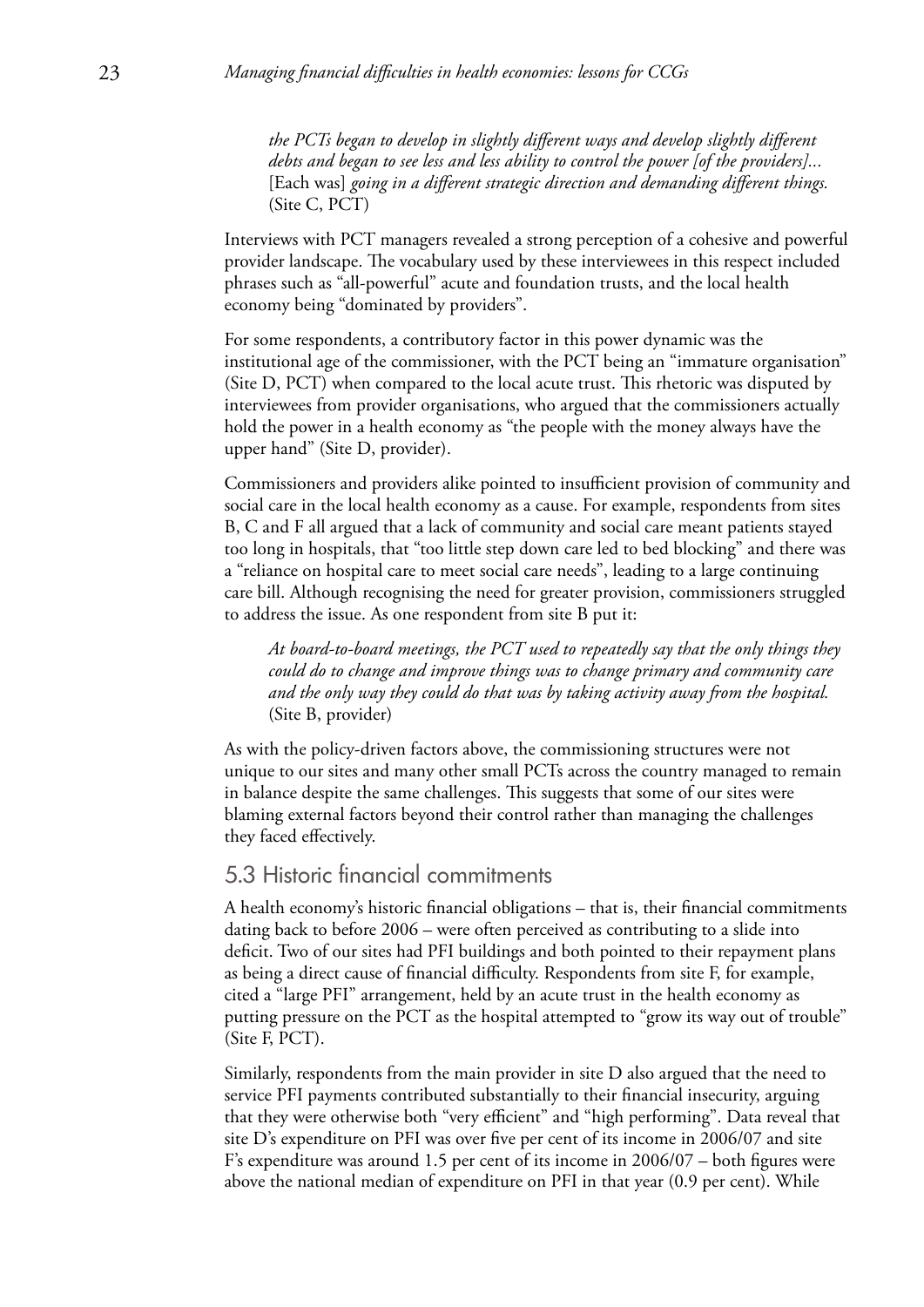such commitments no doubt put pressure on the organisations affected, it is not clear that they entirely explain their deficits as the repayments would have been factored into business cases and it could be argued that the task of management is to run their organisation within the financial envelope available. The impact of PFI is being further explored in the subsequent quantitative analysis that will be published by the Nuffield Trust in spring 2014.

### 5.4 Inadequate allocation

Respondents from three out of the six sites (Sites A, D and F) cited the "inadequate" allocation of funds from the Department of Health to the local health economy as being a root cause of their difficulties in 2006. Sites D and F believed that the allocation explained their continuing financial struggles:

*The problem is the allocation formula … what the acute providers were saying they needed outstripped the allocation of the PCTs.* (Site F, PCT)

However, respondents from two other sites (B and E) were more circumspect, arguing that the budgetary deficits in their local economies were experienced at a time of significant fiscal growth. Moreover, several respondents argued that, regardless of the initial allocation, managers had a responsibility to ensure that their organisation's expenditure matched its income. As one put it:

*My approach was always to say – 'listen, you've got what you've got...*[and] *it's in our gift to get back into balance'.* (Site D, PCT)

It is interesting to note here that, while some interviewees questioned the allocation formula, almost none pointed explicitly to wider contextual factors such as age or rurality as being important. The literature suggested that these issues were significant in terms of their impact on allocations. As with commissioning structures and policydriven factors, there appeared to be a tendency in some sites to blame factors beyond the organisation's control for their financial difficulties.

### 5.5 Governance and performance management

For a number of interviewees, an important contributory factor to their organisation's deficit was a lack of proper internal procedures. One recurring theme was a lack of proper accountability and governance. A respondent from site A, for example, argued that the former PCTs were "ticking the right governance boxes" but that "the systems were flawed", concluding that "you don't get into that level of deficit by accident" (Site A, PCT).

Respondents from sites B and D argued that poor commissioning procedures were to blame. These included poor "housekeeping", a lack of internal controls, little evidence-based decision-making or statistical analysis, no effort at performance monitoring within the PCT and no contractual levers to curtail spending or even markers to flag over-performance within an acute contract. Respondents from sites B and F felt that the PCT concentrated on "major strategic solutions" at the cost of the "here and now". Indeed, perceived financial mismanagement on a day-to-day level was a common theme across all sites, with one interviewer saying simply "they didn't have a grip on their finances". In one of the sites where the provider was in financial difficulty, interviewees cited a lack of clear accountability structures within the hospital (Site B, provider).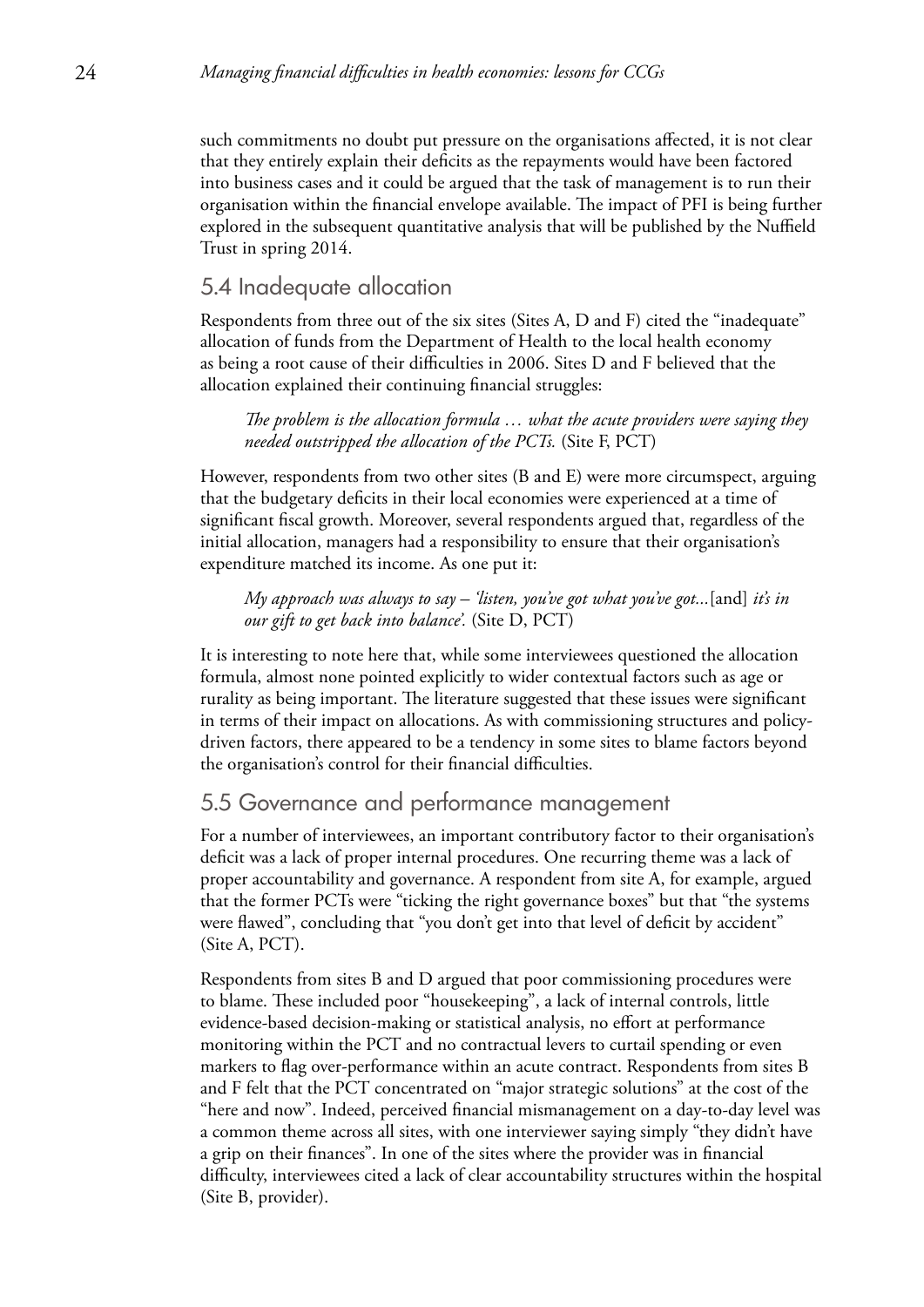For some, however, such failings were often the result of insufficient technical capacity and/or financial capability on the part of the commissioner, especially in comparison with providers. For example, one respondent from site C argued that the PCT in their health economy was always at a disadvantage because it did not have the ability to monitor costs generated by the provider in real time, and hence could never properly curtail activity. As they put it:

*...* [Providers were always able to] *spot activity and bill for it...* [But] *there was a six month lag before the PCT knew about it... for example, say a GP sends* [a] *patient to [an outpatient clinic], PCT incurs a cost, hospital clocks it and bills it, PCT finds out about it six months later when they get the spreadsheet – so we could see a huge rise in dermatology because the hospital has set up a new dermatology service which has sucked in activity. PCT would only know about it later...*  (Site C, PCT)

#### 5.6 Relationships and culture

One of the major issues cited by respondents from all sites was organisational culture. Respondents from PCTs and providers alike argued that health economies had fostered a culture where providers over-performed on contracts, where GPs over-referred and over-hospitalised, and PCTs often failed to manage demand sufficiently. Frequently, interviewees talked about the "blame" for the situation lying with others in the health economy. For example, respondents from site D's PCT argued that the acute trust in their area habitually over-performed in emergency care to cover its own PFI costs. Conversely, interviewees from the provider, and some from the PCT in site C, argued that local GPs were the root cause; often too ready to send patients to the acute trust, leading to a system that was "over-hospitalised and over-referred" (Site C, provider). Both practices were attributed to cultures and norms that had built up over years. As one respondent put it:

*Most doctors have been trained in* [site C] *and tend to work 'the* [site C] *way', which tends to default towards hospital services.* (Site C, PCT)

Interviewees from three sites (B, D and E) argued that the financial difficulties in their area could be attributed in part to poor primary care and, in particular, poor demand management by GPs and PCTs. An interviewee from site B argued that this was as much cultural as anything else, since GPs were "naturally very single minded about patient care" and, as a result, resisted any efforts to introduce demand management strategies. Another interviewee at the same site offered a similar perspective:

*GPs don't see* [demand management] *as their job. It will always be a very difficult thing for a GP to bring about because they never want to deny treatment to a patient if they think they need it.* (Site B, PCT)

A common claim from a variety of interviewees (from PCTs as well as providers) was that the PCT often failed to take responsibility for their own problems. As one put it:

[There was a propensity] *to externalise the problem.* [There was] *no internal acceptance of responsibility, no ownership... it is always the hospital overperforming, or GPs referring too much, or the social care...* (Site B, PCT)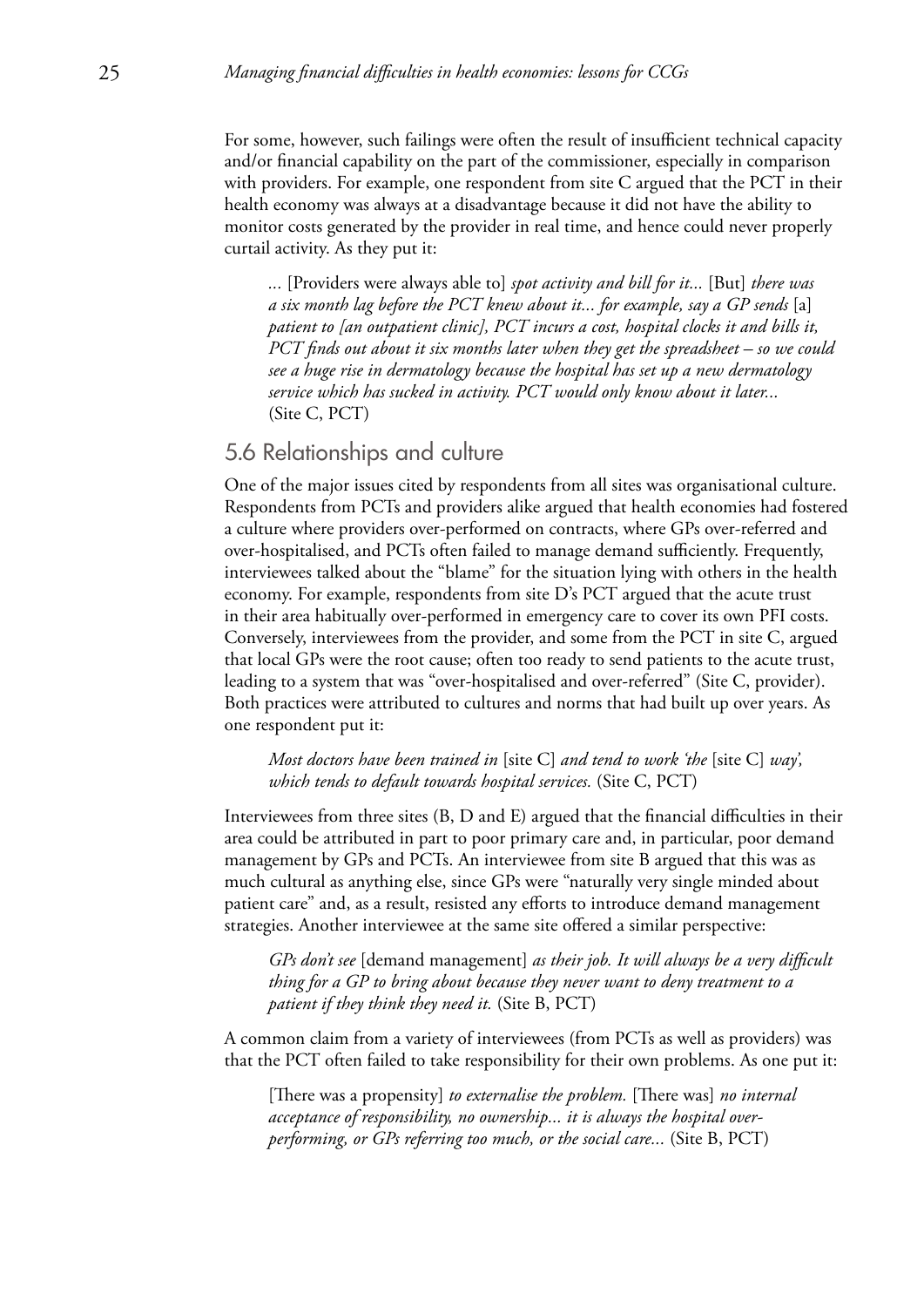Other respondents – this time from site  $D$  – talked of a "victim mentality":

*The PCT felt like a victim and blamed the trust...it didn't 'own' the problem... Even when they recognised it was a problem, they blamed others.* (Site D, PCT)

One interviewee from the provider in site  $D$  talked of staff regarding overspending as "a victimless crime" (Site D, provider).

On a related note, respondents from two sites (B and D), also spoke of a general inertia and passivity in the PCT, where poor performance (internal or external) was largely left unchallenged. A respondent from site B, for example, said: "they had a mind-set where they were powerless – even though it was a period of considerable financial growth".

Another issue raised by multiple sites (A, B, C and F) was the failure of PCTs to collaborate with other commissioners in their area, or more widely, in the years preceding 2006 (when three of our sites comprised several smaller PCTs). Respondents variously said that: "no-one really trusted anyone… so there wasn't really… cooperative working that would have made that arrangement [with the foundation trust] far more successful" (Site C); that the PCTs "didn't work together to challenge the trust" (Site A); and that the PCT became "a by-word for being physically and strategically distant... Not known for working collaboratively or collegiately" (Site B). According to some interviewees, part of this was a response to sharp practice on the part of the provider. As one interviewee from site F put it:

[The acute] *trusts were able to play* [the PCTs] *off against each other...* [to] *exploit differences in contract management (agree different contracts with different triggers and thresholds) which meant they could resist pathway redesign... PCTs talked about trusts* [as trying to] *'divide and rule'.* (Site F, PCT)

Most respondents recognised that a certain degree of tension between purchaser and provider was entirely right and proper. Indeed, a respondent from site A argued that relationships in their health economy had become "too cosy" and "not challenging" enough. However, a more common narrative (in four out of the six sites: B, C, D and F) was that the relationship between purchasers and providers was too antagonistic, and a contributing cause to their health economy's poor financial performance:

[The PCT] *were at strategic loggerheads with the hospital...* [They had] *got into a mind-set that the hospital was evil – even the non-execs...* [It was a belief that permeated] *every level of the organisation, from the chair on down...* (Site B, PCT)

Respondents often put this kind of tension down to a lack of understanding between the PCT and the provider and, in particular, a failure on the part of providers to appreciate the perspective of the PCT. PCT respondents from site C, for example, argued that the "foundation trust did not understand the financial problems in the PCTs". PCT respondents from site A pointed not just to the foundation trust as not understanding the issues but also to local GPs who, they said, remained "unaware of the issues" (Site A, PCT).

An interesting perspective on this problem was offered by one respondent from the PCT in site B:

*I don't think the hospital was any more predatory than a good hospital should be. It was very good at claiming, under the rules what was owed to them – nothing more.*  (Site B, PCT)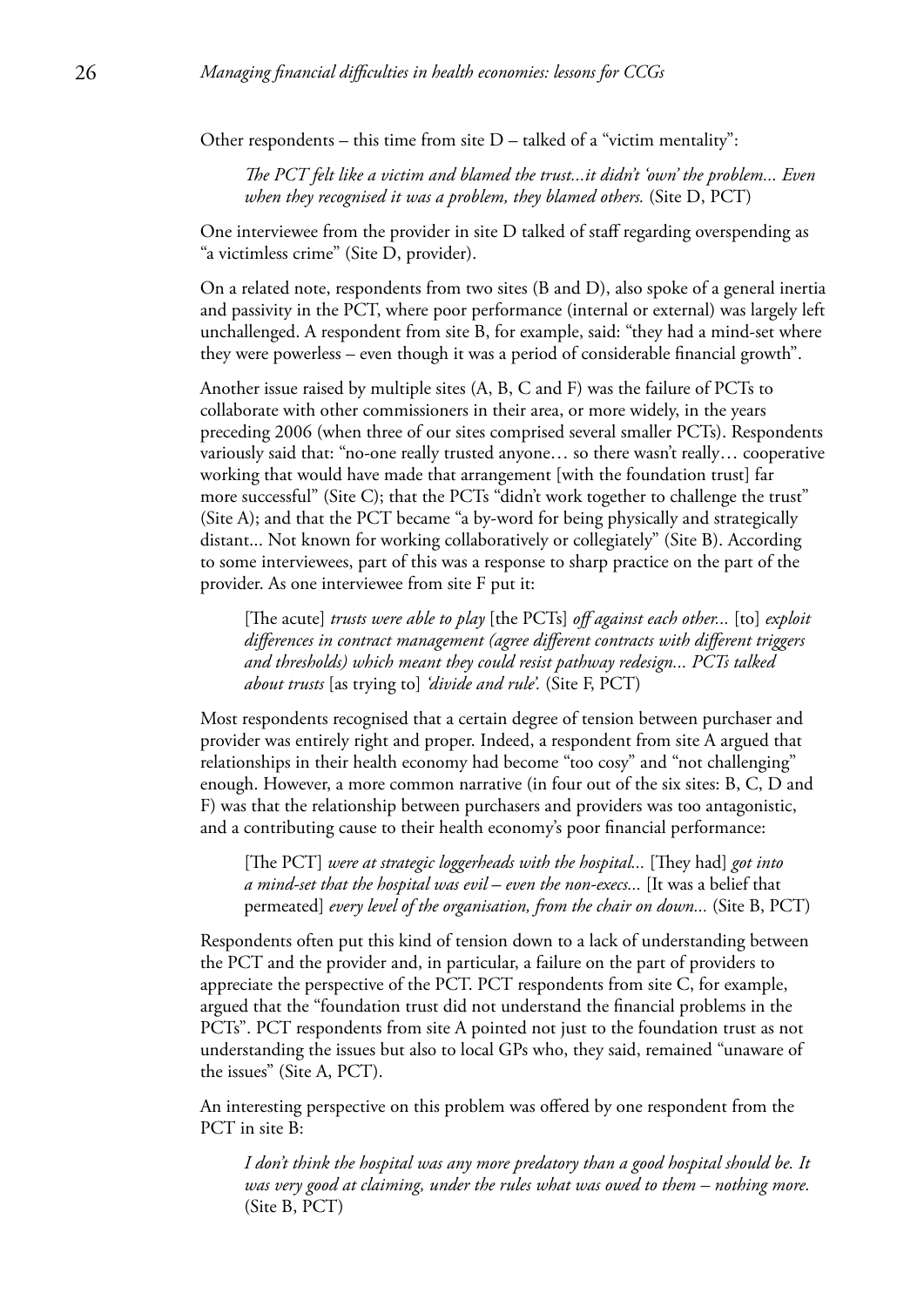The problem, the respondent argued, was that the PCT could not find a way to have a productive relationship with the hospital, while recognising that both were ultimately acting in their own self-interest. This measured view was unusual among interviewees, most of whom described an antagonistic relationship with their counterparts.

### 5.7 Leadership and management

The make-up and performance of staff was seen as an issue to at least some degree in all sites. Respondents saw a failure of leadership as a significant factor in case study sites' slide into financial deficit. A common thread here was a general failure of management to actively address the problems in their organisation or area. One respondent from site A argued that management did not "grasp the nettle"; a respondent from site D described management as "rudderless". For others, the problem was that senior managers tended to be too idealistic. As one respondent from site B put it, "[the organisation] suffered from being visionary rather than effective" (Site B, PCT).

Some argued that, in the case of PCTs, the calibre of leaders was often a by-product of their size. One interviewee from the PCT in site F said that the pre-2006 PCTs in their area were "too small to all have quality leadership". In most cases this was not restricted to chief executives but included senior leaders in general – from chairs, to non-executives, to finance directors.

*The calibre of the staff was low, because small organisations don't tend to attract the best staff... they tend to go for big organisations with power and good systems.*  (Site C, PCT)

Another common theme was the turnover of staff particularly at the highest levels (chief executive, finance director, chair). This was a particular feature of PCTs, with providers enjoying more stable senior leadership. One interviewee from the provider in site B claimed that, in the time that they had been working in the area, the acute trust had only had one chief executive, whereas the PCT had had 'nine or ten' – actually an exaggeration, with the correct figure being five. This was seen as a problem because it made it difficult to forge long-term relationships between the commissioner and providers.

However, it is also important to note here that, for some respondents, one of the reasons their health economy fell into deficit was the relatively low churn of staff. For example, one respondent from site A argued that low staff turnover prior to the PCT merger had led to a sense of "stagnation" in their area, contributing to its relatively poor financial performance.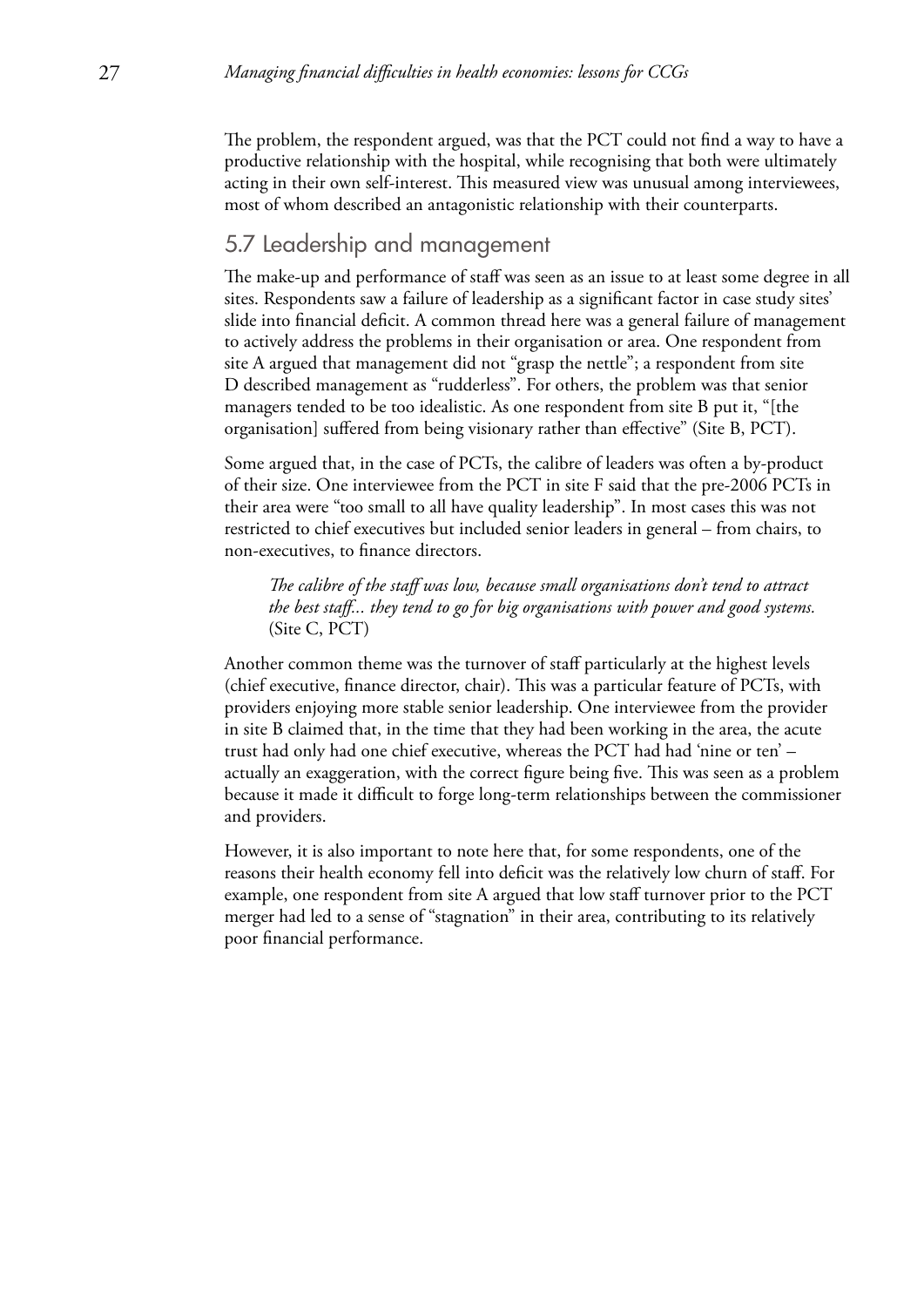# 6. Responding to the deficit: what helped and hindered?

Interviews sought to explore the factors that senior leaders felt helped and hindered their attempts to return their respective health economies to a sound financial footing. Actions taken to address financial difficulty appeared to take a relatively consistent form across all sites, whether successful or not: as all were in the official 'turnaround' programme, they were assigned a turnaround director or team and were required to produce a turnaround plan. In addition, all sites attempted to manage activity, mostly by setting up referral management centres/protocols and through the use of benchmarking in general practice, and all, to varying levels, addressed internal governance issues.

Perhaps where the approaches diverged was in the extent to which a whole economy view was taken. Although all sites talked about addressing issues within their own organisations, the sites that turned around quickly appeared also to focus on relationships with other local organisations. Sites that continued to struggle appeared more likely to have pursued solely short-term goals at the expense of taking a longerterm strategic perspective in the period immediately following 2006.

Rather than revealing a single formula for regaining financial balance, our analysis suggests that the success of struggling health economies in turning around their financial fortunes depended on how effectively they navigated a series of tensions. Of course, these tensions varied according to context, but thematic analysis identified some common trends. These are explored below.

### 6.1 External input: ensuring it is 'owned' locally

All sites had external help in the form of a turnaround director or team during 2006. Some brought in further external expertise during subsequent years. Respondents generally found this external input to be helpful – with the exception of some staff in two PCT sites (A and D) who felt that the turnaround team or director was not sufficiently directive or "made little difference" (Site A turned around quickly and site D remained in difficulty). In other sites, interviewees reported that external input helped to bridge barriers between commissioner and providers, and helped to escape a cycle of blame. As one interviewee reported:

[company x's input] *was very helpful because you had some fairly strong organisations with various different views all… I suppose, avoiding the blame bit about well it's your fault and, you know, it's why this hasn't happened or x, y and z hasn't happened… They brought interesting perspectives, they were able to benchmark data to show where we were at odds with others and to provide that external facilitation.* (Site F, PCT)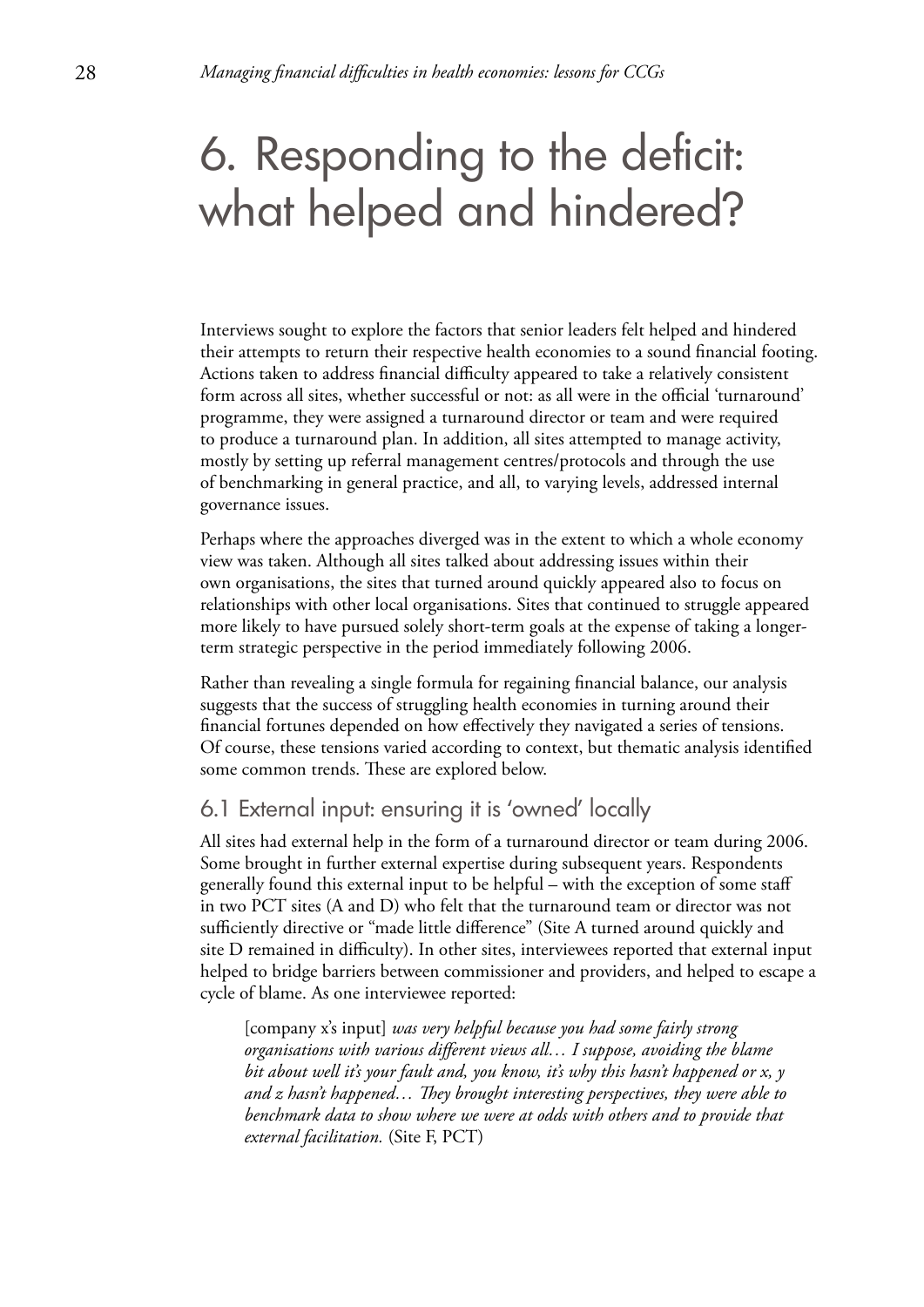Another interviewee from site E described the turnaround director as a "broker":

[name] *was a really effective broker… particularly within the hospital, putting together the programme office and running the turnaround.* (Site E, provider)

However, interviewees stressed the importance of embedding this external support. Respondents from site C complained that their initial turnaround plan was "imposed by the SHA" and consequently "owned by very few people and certainly not providers" (Site C, PCT). Subsequently, a new plan was developed, which was generally felt to be owned by the health economy.

Summary: External expertise can be helpful in improving organisational discipline and brokering difficult discussions. However, for change to endure, plans need to be owned and embedded by individuals in the site.

### 6.2 The importance of leadership: stability without stagnation

Leadership emerged as a key theme in this piece of work. Interviewees routinely stressed both the importance of high-calibre leaders and stability of leadership, and this was echoed in the Audit Commission's own analysis in 2006 (Audit Commission, 2006).

All PCTs experienced at least one change in leadership in 2006 (three as a direct result of reconfiguration) with some PCTs experiencing upwards of six chief executives and finance directors in subsequent years. Such a change was sometimes found to be helpful in bringing in a fresh perspective. Indeed, respondents in site A warned about the dangers of "stagnation" – there had been very stable leadership across all organisations in the economy in the run-up to 2006 and some interviewees asserted that the management had become somewhat complacent, with the result that financial issues had not been addressed. An injection of "new blood" from outside the health economy was felt to bring new ideas and a new culture.

On the other hand, many interviewees argued that too much change in senior leadership could be problematic. Interviewees in site F pointed to a change in senior leadership at a crucial point in their efforts to turn the economy around as a contributing factor in their difficulties. Accounts from this site suggest that the economy was initially recovering but then declined once more when several members of the PCT's senior team left, leaving the organisation with an interim chief executive for around a year. PCT and provider interviewees talked about "problems creeping back in" and the PCT losing "its grip on finances" during this time (Site F, PCT). Respondents from sites B and D also referred to constantly changing senior leadership as a challenge, with providers acknowledging that the turbulence was problematic for them too. One commented:

*I think in their* [the PCT's] *defence, a lot of it was because everything kept changing. You spend so much time on that process, and you lose all the corporate memory and you have to rebuild relationships with people like ourselves. But to me that was* [a] *more fundamental issue than whether or not they had financial problems.* (Site F, provider)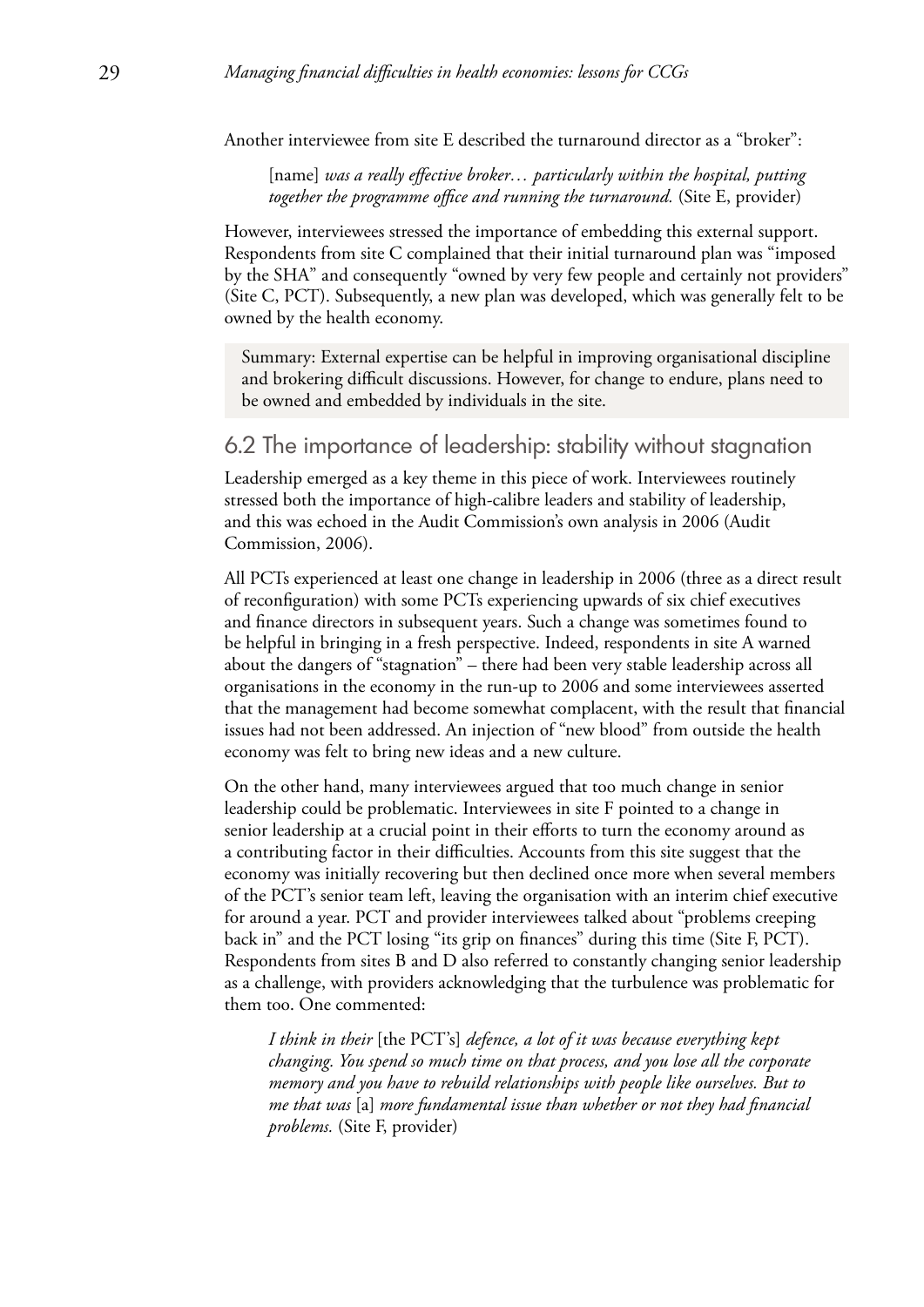Summary: High-calibre leadership is essential when steering a health economy out of financial difficulty. Stability of leadership is advantageous in maintaining financial balance and not allowing a deficit to arise; however a lack of change for long periods can risk stagnation.

### 6.3 Commissioning at the right scale

Interviewees from both PCTs and providers talked about the size of PCTs as an important factor not just in explaining their difficulties, but also in the success of turning health economies around. Three of our case study sites were reconfigured in 2006, having been created from at least three smaller PCTs – two of them turned their financial situations around very quickly, one remained in difficulty. Without exception, all PCT interviewees from these sites commented that the reorganisation of PCTs into fewer larger PCTs aided their recovery for a number of reasons. Some interviewees felt having a single larger PCT was beneficial insofar as it allowed the board to have an overview of the whole (or at least a large portion of) health economy. Two PCTs (Sites A and C) credited this as central to their efforts to get a grip on the financial situation because it provided them with a single set of information.

Interviewees also argued that larger commissioning units helped to rebalance the relationship between commissioner and provider. Prior to reorganisation, interviewees in PCTs suggested that providers had been able to use their size to their advantage during contract negotiations – as one respondent put it, providers could "play one PCT off against another" (Site C, PCT). Reorganisation allowed the PCT in site F to benchmark across a wider area, helping it to "spot bad behaviour" in providers (Site F, PCT).

Having a single, large purchaser rather than multiple, smaller PCTs was seen as advantageous by some respondents from acute trusts, who claimed it was easier to deal with fewer commissioning organisations. One provider in site F said that working with a single PCT facilitated longer-term planning, by better ensuring the relationship between the organisations remained consistent.

Larger purchasers were also considered to facilitate economies of scale, improved commissioning practices, and were better able to attract high-calibre staff. Some respondents argued that their site's failure to move to a single organisational structure quickly contributed to their ongoing financial troubles. For example, despite formally being a single PCT, site F retained a locality structure for some time, having initially been formed of a number of PCTs. Interviewees said that this led to competition between different commissioning units and to the replication of scarce skills.

Summary: Commissioning units need to operate at scale in order to effectively balance the relationship with providers and to benefit from economies of scale. Collaboration across commissioners also offers an overview of the financial situation and therefore enables more effective management of risk.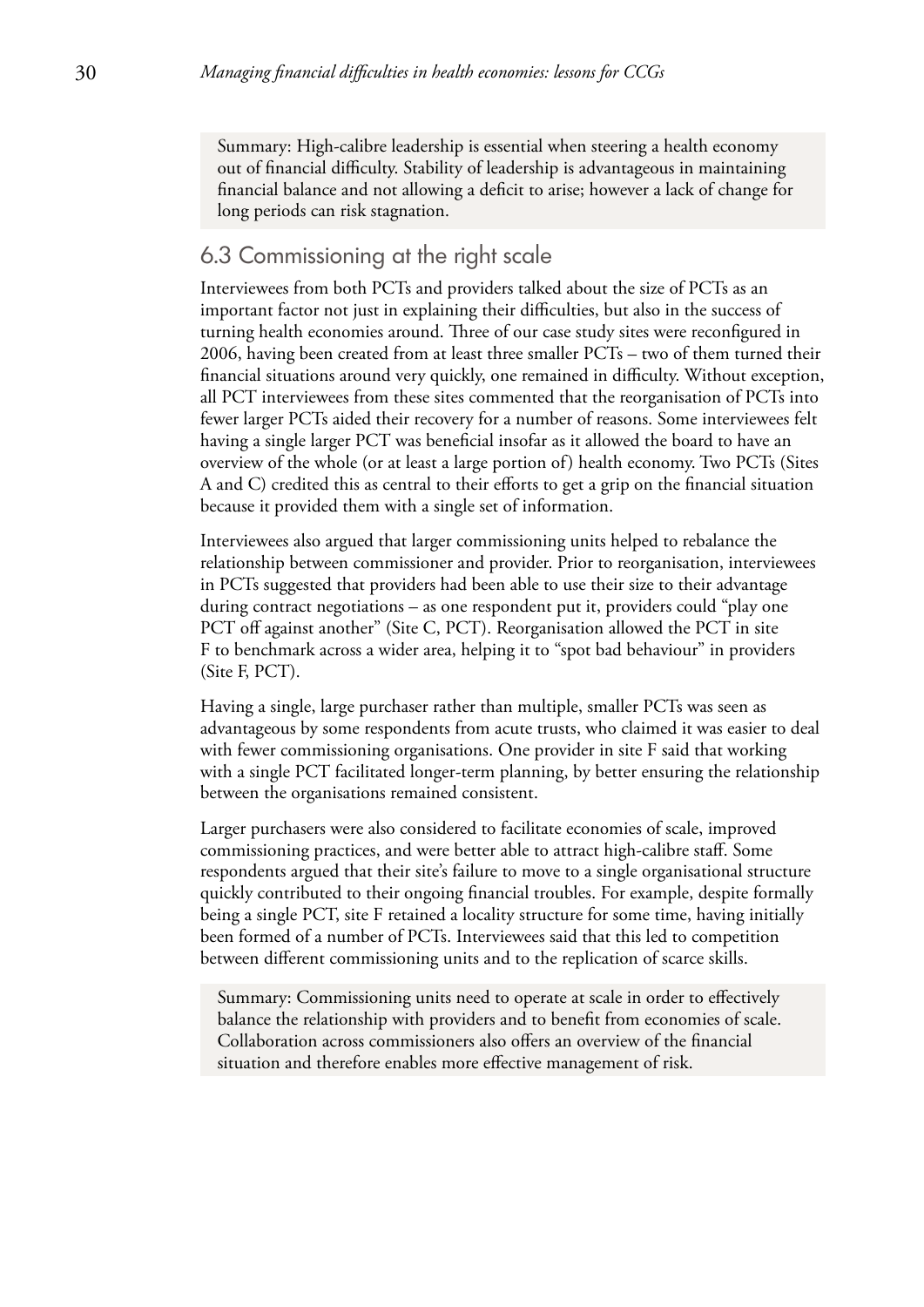### 6.4 Inter-organisational relationships: striking the right balance between collaboration and challenge

Many interviewees said that efforts to improve their financial position were aided by a sense of collaboration across the whole health economy, underpinned by constructive relationships, particularly between commissioner and provider.

Sites A and C (the fastest to turn around), for example, made deliberate efforts to work across the health economy and to foster collaboration early on in the turnaround process. One interviewee from site A's PCT remarked that the "solution is in collaboration". Similarly, the chief executive of the PCT in site C made it a priority on joining the newly-formed organisation in 2006 to change relationships with providers.

Respondents from sites D and F (both remained in difficulty) also recognised a need to foster better collaborative relationships, but admitted that they failed to do so early enough. In site F, relationships between commissioner and providers were described as "strained" and the language used during interviewees pointed to long-standing hostility: PCT respondents talked about providers "growing their way of trouble"; one interviewee from a provider commented: "I think the PCT tried [to play the providers] off against one another" and another interviewee at one acute trust suggested the PCT suffered from a skills gap. Efforts were made in recent years to foster cross-economy relationships in site F:

*there was a recognition… back in 2008 that, rather than developing our own initiatives and efficiencies, there is a system to sit down and have a robust conversation about what the financial problems were in the system as a whole… it teased out what the problems were for the system as a whole.* (Site F, PCT)

Interviewees in sites that successfully turned their economies around also emphasised the need for collaboration beyond just hospitals and commissioners. Indeed, they stressed the importance of building links with local authorities, GPs, patient representatives and the wider public.

One note of warning, though, was offered by respondents from sites B, C and E, who argued that while good relationships are important, there still needs to be some challenge and tension to prevent relationships from being too cosy. As one respondent put it:

*There have always been tensions between commissioners and [the hospital] for as long as I can remember. But if there wasn't a tension you'd wonder if we were doing our job properly.* (Site E, PCT)

Summary: Deficits are more effectively tackled through a whole economy approach, underpinned by relationships that are collaborative but not cosy.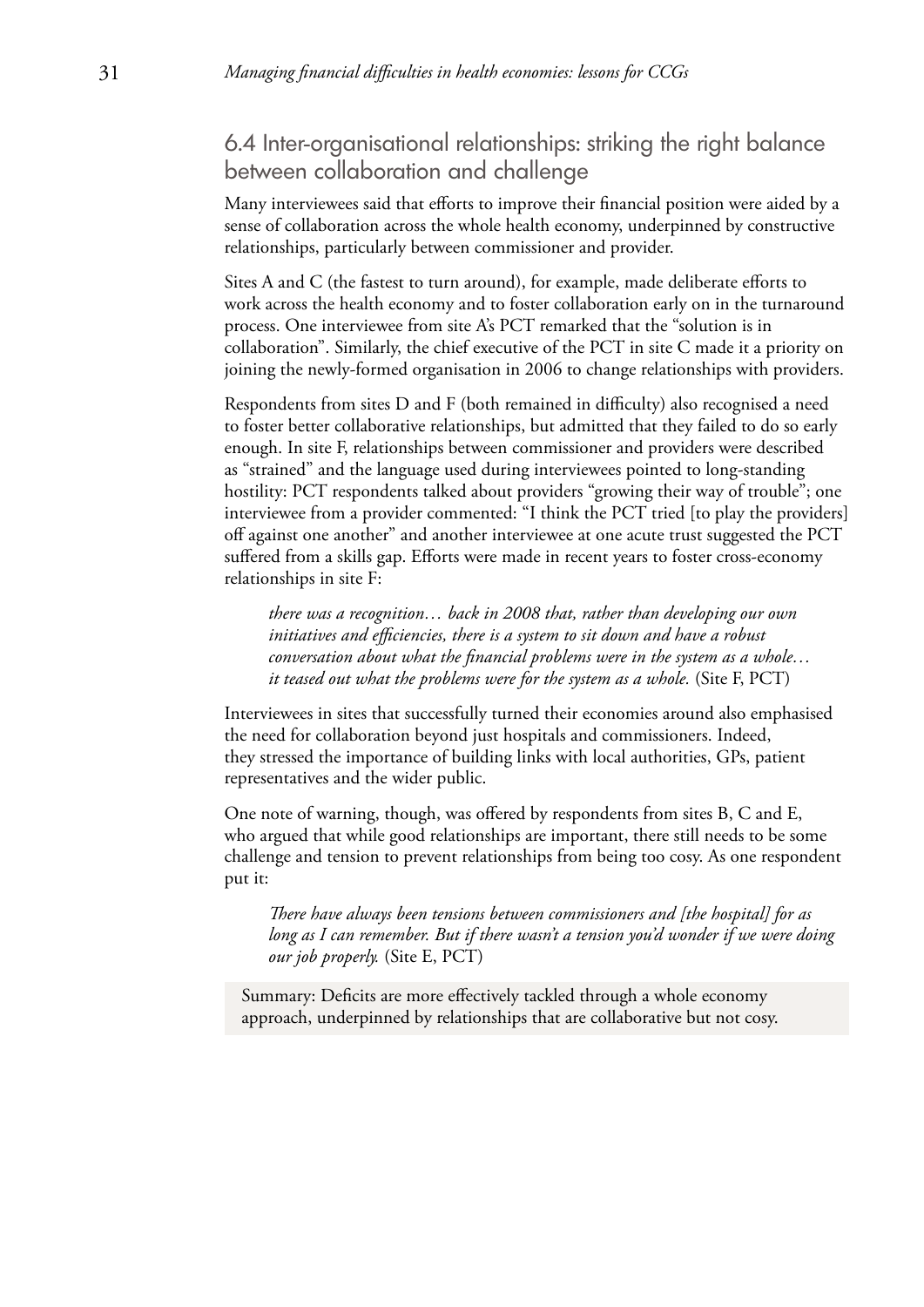### 6.5 Maintaining internal focus without losing sight of the whole economy view

Interviewees stressed a need for strong internal governance and processes as a first step in addressing financial deficit. Indeed, troubled organisations in all sites undertook some level of internal restructuring/development. The aim of much of this activity was to establish robust accountability structures, tight financial governance, high-quality data systems and sufficient in-house capability and capacity. However, a message from the interviews is that, while "getting one's house in order" is important, it must not happen at the expense of a whole economy perspective.

Both sites D (provider and PCT) and E (the provider) acknowledged that they initially took an overly insular approach to their deficits and that this was not helpful in achieving a sustainable solution. Interviewees from site D reflected that both the PCT and hospital became very introspective, looking internally for solutions at the expense of working together to address the problems. Similarly, the hospital in site E tended to "look within its four walls" for answers to its problems. The insular approach in site D was blamed by some interviewees for the slow development of relationships, as described in the section above.

The other approach that was felt to be unhelpful was a focus on data to the exclusion of other factors. While analysing activity statements from providers is clearly a key part of the commissioner's role, some PCTs in our case study sites began to analyse every single transaction. This was described by one interviewee as "a waste of time" by a PCT representative in site C. Similarly, former employees of the PCT in site D reflected that the efforts to verify data resulted in an approach that focused purely on transactional issues and failed to bring about needed service change:

*A whole industry built up around checking data, rejecting stuff that didn't have the right postcode… it focused much more on the transactional aspects of running the system than it did improving the health of the economy.* (Site D, PCT)

Summary: Developing strong internal processes and governance is essential, but this must happen alongside, not at the expense of, a strategic and outwardlooking approach.

6.6 Planning for the longer term: balancing short-term goals with long-term strategic change

A key pressure facing all the organisations interviewed was the need to bring about rapid turnaround. This forced a short-termism which, some interviewees reported, was not always helpful in addressing underlying causes of the deficit. The annual financial cycle in the NHS was cited by some as creating constant pressure for short-term solutions and that the requirement to meet short-term targets often meant that the need for longer-term strategic change was not addressed.

When reflecting on the focus of efforts to rebalance budgets in the immediate period following introduction of the turnaround programme, the majority of interviewees described a relatively short-termist approach. A few recognised the shortcomings of this, but argued that the pressure to rebalance books immediately forced such a focus. Several interviewees said that there was insufficient time to undertake service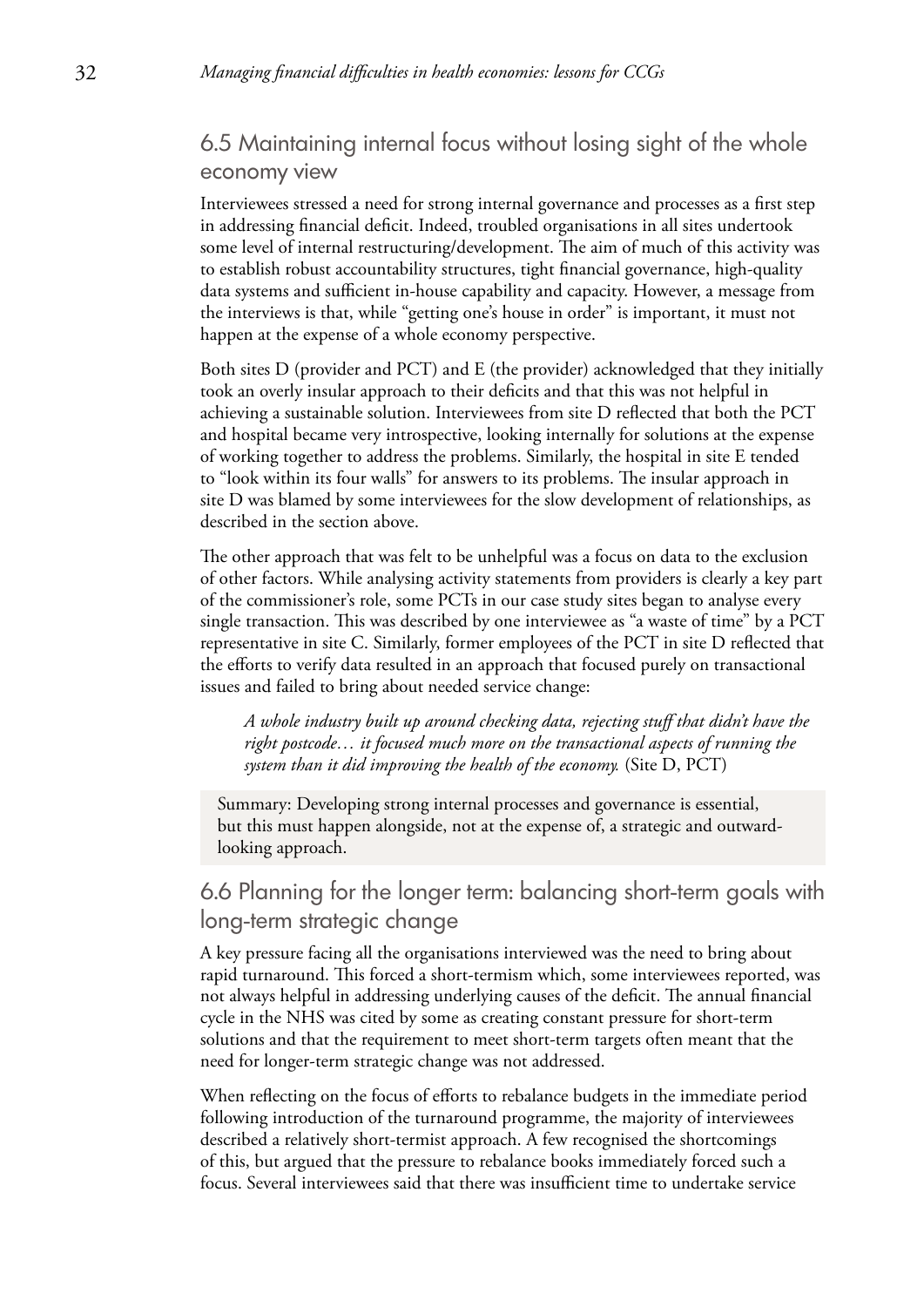reconfiguration and that actions which produced immediate savings (for example, cutting the workforce, training or estates) were favoured.

*If you're given a requirement at the beginning of the year to deliver a financial reduction by the end of the year, reconfiguration will take too long to deliver that.*  (Site F, provider)

*We actually took 500 staff out, some on a non-recurrent basis, to deliver a surplus.*  (Site F, PCT)

Making short-term cuts to training and estates had been the dominant approach in the PCTs that came together to form PCT A in 2006, and was a key feature of approaches to address the financial situation in sites D and F. In site A, the new PCT leadership changed this way of thinking in 2006. Similarly, a change of leadership in site D also reversed this trend, but not until much later (2010). As one member of staff from the PCT in site D commented:

#### *You get what you pay for. If you put staff in rotten facilities with rotten technology, they don't perform well.* (Site D, PCT)

According to interviewees in site D, "the pressure to turn around too quickly runs the risk that things quickly collapse again" (Site D). This interviewee suggested that turnaround in the NHS takes at least two years. Respondents in PCTs A and C similarly stressed that "turnaround is easy but maintenance is harder" (Site A, PCT).

Furthermore, in the rush to bring about rapid turnaround, interviewees felt that the underlying causes of the deficit were not properly explored and understood. Site A's PCT reported that, prior to the leadership change in late 2006, attempts had been made to address the financial problem but they were unsuccessful because they had not identified the causes. Similarly, informants from site B reported that the financial situation got worse and that part of the problem was that there had been a failure to get at the underlying causes of the original difficulties. Interviewees talked of the pressure to balance the books within the year and suggested that this was the focus rather than understanding how it came about to begin with. Respondents from sites A, B, and D, for example, all argued that almost no effort was made to identify the cause of the deficit. As one from site B remarked:

#### *No one at [health economy B] could diagnose the source of the problem – they weren't able to work out what drove the overspend.* (Site B, PCT)

Failure to unpick and understand the causes of deficits appeared to have been facilitated, partially, by the movement of non-recurrent or additional income across the NHS. As explained in the context section, it had been common in the NHS to shift money from areas of the system in surplus to those areas in deficit. The result was that, on paper, nearly all NHS organisations balanced their books annually. The availability of such non-recurrent income masked the underlying positions of many organisations and, according to some interviewees, allowed them to continue to operate without having identified the causes of the original problem. Establishing exactly how much non-recurrent funding an organisation has received is difficult, but interviewees in four sites reported having received some such funding. There also appeared to be a tendency in some sites to blame factors beyond the organisation's control for their financial difficulties and that this behaviour distracted from any attempts to diagnose issues that could be controlled or managed effectively by the organisation.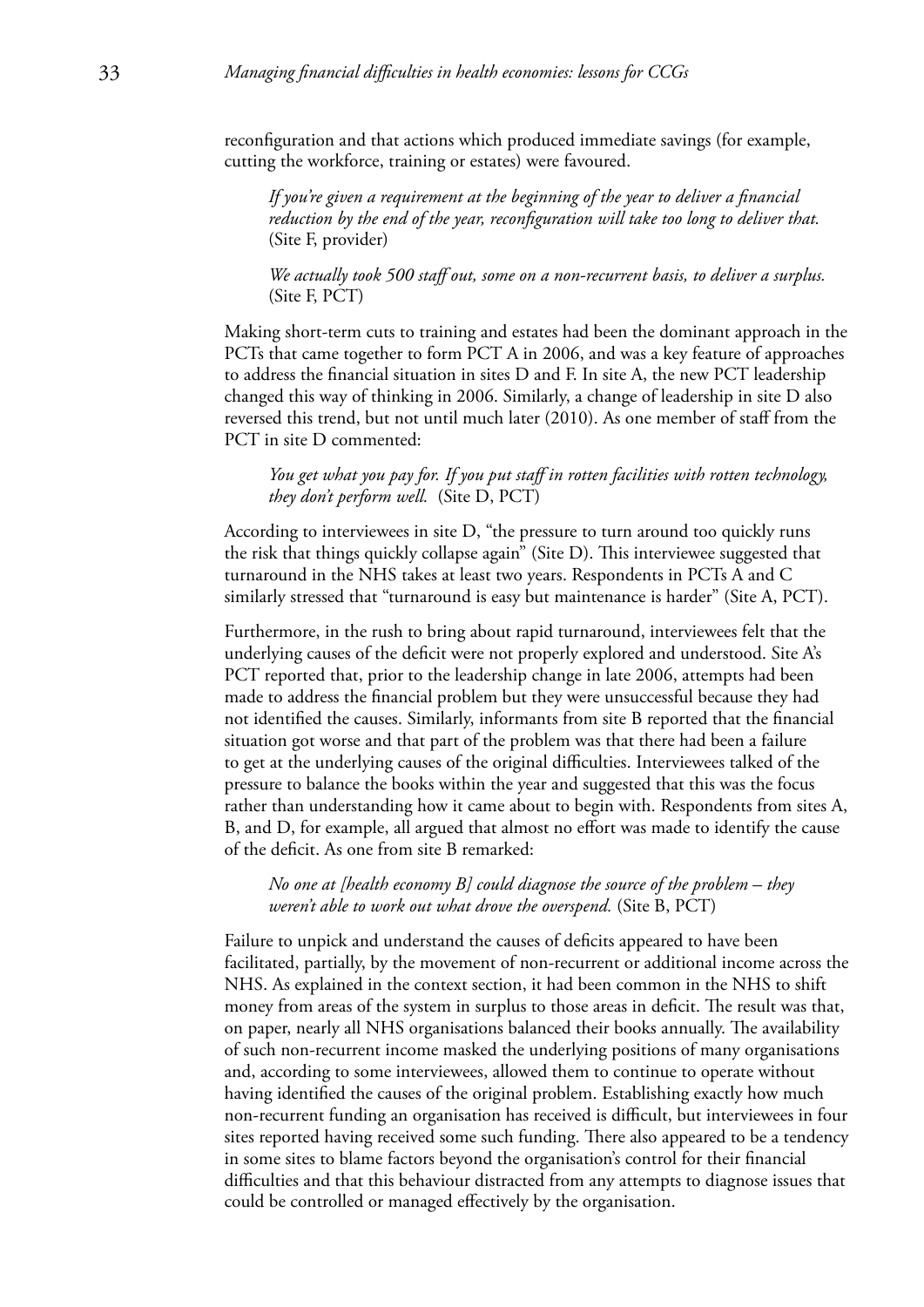Summary: While there is pressure to meet financial targets in the short term, addressing underlying causes of deficits requires careful diagnosis of the problem and long-term strategic change.

### 6.7 Clinician, staff and public engagement: ensuring change is 'owned'

A clear message from the interviews was the importance of engaging clinicians, management staff and the public in any change and, in particular, ensuring that GPs both 'own' the financial problem and see it as something that they can control. All sites admitted to having struggled in some element of engagement and some sites recognised its importance relatively late in the process of addressing their financial difficulties. Interviews suggested that staff and public engagement is difficult and can take time but, if done in a timely manner, can be beneficial to overall efforts to turn around the financial situation. Part of the challenge in at least four of the sites (A, B, D and E) was in bringing about a culture change within the troubled organisation from one of blame or externalising the problem, to one where everyone within the economy understood that they have a role.

The former chief executive of site C's PCT said they prioritised GP engagement early on in the turnaround process, recognising the need to begin conversations with local practice-based commissioning in order to address concerns about elective, nonelective and prescribing spend. The chief executive added that money was invested in practice-based commissioning and, while it took a while to develop, they began to see an impact by 2008 (roughly two years after the turnaround process began). GP engagement also came late in site A; practice-based commissioning had been seen as PCT-led and slow and bureaucratic, and it was not until 2009 that GPs began to take ownership.

#### *It's about ownership.*[As a GP]*, every time I sign a prescription, every time I make a referral, I'm spending money.* (Site A, PCT)

The PCT chief executive in this site blamed historically poor relationships between the PCT and GPs for the slow culture change among GPs. Although site A turned around relatively rapidly, several interviewees said that GP engagement in subsequent years had been central to maintaining financial balance.

The challenge of engagement of GPs and others was keenly felt in site B. Again, poor PCT–GP relationships were blamed and former PCT staff suggested there was little clinical leadership at the PCT. A similar story emerged in site F where frequent changes in structures and leadership made relationship building difficult. Some suggested that organisational change and a pressure to turnaround quickly (see above) inhibited their ability to properly engage stakeholders.

Summary: Staff, clinician and public engagement is difficult and time-consuming, but it is crucial for bringing about change and maintaining financial balance.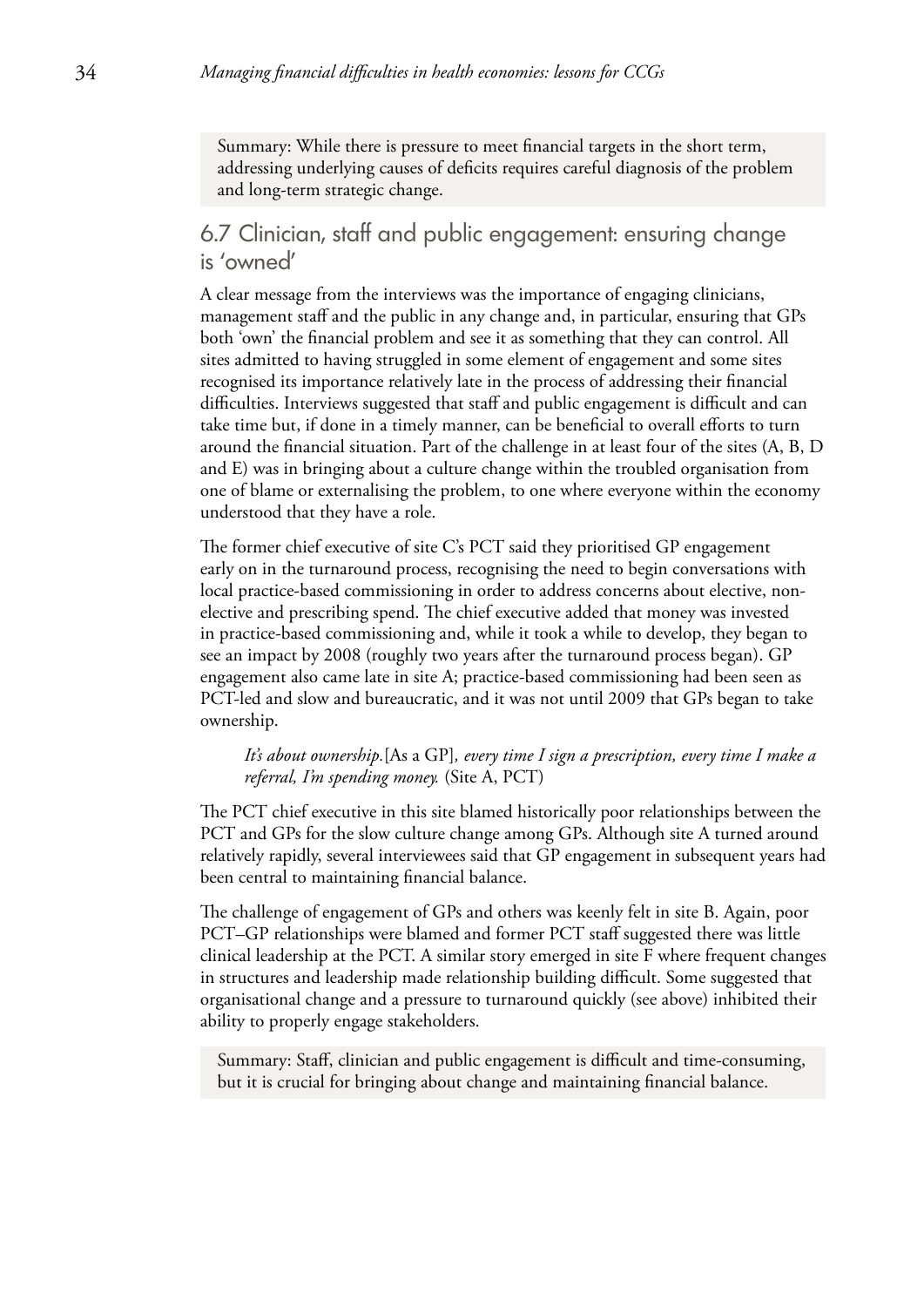# 7. Discussion: implications for CCGs beyond 2013

The period from 2006 to 2010 was one of significant financial growth for the NHS with total spending increasing in real terms by an average of seven per cent a year (Appleby and others, 2009). Despite this context of growth, numerous health economies experienced financial deficits and difficulties, and some continued to struggle financially after 2010. Our analysis has attempted to explore what senior health service leaders understood to be the principal reasons for the original problems and to understand why some areas managed to regain financial health while others continued to struggle.

This study adds weight to many of the themes that have emerged in the literature published from 2005 to 2007, which pointed to internal issues of leadership and governance, combined with the pressures of national policies, as explaining financial difficulties in health economies. What this research adds is a recognition that the ability of senior leadership to navigate a series of tensions determines whether or not attempts to rebalance the economy are successful.

What this research adds is a recognition that the ability of senior leadership to navigate a series of tensions determines whether or not attempts to rebalance the economy are successful.

While contextual factors can present challenges, they do not appear to completely explain the success or otherwise of health economies. The literature suggests that the allocation formula may disadvantage some areas and some interviewees perceived this as a factor, although others argued that the culture of an organisation could overcome such challenges. Previous studies have also pointed to national policy as leading to deficits. Some sites cited policy issues as being at the root of their problems, but these were common to all health economies, not just those in financial difficulty. Others maintained that early wave foundation trusts put particular pressure on health economies but, again, other areas managed to maintain balance in the face of such developments and, indeed, the presence of one or more foundation trusts does not appear to have disadvantaged two of our sites in regaining balance.

In some sites, there appeared to be a tendency to attribute difficulties to external factors beyond the control of the organisation and this took the focus away from what could be achieved locally with effective management. The lack of a single narrative within each of the six health economies also suggested a failure in some cases to undertake a process to diagnose and understand the cause of the financial difficulty. Some interviewees recognised this failure but justified it by citing short-term pressures or a lack of cooperation on the part of other members of the health economy.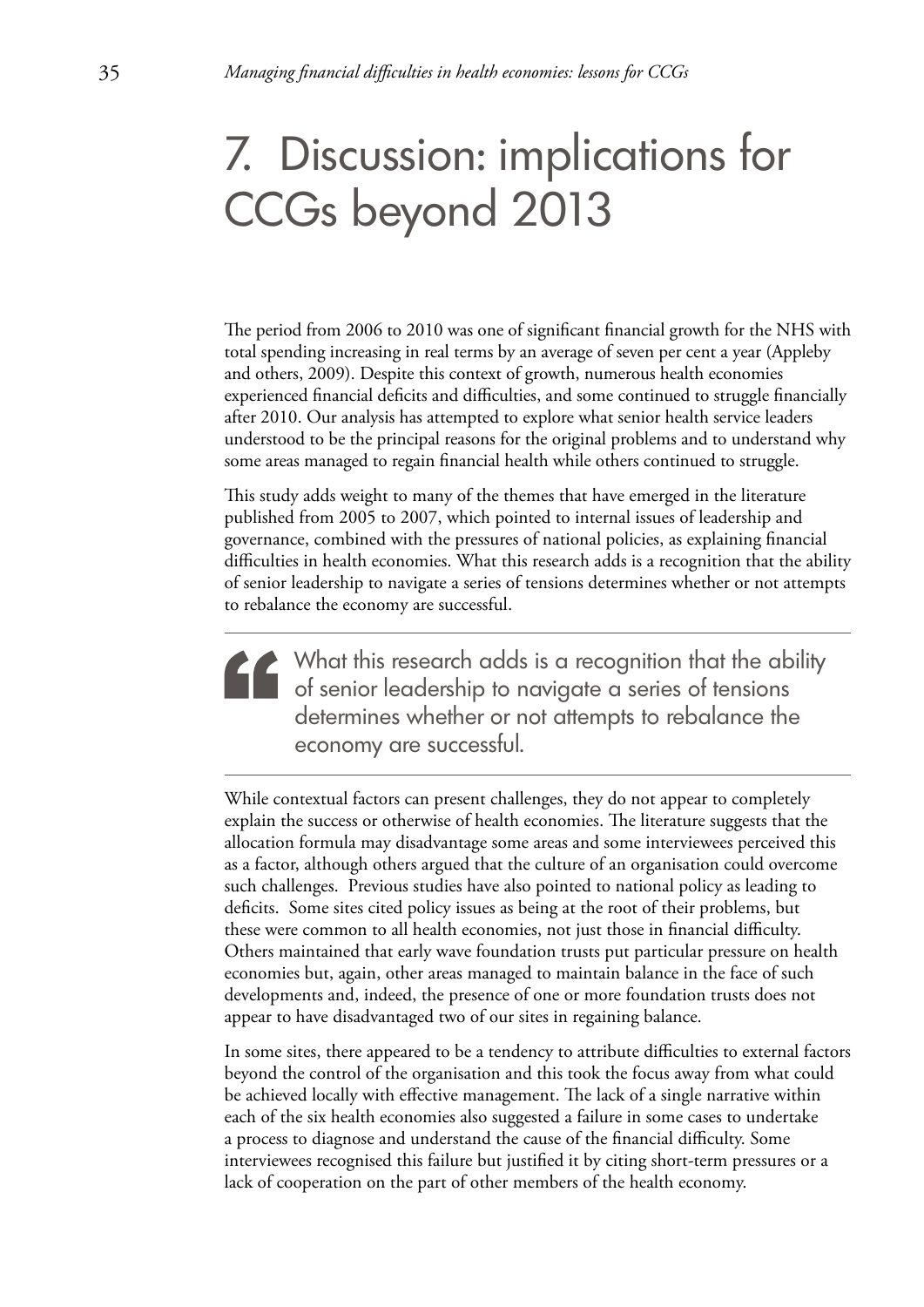A principal observation from our research is that there was no single set of activities that appeared to lead to financial stability following 2006. Indeed, most sites undertook a similar combination of activities: all focused on demand management and on developing internal structures and processes; and, at some point during the period in question, all looked outwards across their health economy in order to develop relationships with other organisations, with varying degrees of success. Instead, success appeared to rest on the ability of senior management to perform a 'balancing act' between what may have seemed like conflicting approaches and factors. None of these issues or balancing acts will be unfamiliar to experienced managers but this shared wisdom provides a rich seam of learning, primarily for CCGs, as the reforms take root.

### 7.1 What can CCGs learn from the past?

CCGs are facing numerous challenges, and learning from the past is important. It is likely that public sector budgets will continue to contract. This spells tough finances for all organisations in the NHS and the need for even tighter financial management for CCGs. As both leaders of CCGs and partners of GP practices, many members of CCGs are grappling with financial pressures both as a commissioner and as a provider, adding a greater level of complexity to financial management than that experienced in the period from 2006 to 2011.

A principle of the current NHS reforms is that clinical leaders have a significant impact and influence on the system. For this to be realised, CCG boards need to exhibit strong leadership and effective management skills. Many of those in senior positions in CCGs do not necessarily have a great deal of leadership experience, so there is a real challenge for them to develop the appropriate skills and provide a consistent level of strong leadership at the same time. Keeping GP members engaged and on board with change and organisational development needs a particularly effective form of leadership (see Naylor and others, 2013, for more discussion).

Stable leadership, particularly during the critical first years of operation, is essential in fostering a constructive culture among GP members. Retaining high-quality leaders may be a challenge, particularly given the pressures facing the clinical members of CCG governing bodies who will be facing a steep learning curve in terms of management, leadership and governance in addition to continuing to manage their clinical practices and the inevitable conflicts of interest and potential divided loyalties that their dual roles will generate. Previous experience from PCTs suggests that frequent changes to senior leadership can be detrimental to attempts to keep a grip on finances. However, CCGs should also bear in mind the risks of stagnation and recognise that change in leadership can be beneficial if introduced at the right time. Investment in the leadership of CCGs needs to be a priority for policy-makers at a national level.

Critical to the effective working of CCGs is their ability to develop constructive but challenging relationships with providers, health and wellbeing boards, Local HealthWatch, public health, social care, the wider local authority and local area teams. Our research suggests that, given the financial climate, CCGs need to be highly skilled in developing relationships that are challenging but not antagonistic if they are to successfully address the long-recognised imbalance of power between providers and commissioners (Smith and Curry, 2011). This will be all the more critical where CCGs plan to decommission or radically reorganise services.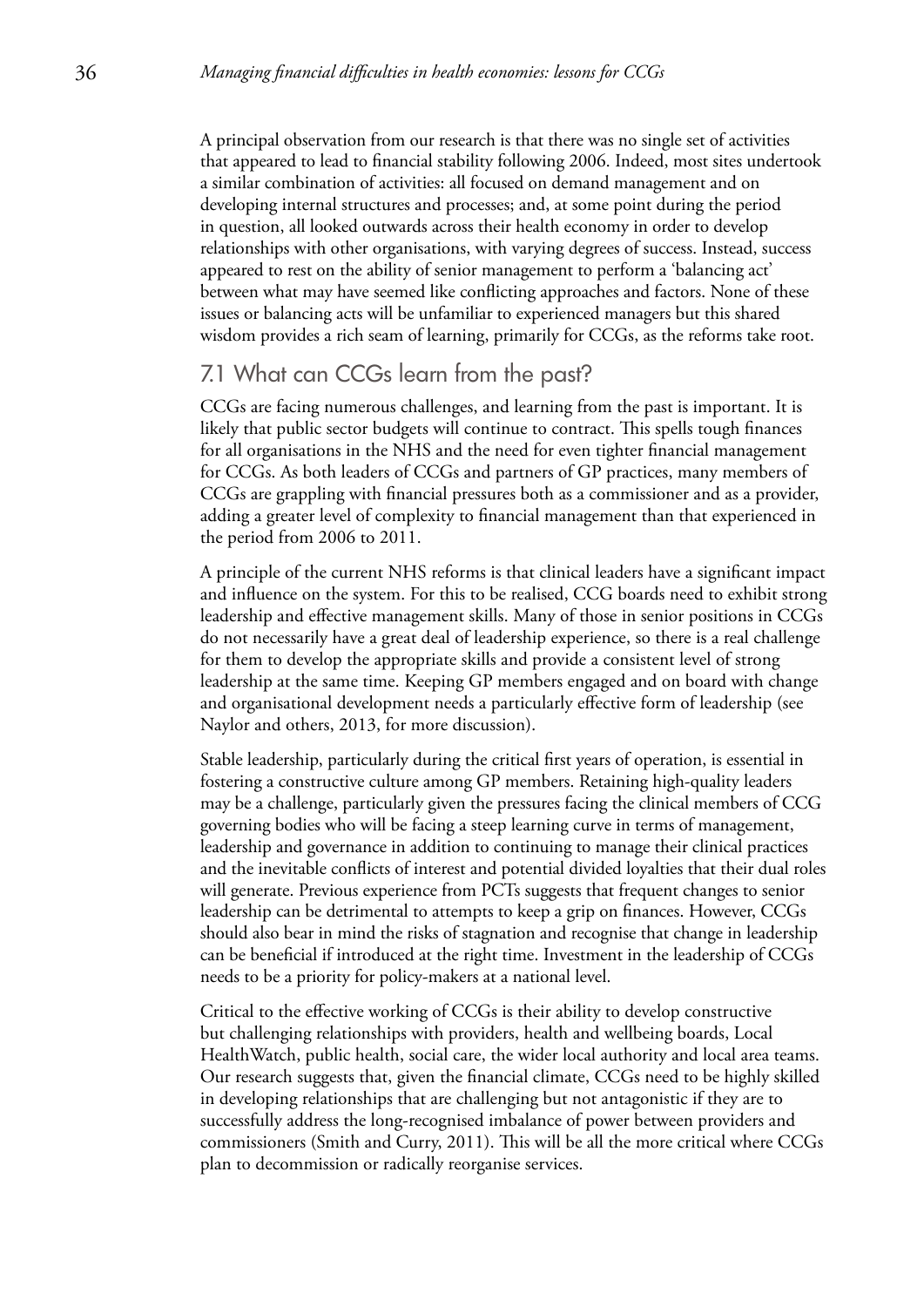The system does not necessarily facilitate collaboration between providers and commissioners, so a significant challenge for CCGs is in demonstrating the potential mutual benefits to secondary care clinicians and their organisations. In some areas, a CCG may need to forge relationships with multiple bodies and the governing body will need to recognise the value of investing in those relationships. CCGs also need to carefully consider the relative roles of competition and cooperation, and be able to use the most appropriate approach when required, developing an appropriate relationship with providers. Being able to hold effective discussions about financial and service issues across all local health and social care bodies is important for CCGs wanting to gain common understanding of priorities and develop workable plans. This is likely to require significant investment of time, which of course is at a premium for those involved in running CCGs.

Another key message from our research is that PCTs got into financial difficulty partly as a result of being too small to wield power and influence in the system. When introduced, CCGs were allowed to form organically with no minimum size specified, although anecdotal evidence suggests that some very small CCGs were strongly encouraged to merge. There are 211 CCGs with populations ranging from just under 70,000 to around 900,000, with a median population of 226,000 (NHS Commissioning Board, 2012). This compares to the previous arrangement of 151 PCTs with a median population of 284,000 (Naylor, 2012). Prior to 2006 when the deficits emerged, there were 303 PCTs with an average population of 160,000 (Martin and others, 2008), with the number being reduced to 151 in the period 2006 to 2010.

As many CCGs have smaller populations and smaller footprints than their immediate predecessors, it is imperative that CCGs collaborate and work together to ensure that commissioning decisions are made at a scale that is most appropriate for the service in question. Although CCGs do not commission as wide a range of services as predecessor PCTs, maintaining an overview of the financial health of a total locality will help to avoid the situation that arose in 2005/06 where PCTs commissioning from the same providers could have diverging financial situations. Having a streamlined approach across a number of CCGs will help commissioners to challenge the prevailing power of providers in the system and facilitate more productive working relationships across health economies. It is possible that regional commissioning support units (CSUs) and the local area teams of NHS England might play an important role in facilitating these relationships. CSUs also have the potential to provide strong, shared backoffice functions as well as to maintain an overview of the wider financial picture that individual CCGs may lack.

Having a streamlined approach across a number of CCGs will help commissioners to challenge the prevailing power of providers in the system and facilitate more productive working relationships across health economies.

One of the issues identified by PCT staff was the asymmetry of information between commissioners and providers, with commissioners disadvantaged by lengthy time lags in the receipt of acute data. Although less of an issue in recent years as data feeds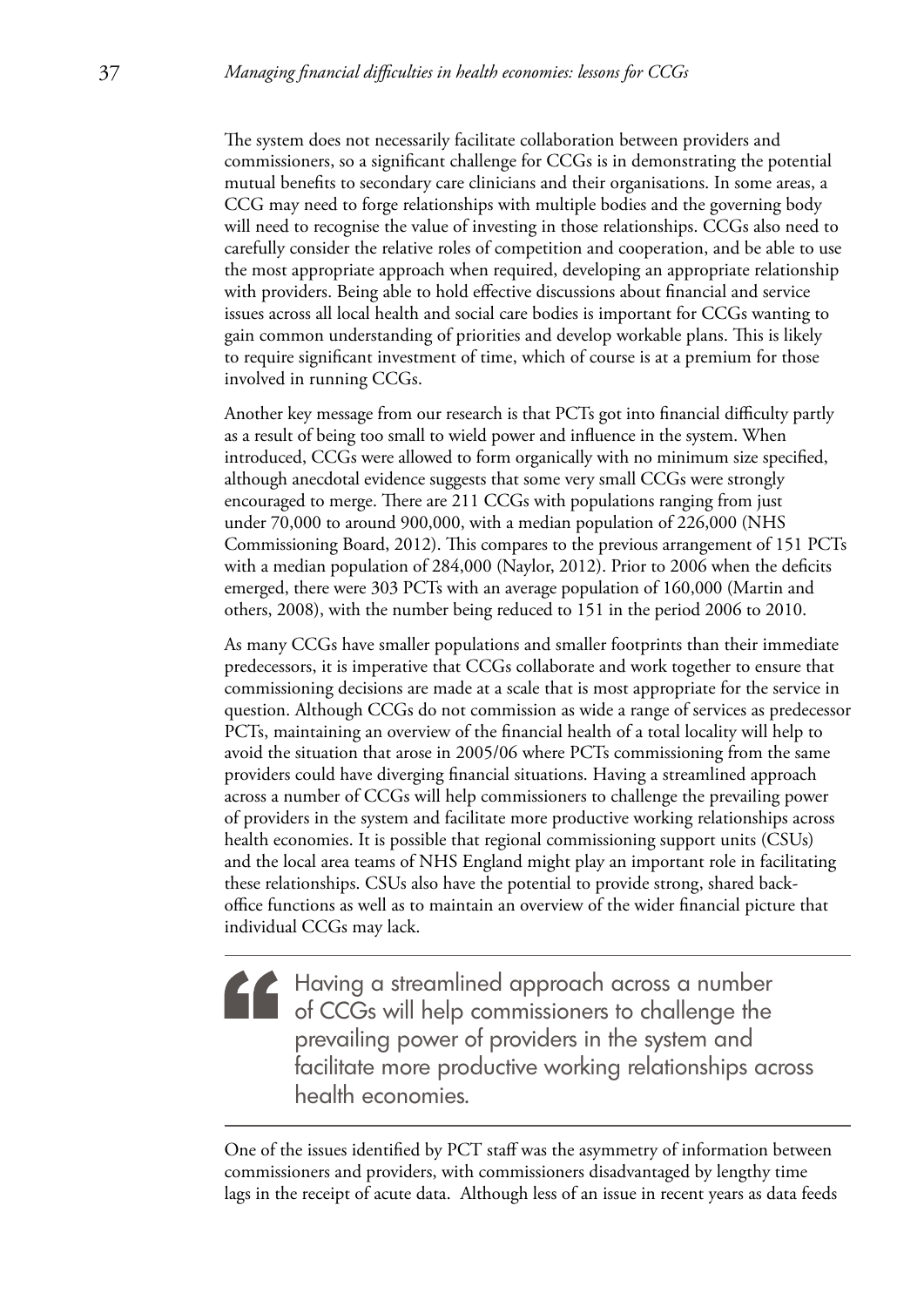have become faster, CCGs still need to ensure they have the appropriate capability and capacity in data analysis and management if they are to hold providers to account effectively. The public inquiry into the quality of care at Mid Staffordshire NHS Foundation Trust (Francis, 2013) highlighted the need for commissioners to be in a position to hold providers to account, not just for activity but also for quality, and CCGs need to ensure they have the systems in place to do so.

As it is unlikely that CCGs have in-house all the skills required to operate effectively, they will be buying in varying degrees of support from external commissioning support services. CCGs will need to know how best to use that support and to ensure that any changes that are introduced as a result of it are felt to be 'owned' by members. Previous research indicated that PCTs did not always have the appropriate expertise to use external support effectively (Naylor and Goodwin, 2010) and CCGs should heed this learning. Our interviews also pointed to the risks of external input not being properly embedded in the local context, so CCGs need to be particularly vigilant in this area. Many CSUs will be staffed largely from the former PCTs, so have potential to provide CCGs with a rich source of information and understanding about the local context.

With all the tasks that CCG governing bodies have to accomplish as they take on their full responsibilities, there is a risk that engagement of member practices, the public and others may not be a high priority. Our case study sites all underlined the importance of taking the public, clinical and managerial populations along with change. The current financial challenge means that CCGs will need to take some difficult decisions about service reconfiguration and possible closures, and it will be crucial that these decisions are made in the context of proper dialogue between all stakeholders. Acute reconfiguration and closures are already underway (for example, South London and North West London) and CCGs need, and be allowed, to play a central role in facilitating change that ensures the needs of their populations are met and that the changes are understood by all parties. Engagement takes time and resource and should be seen as a core duty of CCGs, not an added extra. Particularly crucial is the CCGs' ability to engage with their GP membership. PCTs reported struggling to engage with GPs and CCGs will need to work hard to embed a sense that every GP has a part to play in ensuring the financial performance of their CCG. Although CCGs will have fewer formal levers than PCTs to influence GPs as providers as their contracts will be held by NHS England rather than by the CCG, they are much better placed in terms of common purpose, persuasion and peer review. They may also have some financial incentives to influence GP behaviour (see Naylor and others, 2013).

A major risk during the early months and years of CCG existence has been and will be that these new organisations are focused on their own organisational development. The scale of the organisational development challenge for these CCGs became obvious in a simulation exercise run in late 2010 (Imison and others, 2011). Of course, it is essential that CCGs become viable organisations with robust governance processes, clarity of accountability and strong engagement among members. Indeed, our research emphasised the need to ensure that internal processes and policies are in place and operating effectively. However, it is also important that at the same time as focusing inwards, the CCG also maintains a strategic view across the whole health economy. Our research suggests that keeping a grip on the finances requires a dual approach.

CCGs, as statutory bodies, will have a requirement to break-even on an annual basis. They, therefore, face the pressures that their predecessor PCTs experienced to pursue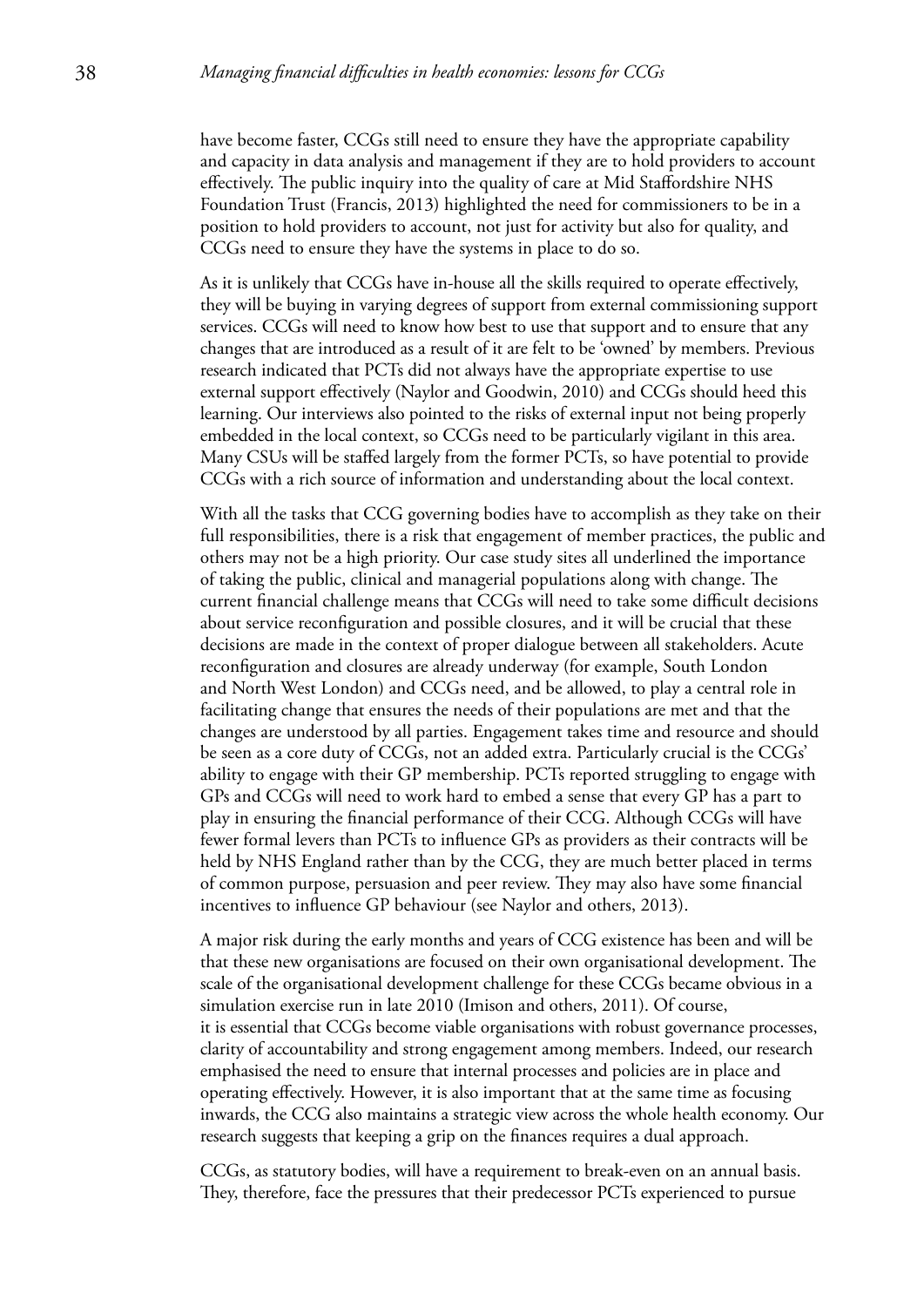short-term fixes to immediate financial problems. Our research suggests that, while balancing the books annually is an important duty, developing a strategy for the longer term is also essential. A long-term strategy for maintaining financial balance should seek to effectively identify potential pressure points in the system and to bring about appropriate change.

Finally, the last point of learning that CCGs should heed is the need to identify mounting problems and the cause of any financial issue. During the course of our research, it emerged that not all health economies had properly diagnosed the causes of their financial difficulties post-2006 and that this appeared to contribute to the difficulties in maintaining balance. CCGs should take time to properly understand the causes of any difficulties in order to ensure they tackle the right issues and to avoid the tendency to simply blame external factors beyond the control of the CCG. What this research and much previous analysis has pointed to is the importance of managerial capability in unpicking the causes of financial difficulties and getting to grips with the issues that need to be addressed.

#### Box 2: Ten lessons for CCGs

- 1. Identify and assess the reasons for financial problems as they arise and avoid attributing difficulties solely to external pressures (for example, resource allocations) over which there is little control.
- 2. Strive for strong and stable leadership to ensure consistency and aid development of relationships – although some level of change, if well timed and well managed, can bring fresh ideas and momentum.
- 3. Foster constructive relationships between providers and commissioners, while being mindful of the dual roles of competition and cooperation.
- 4. Work together with other CCGs to ensure financial risks are managed effectively – this may involve developing a complex matrix of commissioning arrangements.
- 5. Invest in management capacity and capability, whether provided in-house or bought in from commissioning support units or elsewhere, to ensure internal governance and financial processes are efficient and effective.
- 6. Ensure that where support and input are purchased from external suppliers that CCG members are involved in the process and feel they own the resulting plans and strategies.
- 7. Invest considerable effort in engaging with members of constituent practices to ensure GPs fully understand the role they play in the financial health of their CCG, and feel that they have ownership and influence.
- 8. Engage with the public (this will be critical when difficult decisions need to be made, particularly about service closures) and take other health and social care organisations along with any major change to ensure they are managed effectively.
- 9. Organisational development, although important, should be balanced with an outward-facing, strategic, whole-economy perspective.
- 10. Develop a long-term financial strategy as well dealing with immediate pressures – the financial health of CCGs will depend, in some cases, on significant service change, which requires strategic thinking.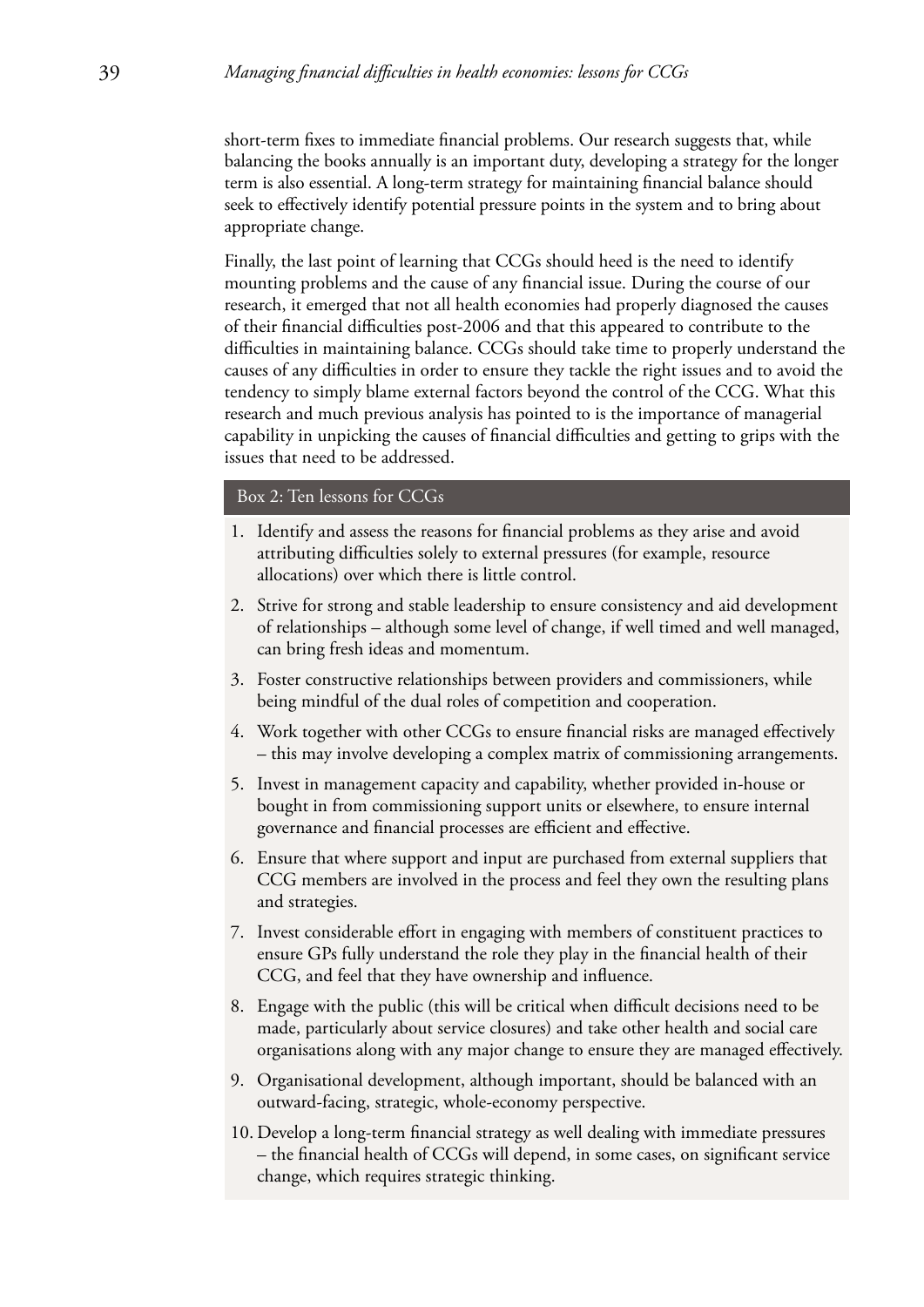### 8. Conclusion

This research provides insight into the causes of, and reactions to, financial difficulty and the types of factors that have helped and hindered health economies in addressing deficits. It has built on the existing literature and further added to our understanding of the behaviours and approaches of senior leaders who face a challenging financial situation. It has offered some valuable lessons for CCGs as they take on their full responsibilities.

The challenges facing CCGs should not be underestimated. There is a need at a national level to recognise these challenges and to support CCGs. While their potential ability to better engage with clinicians across the health system may offer them greater legitimacy in the eyes of the public and providers than their largely managerial predecessors, CCGs face a very complex future. Not only are they grappling with constrained commissioning budgets, but they are also managing financial pressures as providers of GP services. Indeed, there are already reports of some CCGs forecasting large financial deficits in their first year (*Health Service Journal*, 2013).

While their potential ability to better engage with clinicians across the health system may offer them greater legitimacy in the eyes of the public and providers than their largely managerial predecessors, CCGs face a very complex future.

Given the permissive policy around minimum CCG size, many will be operating at a smaller scale than their former PCT, which may further limit their ability to challenge providers and hold them to account. Although some are employing individuals from the former PCT, many will suffer a loss of collective memory and it will be essential that they draw on the expertise and knowledge of their local CSU.

CCG leaders are on a steep learning curve in terms of leadership and management skills, and NHS England needs to ensure that they are sufficiently supported and given access to appropriate training. Important in retaining good leaders, CCGs need to feel reassured that they have the freedom and autonomy to make decisions that are suitable for their local populations. This is particularly important as the NHS goes through a prolonged period of austerity and all that that may entail. Being able to engage with local populations, local GPs and other health and social care organisations is central to the success of CCGs.

While our research offers some valuable lessons for emerging CCGs, it has not been possible to review all the factors that may explain financial performance in health economies. This is, in part, the subject of a further piece of quantitative work which is using routine data to examine what factors, if any, are associated with the financial performance of health economies. This work will be published in the spring of 2014.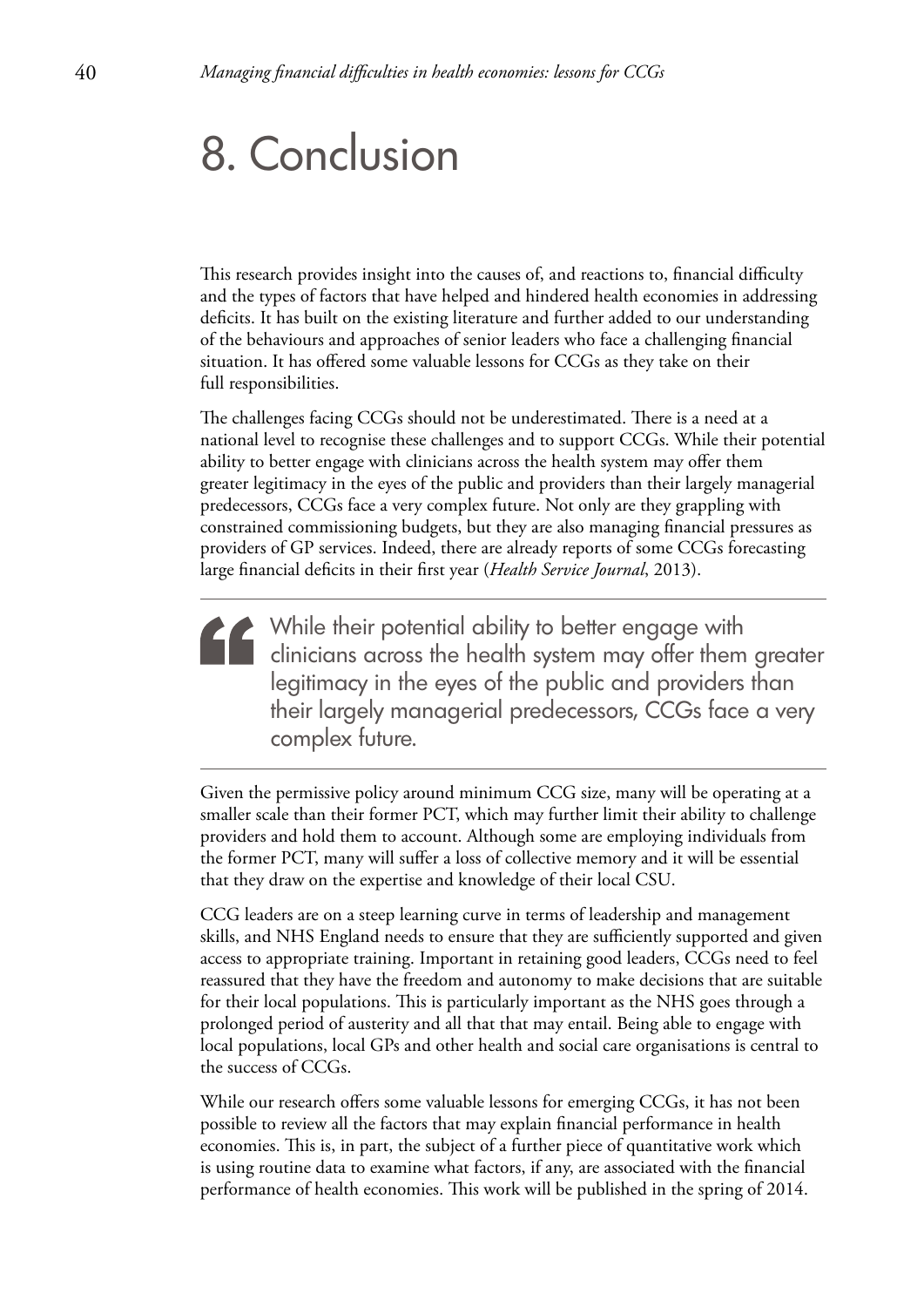### References

Appleby J, Crawford R and Emmerson C (2009) *How Cold Will it Be? Prospects for NHS funding: 2011-17.* The King's Fund.

Asthana S and Gibson A (2005) 'Rationing in response to NHS deficits: rural patients are likely to be affected most', *BMJ* 331, 1472.

Audit Commission (2006) *Learning the Lessons from Financial Failure in the NHS.* 

Badrinath P, Currell RA and Bradley PM (2006) 'Characteristics of primary care trusts in financial deficit and surplus – a comparative study in the English NHS', *BMC Health Services Research* 6, 64.

Department of Health (2006) *Financial Turnaround in the NHS: A report from Richard Douglas, Finance Director, Department of Health, to the Secretary of State for Health.* 

Department of Health (2007) *Explaining NHS Deficits 2003/04 – 2005/06.*

Department of Health (2010) Payment by Results Background. Available at: http://webarchive. nationalarchives.gov.uk/+/www.dh.gov.uk/en/ [Managingyourorganisation/NHSFinancialReforms/](http://webarchive.nationalarchives.gov.uk/+/www.dh.gov.uk/en/Managingyourorganisation/NHSFinancialReforms/DH_077259) DH\_077259

Francis R QC (2013) *Report of the Mid Staffordshire NHS Foundation Trust Public Inquiry.*  The Stationery Office.

Health Finance Managers Association (2011) *Payment by Results for GP Consortia: Briefing.*

Hellowell M and Pollock MA (2007) *Private Finance Public Deficit.* Centre for International Public Health Policy.

House of Commons Health Committee (2006) *NHS Deficits: First report of session 2006-07, volume 1.* 

House of Commons Health Select Committee (2007) *Health – Fourth Report.* Available at: [www.publications.parliament.uk/pa/cm200607/](www.publications.parliament.uk/pa/cm200607/cmselect/cmhealth/171/17102.htm) cmselect/cmhealth/171/17102.htm

Health Service Journal (2013) 'Nine CCGs planning overspends in first year'. *Health Service Journal*, 21 August 2013.

Imison C, Curry N and McShane M (2011) *Commissioning for the Future: Learning from a simulation of the health system in 2013/14.* The King's Fund.

Martin S, Rice N and Smith PC (2008) *The Link Between Health Care Spending and Health Outcomes for the New English Primary Care Trusts.* Centre for Health Economics.

National Audit Office (2007) Report on the NHS Summarised Accounts 2006-08: *Achieving financial balance.* 

NHS Commissioning Board (2012) Proposed CCG boundaries as at 26 June 2012. Available [at https://www.google.com/fusiontables/](https://www.google.com/fusiontables/DataSource?snapid=S571166HfO4) DataSource?snapid=S571166HfO4

Naylor C (2012) 'PCTs and CCGs: not so different after all?' Blog. The King's Fund. Available at: [www.kingsfund.org.uk/blog/2012/07/ccgs-and-pcts](www.kingsfund.org.uk/blog/2012/07/ccgs-and-pctsnot-so-different-after-all)not-so-different-after-all

Naylor C, Curry N, Holder H, Ross S, Marshall M and Tait E (2013). *Clinical Commissioning Groups: Supporting improvement in general practice?* The King's Fund and the Nuffield Trust.

Naylor C and Goodwin N (2010). *Building Highquality Commissioning: What role can external organisations play?* The King's Fund.

Roberts A, Marshall L and Charlesworth A (2012) *A Decade of Austerity? The funding pressures facing the NHS from 2012/11 to 2021/22.* Nuffield Trust.

Smith JA and Curry N (2011) 'Commissioning' in Mays N, Dixon A and Jones L (eds), *Understanding New Labour's Market Reforms of the English NHS.*  The King's Fund.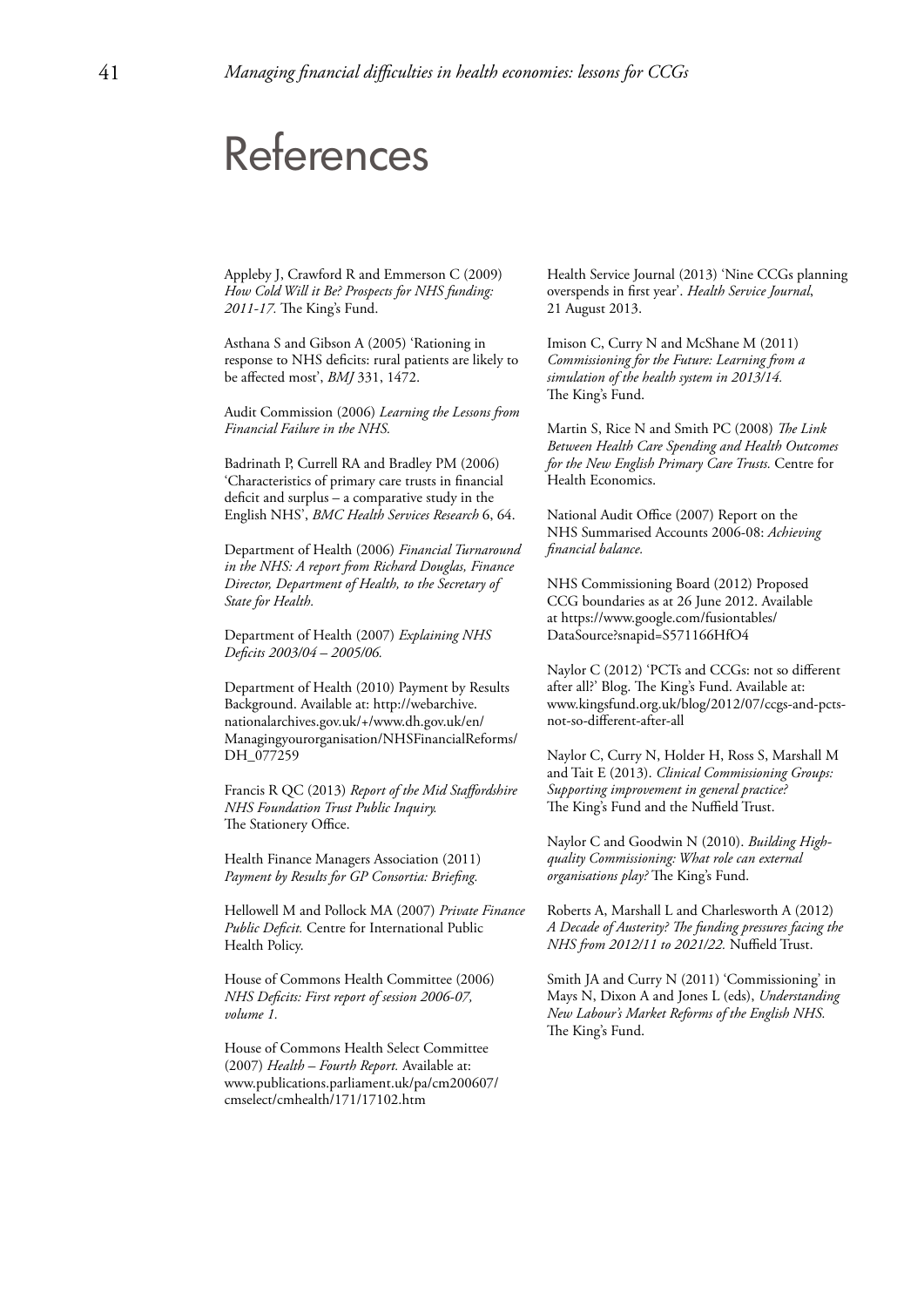### About the authors

### Natasha Curry

Natasha Curry is a Senior Fellow in Health Policy at the Nuffield Trust. Her research interests include clinical commissioning, integrated care, NHS reform and governance and accountability. Natasha joined the Nuffield Trust in July 2011 from The King's Fund, where she was a fellow in health policy. During her six years at The King's Fund, Natasha published widely on a number of subjects, including practice-based commissioning, the management of long-term conditions and approaches to clinical and service integration.

#### Benedict Rumbold

Dr Benedict Rumbold is an experienced policy analyst and researcher. He specialises in questions of distributive justice in health care, focusing in particular on issues of rationing and priority setting. Benedict is currently an Honorary Lecturer at Queen Mary's, University of London, and previously has worked in several stints as a Sessional Lecturer in Philosophy at Birkbeck College.

### Richard Edwards

Richard was a secondee to the Nuffield Trust from the Audit Commission, where he worked in the Commission's Health Directorate on its national studies programme. Richard has led research work on a range of studies covering personal budgets in social care; sickness absence in the NHS; medium-term financial planning in PCTs; and the Commission's Auditors' Local Evaluation programme.

### Sandeepa Arora

Sandeepa Arora is a Research Economist at the Nuffield Trust. Before joining the Trust, Sandeepa assisted in a research project at Healthcare Management Group, Imperial College London, on understanding people's willingness to pay for health care. Sandeepa's work explores the field of applied econometrics in relation to health policy-based research.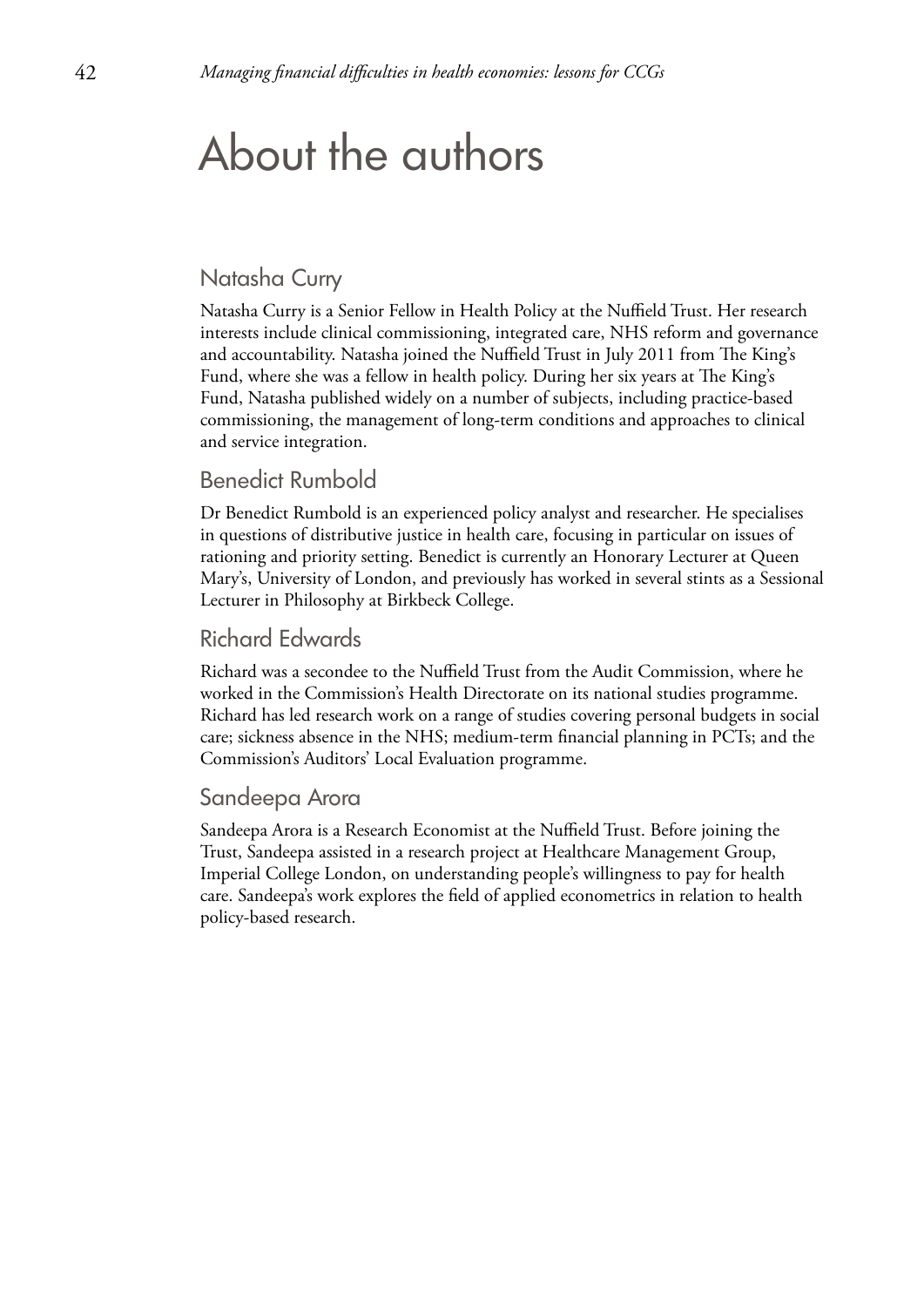### Acknowledgements

We are grateful to Mark Burkett, Anita Charlesworth, Andy McKeon, David Stout, Emma Knowles and Judith Smith for their roles as expert advisers to the work.

We would like to acknowledge the Audit Commission for its support of this project, including releasing Richard Edwards on secondment to the Nuffield Trust, and providing modelling and statistical expertise in its early phases. We would like to acknowledge David Stout, former Director of the PCT Network, NHS Confederation, who had the original idea behind this work.

We would also like to thank the NHS Confederation for hosting a workshop at their annual conference, at which the emerging findings of this research were discussed.